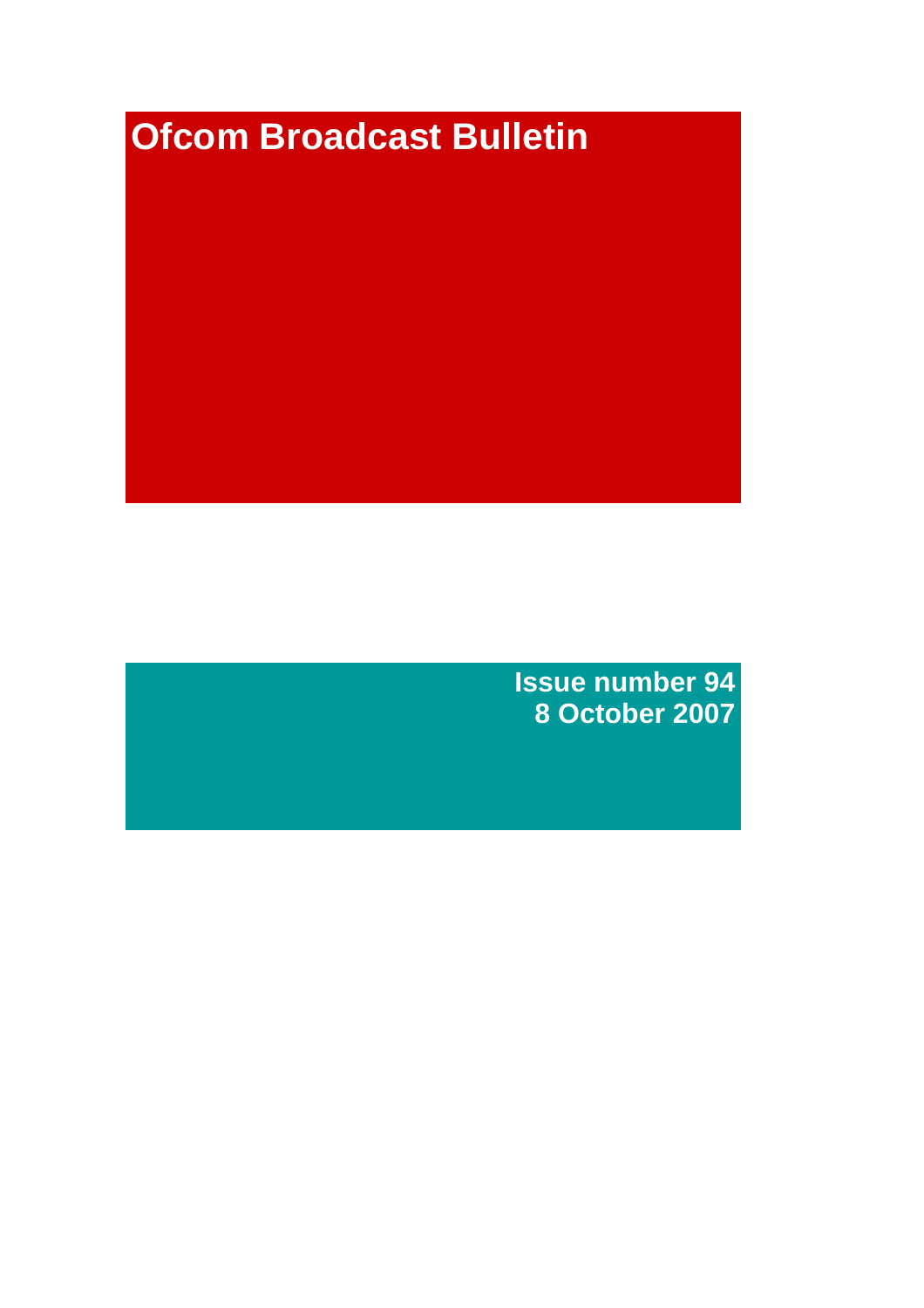# **Contents**

| <b>Introduction</b>                                                                                          | 3  |
|--------------------------------------------------------------------------------------------------------------|----|
| <b>Standards cases</b>                                                                                       |    |
| <b>Notice of Sanction</b>                                                                                    |    |
| <b>GMTV Ltd</b><br>Viewer competitions, GMTV, August 2003 to February 2007                                   | 5  |
| <b>In Breach</b>                                                                                             |    |
| <b>Drivetime with Rick Vaughan Show</b><br>BRMB (Birmingham), 16 - 22 May 2007, various times                | 6  |
| Win a Car a Day in May<br>Real Radio - Scotland (Central Scotland), 29 May 2007, 15:12                       | 8  |
| <b>Quiz Night Live</b><br>FTN, 29 October 2006, 22:00                                                        | 10 |
| <b>Cash Call "Total Amount of Money" puzzle</b><br>The Hits, 28 February 2007, 02:30                         | 12 |
| <b>Call Me a Cabbie</b><br>Sky Three, 16 August 2007, 07:30                                                  | 14 |
| <b>101 Sexiest Celebrity Bodies</b><br>ITV2, 31 July 2007, 20:00                                             | 15 |
| <b>Ek Ajnabee</b><br>Zee TV Cinema, 27 May 2007, 12:00                                                       | 16 |
| <b>The Breakfast Show</b><br>Power FM (South Hampshire), 17 April 2007, 07:40                                | 17 |
| <b>Resolved</b>                                                                                              |    |
| Cash, Car and the Caribbean<br>Metro Radio, 12 January 2007, 16:20<br>and TFM 96.6FM, 17 January 2007, 08:50 | 19 |
| <b>Fairness &amp; Privacy cases</b>                                                                          |    |
| <b>Upheld in Part</b>                                                                                        |    |

**Complaint by Carter Ruck Solicitors on behalf of Mrs Monica Calvert 21**  *Old Dogs New Tricks, BBC1, 31 August 2006*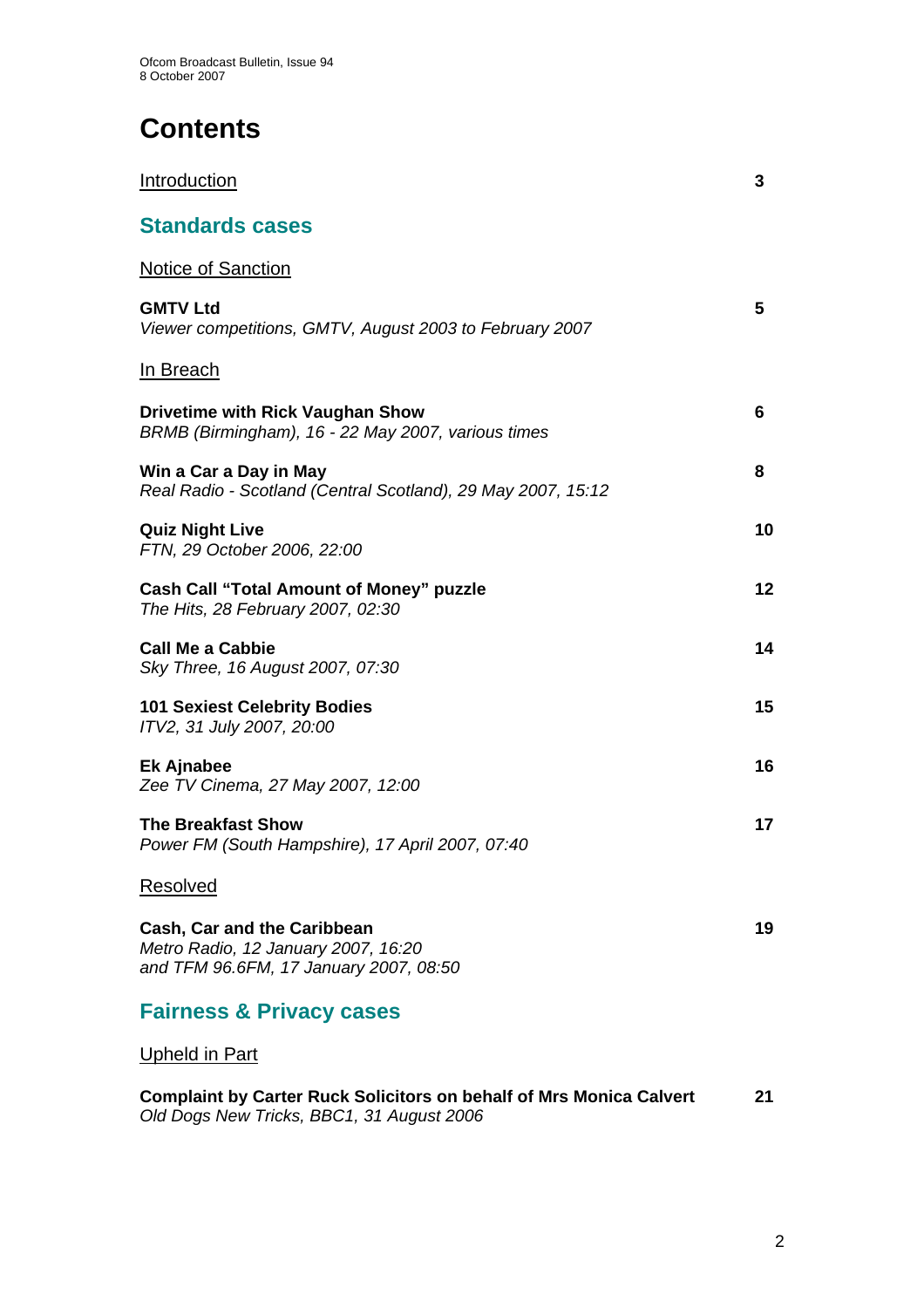# **Fairness & Privacy cases** continued

Not Upheld

| <b>Complaint by Ms Lisa Rodrigues on behalf of</b><br><b>Sussex Partnership NHS Trust</b><br>Dispatches: Britain's Mental Health Scandal, Channel 4, 9 October 2006 |    |  |  |
|---------------------------------------------------------------------------------------------------------------------------------------------------------------------|----|--|--|
| <b>Complaint by Mr Robert Winsor</b><br>Newsnight, BBC2, 25 January 2007                                                                                            | 41 |  |  |
| Other programmes not in breach/outside remit                                                                                                                        | 45 |  |  |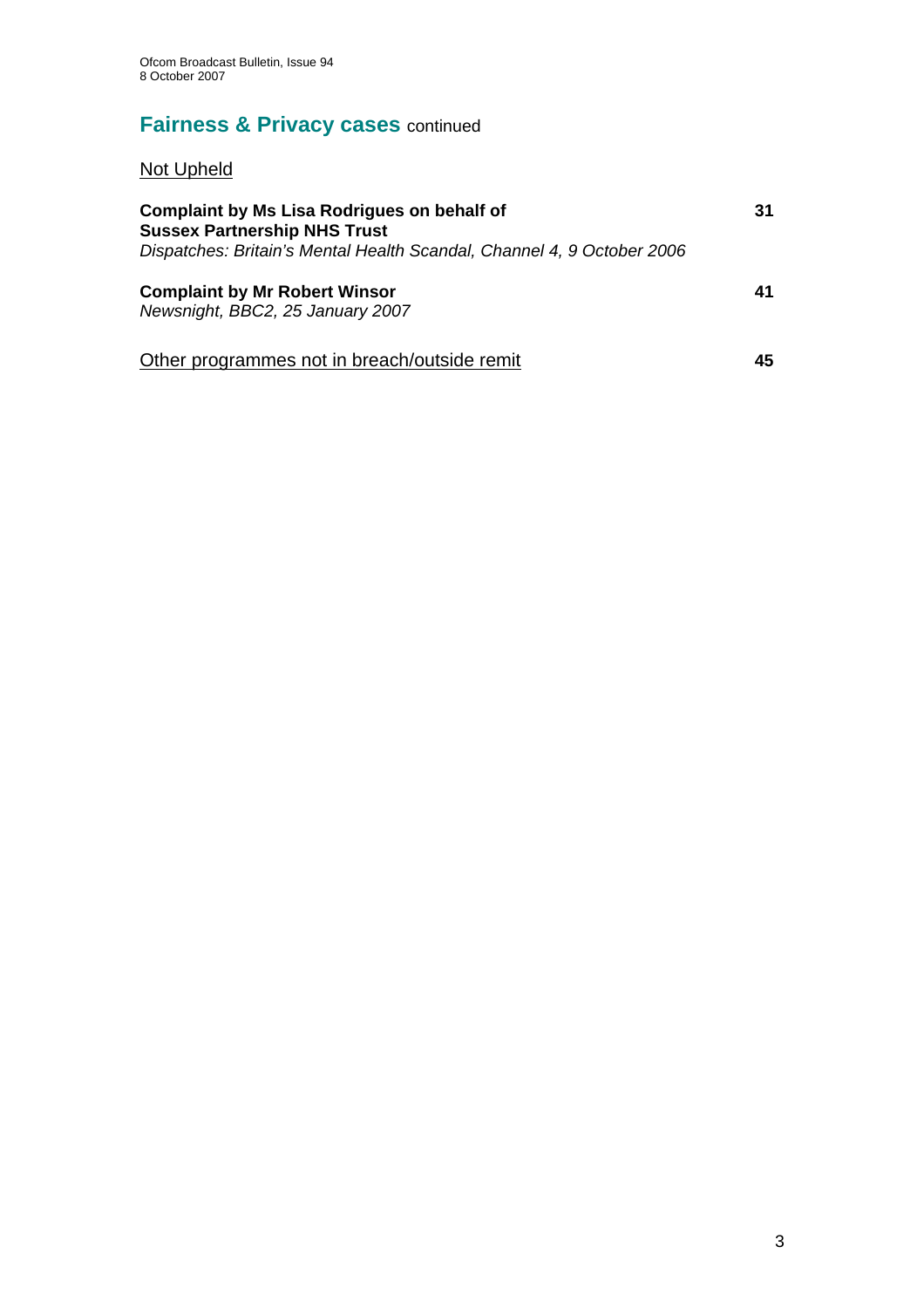# Introduction

Ofcom's Broadcasting Code ("the Code") took effect on 25 July 2005 (with the exception of Rule 10.17 which came into effect on 1 July 2005). This Code is used to assess the compliance of all programmes broadcast on or after 25 July 2005. The Broadcasting Code can be found at http://www.ofcom.org.uk/tv/ifi/codes/bcode/

The Rules on the Amount and Distribution of Advertising (RADA) apply to advertising issues within Ofcom's remit from 25 July 2005. The Rules can be found at http://www.ofcom.org.uk/tv/ifi/codes/advertising/#content

From time to time adjudications relating to advertising content may appear in the Bulletin in relation to areas of advertising regulation which remain with Ofcom (including the application of statutory sanctions by Ofcom).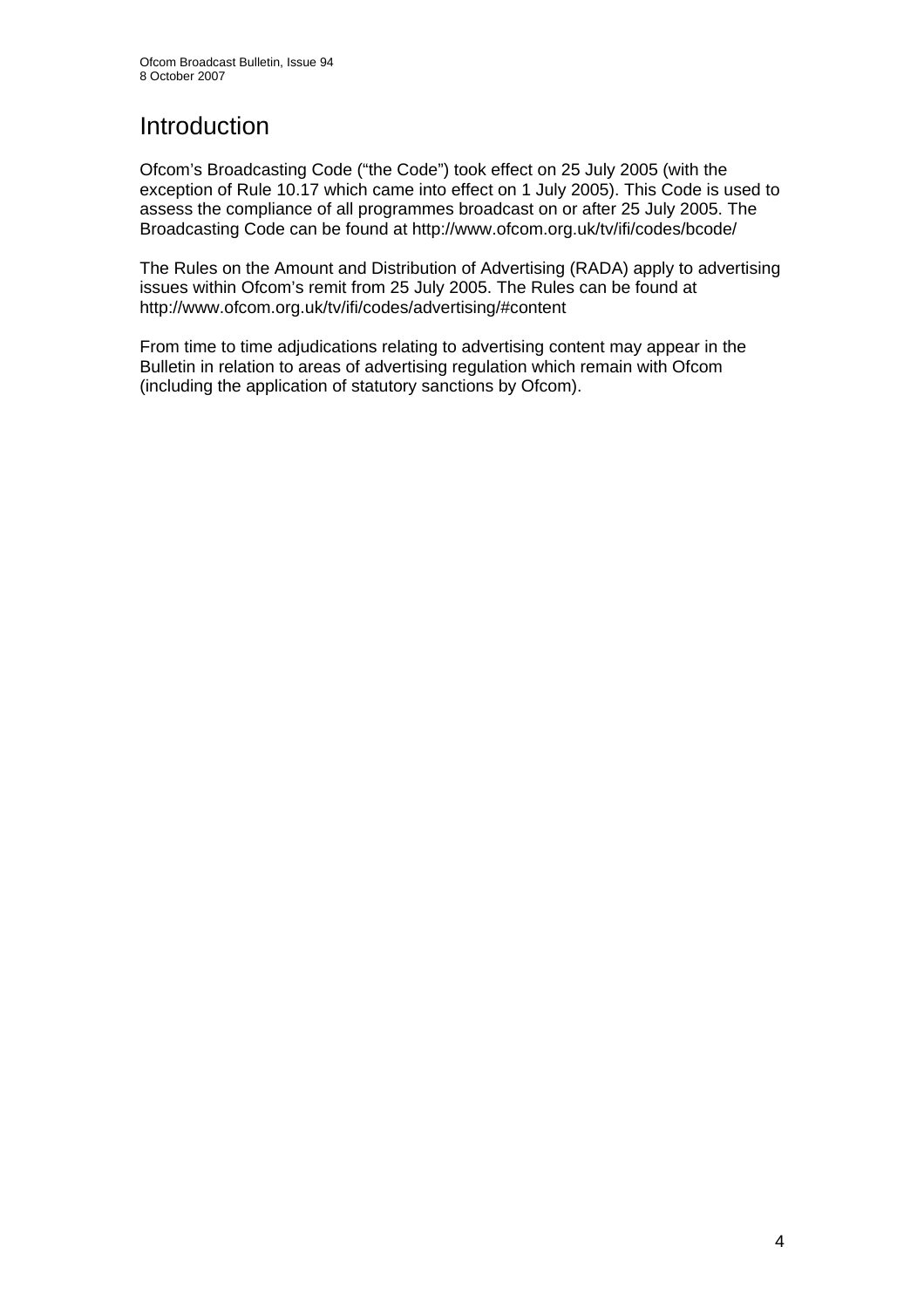# **Standards cases**

## **Notice of Sanction**

## **GMTV Ltd**

*Viewer competitions, GMTV, August 2003 to February 2007* 

On 26 September 2007, Ofcom published its decision to impose a statutory sanction on GMTV Ltd. for breaches of Rule 2.11 (competitions should be conducted fairly) of the Ofcom Broadcasting Code, which came into effect on 25 July 2005; and Rule 8.2(b) (Use of Premium Rate Telephone Services in Programmes) of the ITC (Independent Television Commission) Code 2002, which was in force until 24 July 2005.

Ofcom has found that these rules were breached due to the following conduct:

Competition finalists were regularly selected before lines closed ("**early selection**") over a period of nearly four years.

A method of selecting finalists was used that resulted in those viewers who called to enter between 08:30 and 09:00 having significantly less chance of being selected as a finalist than those who entered before 08:30 ("**the 15/5 method**").

In addition, on some occasions the final five competition finalists were selected up to three minutes before lines closed ("**final five**").

For the reasons set out in the adjudication, Ofcom imposed a financial penalty of £2,000,000 on GMTV and directed it to broadcast a statement of its findings in a form determined by Ofcom on three specfied occasions.

The full adjudication is available at:

http://www.ofcom.org.uk/tv/obb/ocsc\_adjud/gmtv.pdf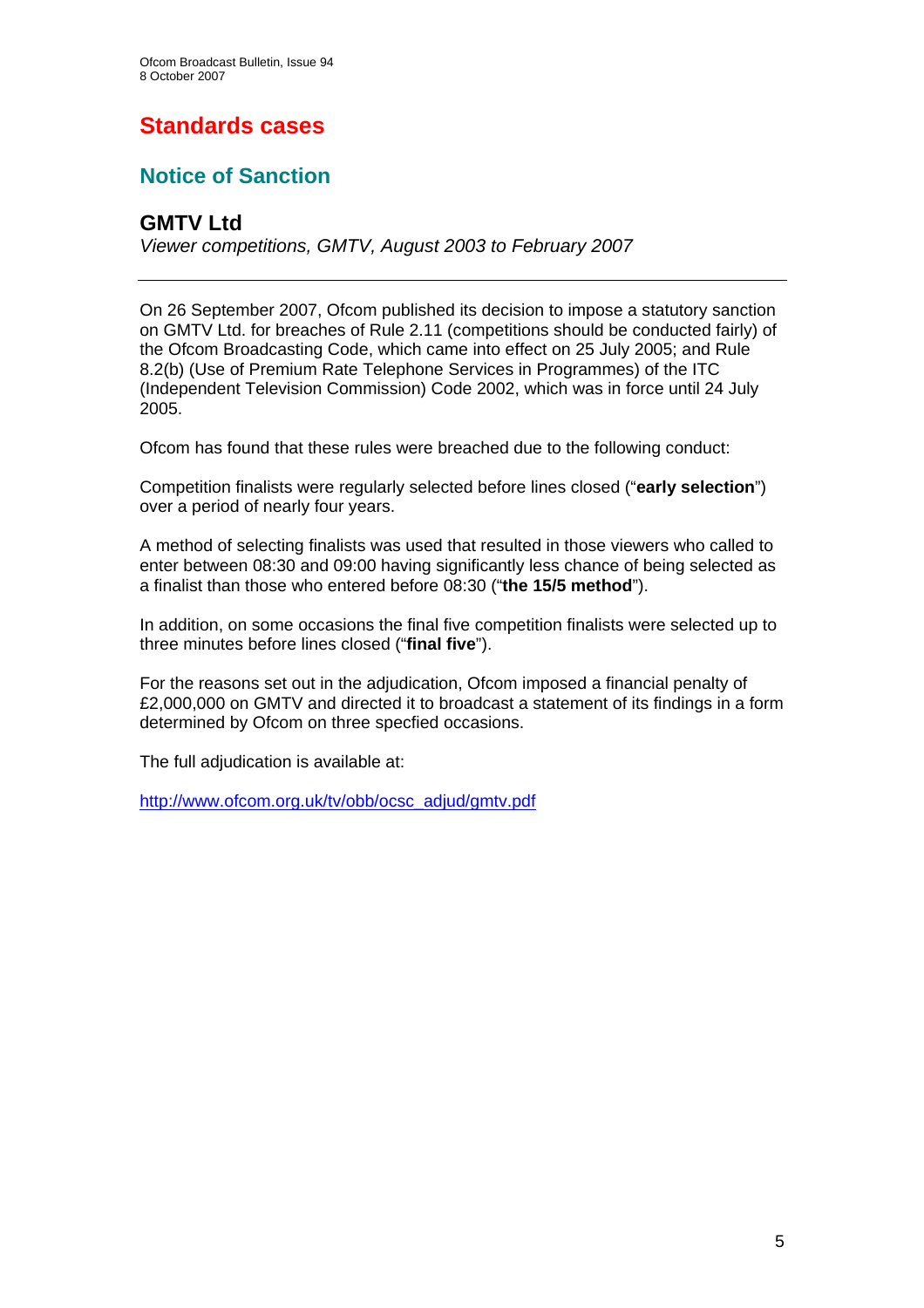## **In Breach**

## **Drivetime with Rick Vaughan Show**

*BRMB (Birmingham), 16 - 22 May 2007, various times* 

## **Introduction**

The drivetime show is broadcast from 14:00 - 18:00. Ofcom received a complaint that a competition prize was inaccurately described and therefore listeners were misled when encouraged to participate in a competition. The presenter described the competition as an opportunity to accompany him to Athens and watch the Champions League Final.

The complainant's wife entered the competition and was later contacted to say that she had 'won' but that there was some bad news – it was not Athens in Greece, but a restaurant called Athens in Birmingham. The complainant subsequently contacted the station directly to complain. The complainant appreciated that the station had offered to refund the cost of the text (25p at the standard rate), but he nevertheless thought that they had exercised poor judgement in running a competition which was based upon a deception.

Ofcom asked the broadcaster to comment on the item in the context of Rule 2.11. This Rule requires that: "Competitions should be conducted fairly, prizes should be described accurately and rules should be clear and appropriately made known".

## **Response**

GCap Radio, which owns BRMB, said that the station wanted to ensure that the competition was fun and engaging for its listeners and, to a large extent, they believed that this had been achieved. They maintained that there was no attempt by the radio station to mislead contemptuously or deceive its listeners or engage in any practice that could be deemed less than exemplary. They further added that the radio industry is a highly competitive market where there is a need for radio stations to show genuine creativity so as to attract listeners.

The prize was described as a chance for 100 people to win *"tickets to go to Athens and watch the Champions League final"*. At various points throughout the promotion of the competition, however, GCap Radio said sufficient clues were given to listeners that the prize was not a trip to Athens in Greece. For example at one point it was even clearly stated that the prize was for *"Athens in Brum"* not *"Athens in Greece"*; an interview with the owner of the restaurant 'Athens' gave sufficient clues to listeners; and the fact that the radio station advised people to arrive at BRMB for 3pm on the day of the match (taking into account the time difference and flight time to Greece from the UK), should have alerted participants to the fact that something was amiss.

GCap confirmed that 95 winners had enjoyed the day's festivities. Three individuals did complain that the true nature of the prize was not accurate and they were offered a refund for the full cost of their texts. GCap believed that the prize was described in good faith and while it regretted any misgivings the complainant may have as regards the given description of the prize, it wished to stress that at no time did it intend contemptuously to deceive its listeners. Nonetheless, they appreciate that for future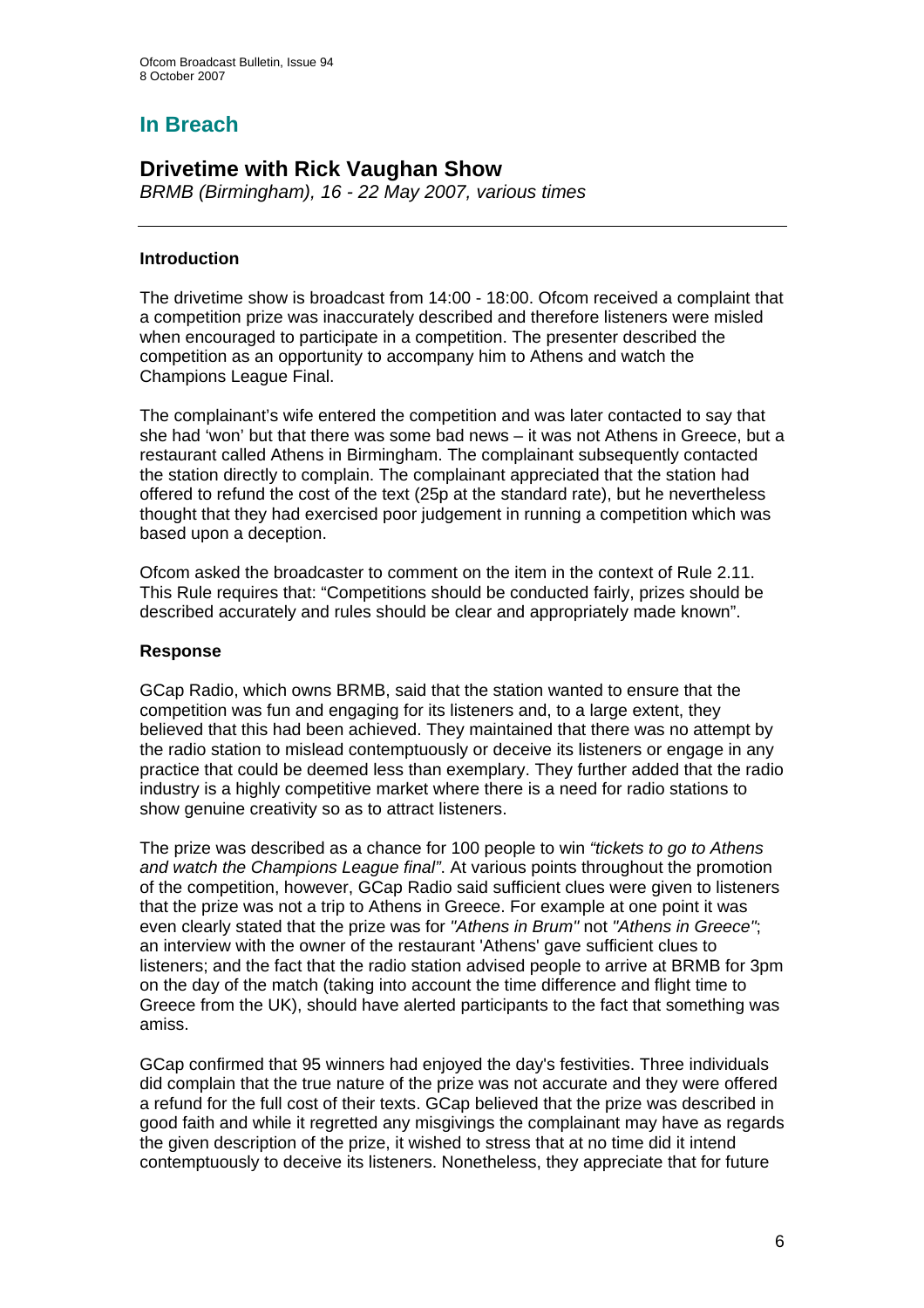competitions, it would be beneficial to give listeners more information about the prize on offer to avoid any risk of confusion.

## **Decision**

We listened to the various audio links that covered the promotion of the competition between 16 and 22 May 2007. Prospective participants were asked to text their names to the special SMS text number for their chance to win, if randomly selected. The presenter repeatedly gave the impression that the prize was an opportunity *"to be there with me right across to Athens";* and *"this is our biggest prize so far"*.

The first unambiguous clue to the fact that the venue was in Athens in Birmingham, not Athens in Greece, was not given to listeners until the 22 May. This was seven days after a number of listeners had already been encouraged to enter a competition in which the true nature of the prize had not clearly been made known. The prize was, in fact, an evening in Athens (a Greek restaurant within Birmingham) with free food and drink for 50 winners (including one guest of each winner, making a total of 100 people); and the chance to watch the 'Champions League Final' on a big screen television. The interview with the restaurant manager was on 21 May and was so cryptic that listeners were still unclear about the actual venue.

While Ofcom appreciates that the intention was to promote the competition in an engaging and entertaining way, we nevertheless concluded that it had been executed in a manner designed to obscure the true nature of the prize. The broadcaster itself acknowledges that it would have been beneficial to give listeners more information about the prize to avoid confusion. Rule 2.11, and the accompanying guidance, underline that it is essential that prizes should be described accurately and rules be clear and appropriately made known. Ofcom therefore considered that the manner in which this competition was conducted was a serious breach of the Code. Since this breach is however the first recorded by Ofcom against the licensee, we will not on this occasion take any further regulatory action.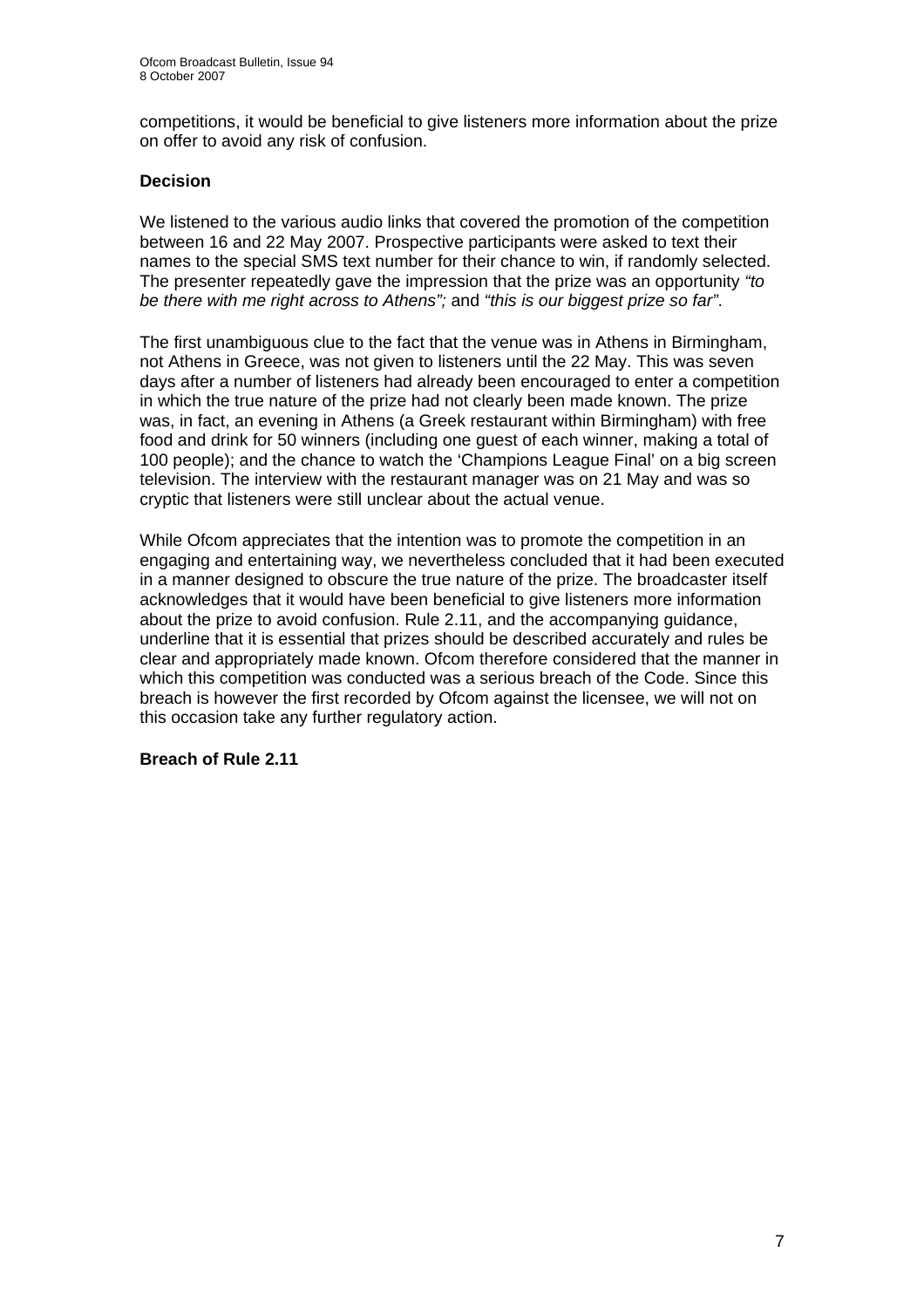## **Win a Car a Day in May**

*Real Radio - Scotland (Central Scotland), 29 May 2007, 15:12* 

## **Introduction**

A competition prize of a car was placed at a location in Scotland. Listeners were invited to establish where it was, from aired clues, and to text the station with the car's location and registration number by premium rate short message service (SMS), charged at 25p. The first correct text received by Real Radio won the car. For each competition clues were given to listeners throughout the day until the car had been won, which was guaranteed to occur before 17:00. Entrants were periodically taken to air without knowing whether they had won the competition, until Real Radio received the winning text, after which the winner was aired and revealed to listeners.

A listener claimed that the name of a winner had appeared on Real Radio's website before she had been put to air.

Ofcom was therefore concerned that after the winner was decided Real Radio may have still been taking calls from listeners who were attempting to enter the competition. We therefore sought Real Radio's comments regarding Rule 2.11 (competitions must be conducted fairly).

## **Response**

Real Radio said that the winner was contacted just before its 15:00 news broadcast, when her personal details were sought. While being recorded for broadcast she was then verified as the winner by a Real Radio representative present at the location of the prize. Once confirmed, her name was sent to Real Radio's interactive department, at 15:07, to be placed on the broadcaster's website. However, the broadcaster added that, as the first possible slot for airing the winner was 15:12, it was "plausible though perhaps not desirable" that the winner's details were placed on its website before being broadcast.

Real Radio said that, through oversight, the text service had remained open after it had verified the winner until the day's competition had ended (some 5 minutes). Although it had not appealed for entries during that period, the broadcaster acknowledged that it was possible listeners could have entered with no chance of winning, which had been unintended though potentially unfair. Real Radio added that it had not intended to mislead listeners and would "learn from this with regards to any future text answer activity." To this end, it welcomed "further and clearer guidelines on the subject of fair time line closures…" Real Radio also confirmed that no other correct answers were received in this instance.

## **Decision**

It is common for listeners to enter radio competitions in direct response to an aired appeal. In this case, no prompt was broadcast after the winning text had been received by the radio station. However, for a competition to be conducted fairly, broadcasters must ensure that the audience is told immediately when the competition has come to an end. Further for the sake of transparency, broadcasters should inform the audience that if they enter the competition after it is closed, they may be charged.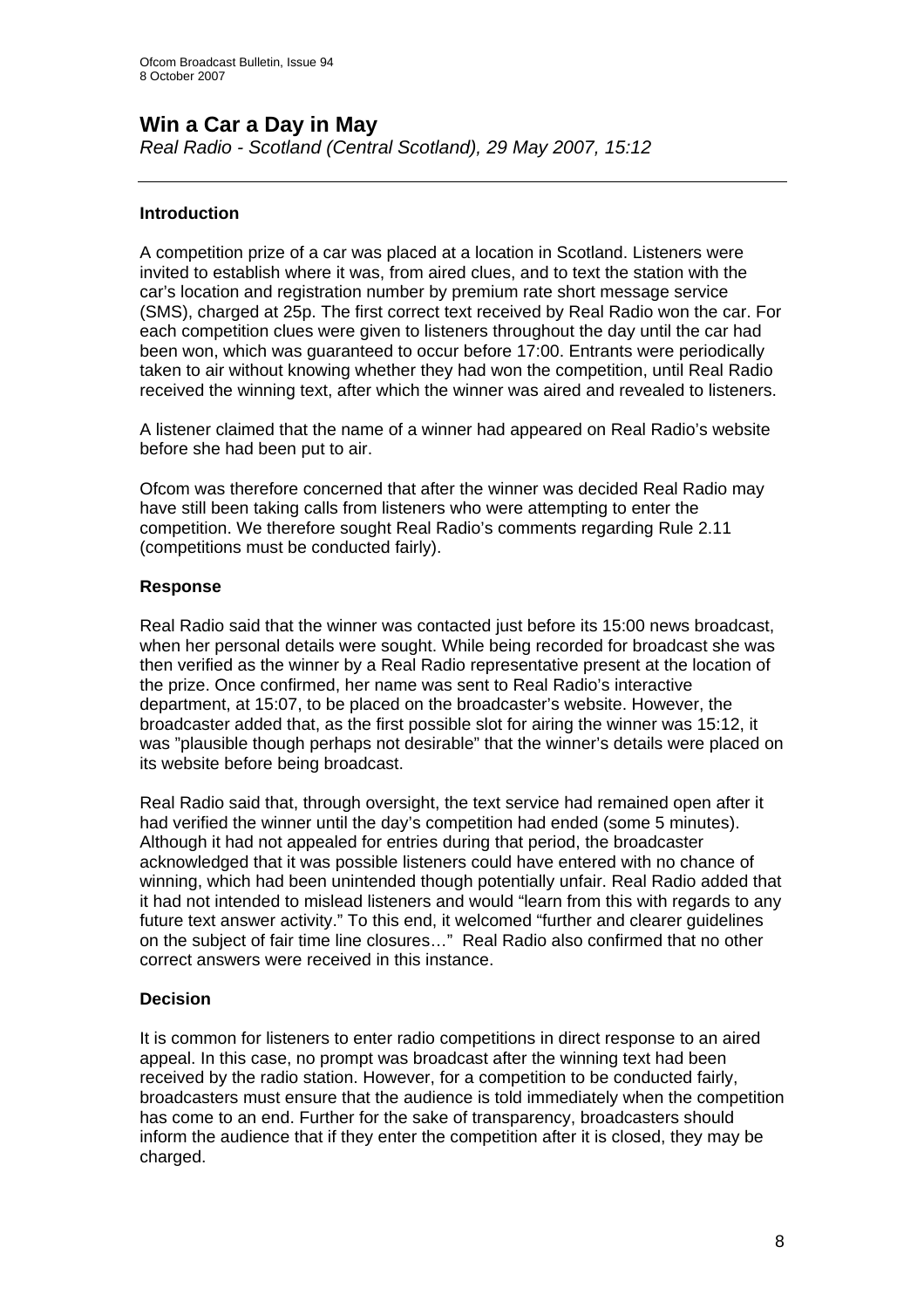Ofcom acknowledges that, in this case, the unfair conduct was unintentional and the adverse effects on listeners (in particular financial harm) were most likely to have been minimal, given that only 5 minutes elapsed between Real Radio having confirmed and broadcast the winner. However, broadcasters should take particular care when using premium rate services (PRS) in competitions to ensure that the competition procedures and mechanics enable the broadcaster to inform the audience about the competition's closure transparently and therefore fairly. In this case, the broadcaster's decision to record the winning entry and delay its broadcast without ensuring that lines were closed was unfair to listeners who entered in the interim and therefore breached Rule 2.11 of the Code.

Ofcom expects all broadcasters to exercise particular caution in all aspects of the use of PRS in their programmes. In the absence of this, Ofcom will view breaches of Rule 2.11 very seriously and will consider further regulatory action.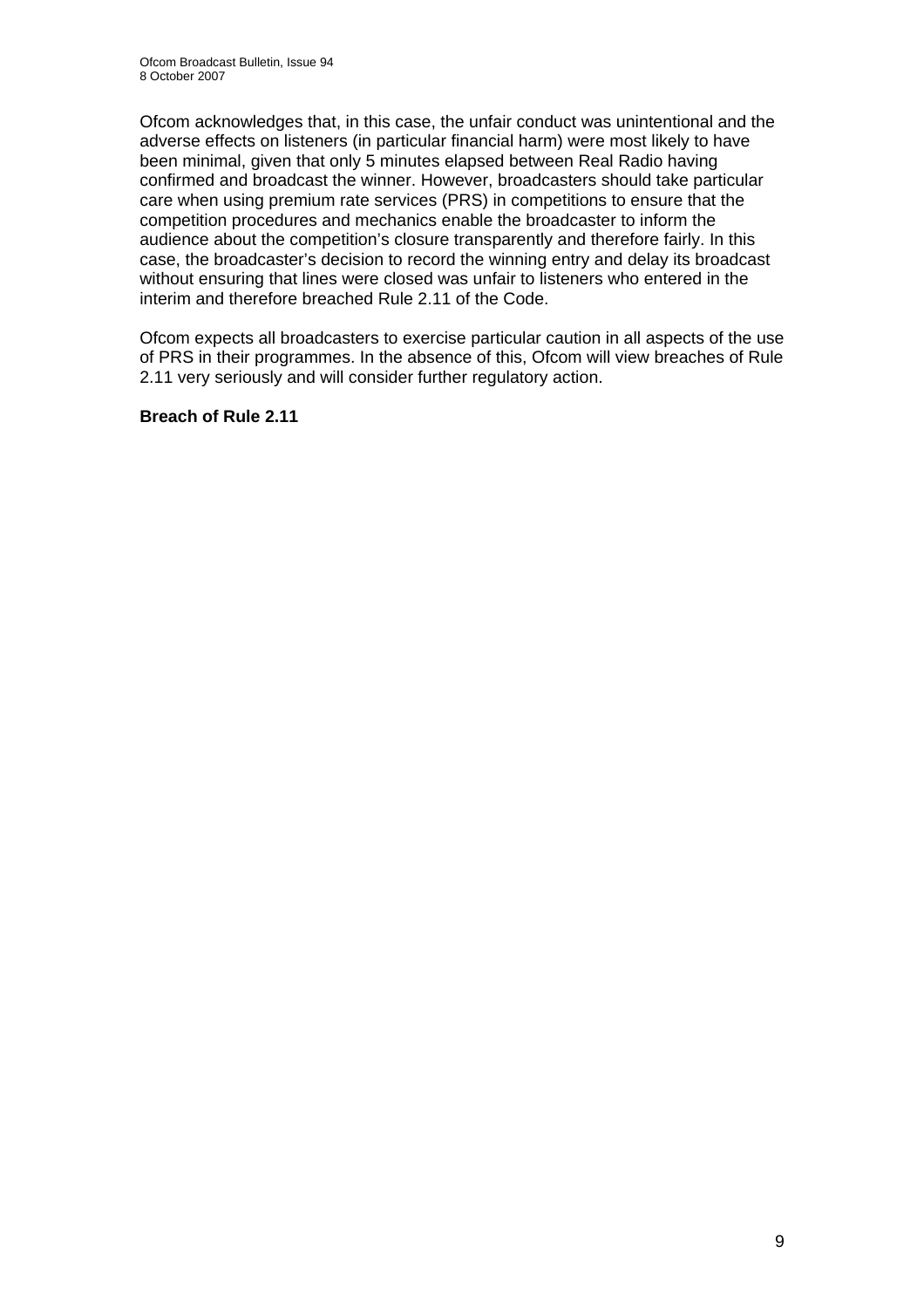# **Quiz Night Live**

*FTN, 29 October 2006, 22:00* 

## **Introduction**

*Quiz Night Live*, a Call TV quiz show, ran a competition in which the following sum was screened:

"EIGHT TIMES TEN MINUS THIRTY PLUS SIXTEEN".

Viewers were invited to *"add all the numbers"* and to call a premium rate telephone number for a chance to enter.

A viewer questioned the validity of the answer, 2,549, which was given at the end of the competition, as no caller who reached the studio had identified it. We asked FTN for full details of the methodology applied in this case to arrive at the answer it had broadcast.

Rule 2.11 of the Code requires that: "Competitions should be conducted fairly…"

The broadcaster provided Ofcom with the methodology. However, there appeared to be an error. At one point in the calculation of the answer, the number 60 had been used instead of 16.

We therefore asked Virgin Media TV, which now owns and operates FTN (*Quiz Night Live* was broadcast on FTN when the channel was owned and operated by Flextech Television), to detail the validation and verification procedure that had been implemented in approving the competition for broadcast and how the competition complied with the Code.

## **Response**

Virgin Media TV acknowledged that the calculation of the answer had erroneously included the number 60, rather than the correct number, 16. This made the correct answer, 2,505 (not 2,549, as broadcast), which was not identified by any caller who successfully reached the studio.

The broadcaster said that the competition was devised by the production company's series producer and then checked by two other members of the production team, before being held by an independent adjudicator. It added that, "regrettably, none of these people noticed the error…"

## **Decision**

A basic principle in the fair conduct of running a competition is to ensure that viewers are told the correct answer when a competition has ended.

If the correct answer is not known to those running the competition, a participant who is put through to the studio runs the risk of providing it without being awarded the prize. In this case, no caller who successfully reached the studio identified the correct answer. However, it is possible that some entrants may have had the correct answer, but did not get through to the programme.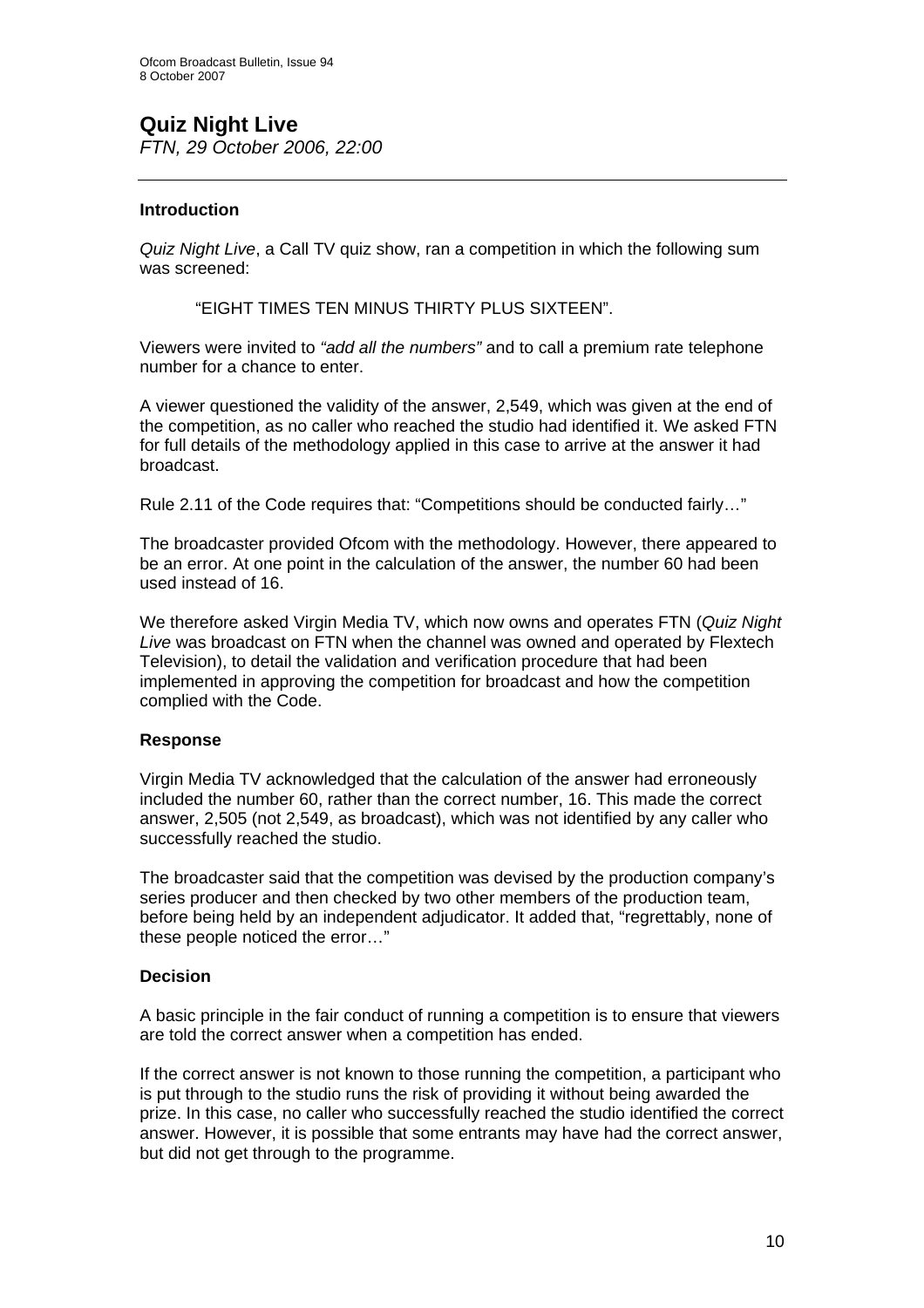The broadcast of an incorrect answer has the potential to cause future financial detriment to some viewers. Regular viewers who are keen to solve the puzzles posed in Call TV quiz service competitions are clearly misled if they are given incorrect answers and similar competitions are run subsequently.

In this case, it appears that there was no financial detriment to callers. However, the competition was in breach of Rule 2.11 of the Code.

Ofcom recognises this is the first time that a programme broadcast on FTN has been found in breach of Rule 2.11. However, a breach of this nature has the potential to cause viewers financial detriment and Ofcom is likely to consider any recurrence as a serious compliance failure.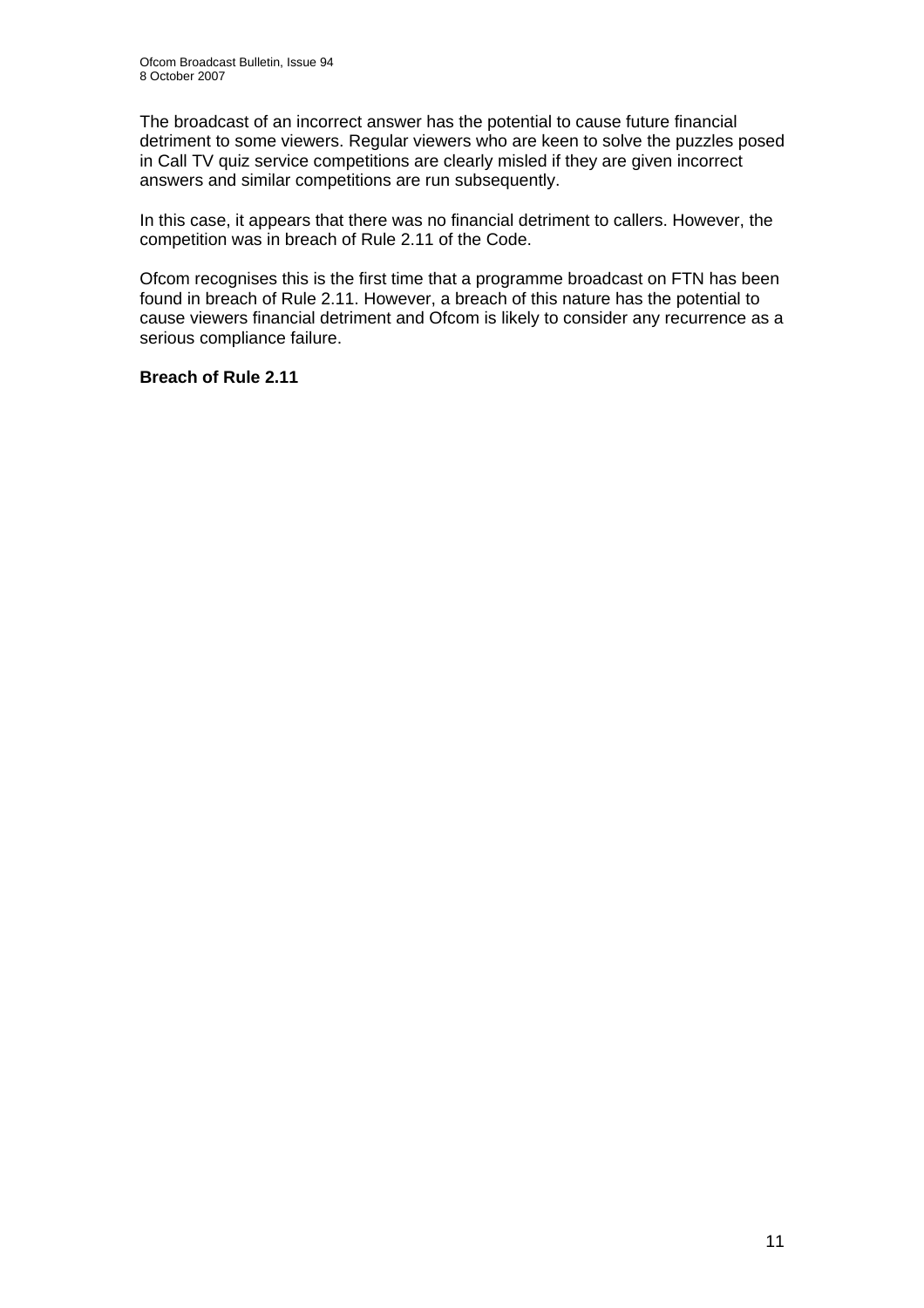## **Cash Call "Total Amount of Money" puzzle**

*The Hits, 28 February 2007, 02:30* 

## **Introduction**

*Cash Call* is a block of TV quiz programmes transmitted overnight on the channels The Box, Kiss, Smash Hits, Magic, Q, Kerrang and The Hits. These channels are all owned by Emap. Viewers entered the quizzes by calling premium rate service numbers.

One viewer complained to Ofcom that a quiz entitled "What is the total amount of the money in the puzzle?" was confusing. The complainant said that the coins and notes on screen came to a value of £55.58, but that the answer given to viewers was £47.42. Ofcom contacted the broadcaster asking it to clarify the answer.

## **Response**

Emap said that the competition required viewers to calculate the total value of valid currency on the screen. However, also on screen was a certain amount of "dummy" currency (which had been altered and therefore rendered void). The total value required to solve the puzzle was therefore only the sum total of the "valid" currency, which was £47.42 and which was the answer eventually accepted on-air. The broadcaster enclosed with its response a 'screen-grab' (i.e. picture) of the money on screen and a recording of the quiz as it was transmitted.

When Ofcom viewed the recording, it noted the "dummy" currency and observed that the correct answer to the puzzle was indeed £47.42. However, it also noted that areas of the screen were sometimes covered by on-screen text so that there were times when it was not possible to distinguish which coins and notes on the screen were valid. Ofcom therefore wrote to Emap asking it to comment further, with particular with regard to Rule 2.11 of the Broadcasting Code which states that "Competitions should be conducted fairly…"

Emap responded that it could explain how this incident occurred but could not justify it. It said that the full screen graphic (which at times obscured some of the money on screen) was used to cover the presenters' shift changes. It admitted that some of the coins were obscured when the full screen graphic was used. Emap appreciated that this contravened Rule 2.11 of the Code. It believed however this was as the result of an unfortunate oversight rather than a deliberate attempt to mislead viewers.

Emap informed Ofcom that on 19 April 2007, Emap TV terminated its contract with Telemedia, the production company that produced and operated *Cash Call*  programming on Emap's channels.

## **Decision**

Ofcom noted the broadcaster's full response and admission that it had breached Rule 2.11 of the Code. The competition could not be conducted fairly if viewers were unable, at times, to see some of the coins on the screen for significant periods when the competition was being broadcast.

Ofcom notes that Emap no longer employs the production company concerned, and its statement that it remains committed to delivering fully compliant quiz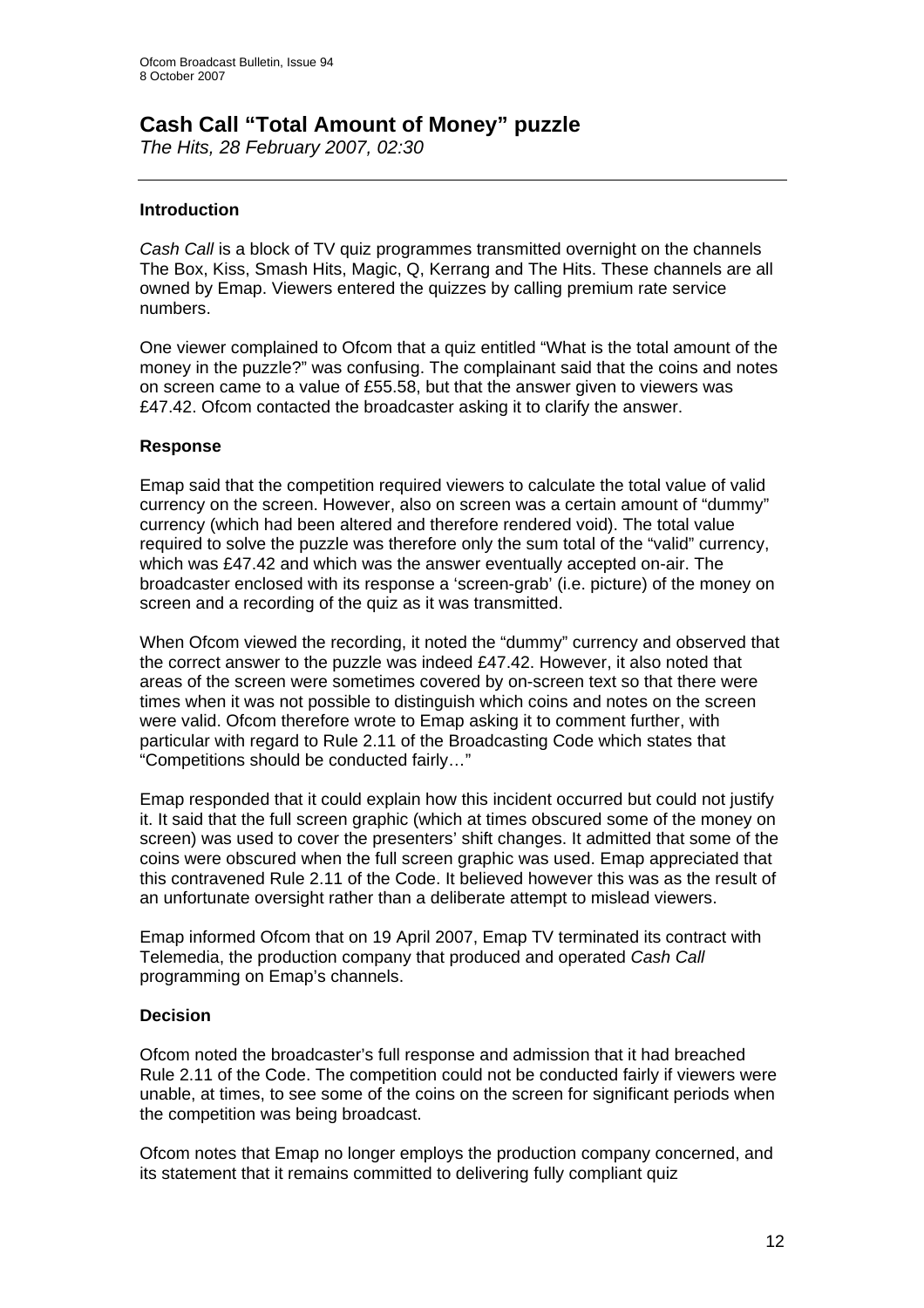programming. Emap TV, as the licensee, however is at all times responsible for ensuring compliance with the Code. It is of paramount importance that broadcasters are fully conversant as necessary with the activities of companies they contract with to provide, or contribute to, all types of programming in order to ensure compliance with the Code.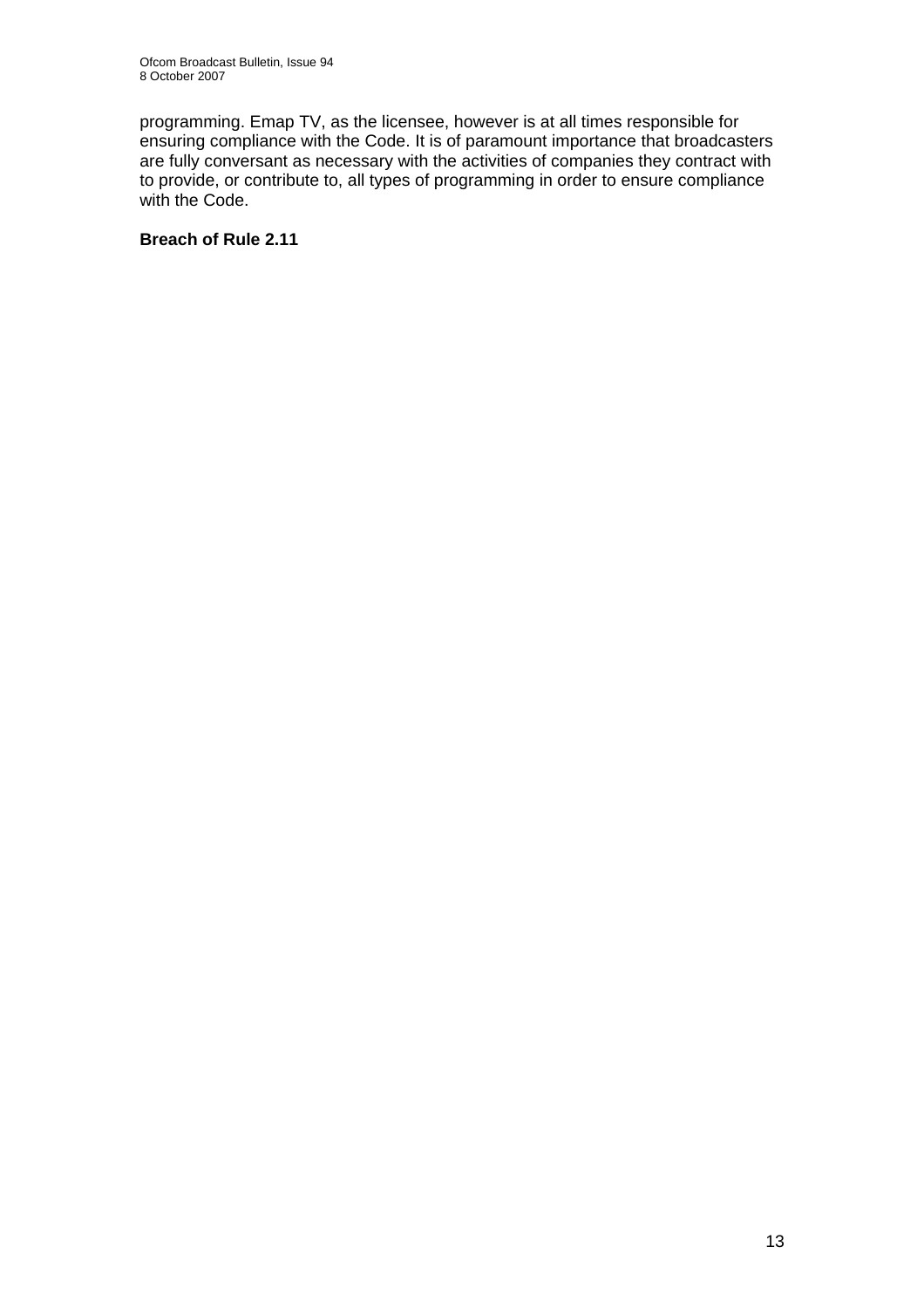# **Call Me a Cabbie**

*Sky Three, 16 August 2007, 07:30* 

## **Introduction**

*Call Me a Cabbie* is a factual entertainment reality series which was repeated in morning timeslots on Sky Three. Ofcom received two complaints that the episode broadcast on 16 August 2007 contained several swear words including the words 'fuck' and 'fucking' at a time when this channel, available on the Freeview platform, was accessible for children to view.

Ofcom asked Sky to comment on these complaints under Rule 1.14 (the most offensive language must not be broadcast before the watershed or when children are particularly likely to be listening) of the Code.

## **Response**

Sky responded that the series as originally broadcast contained language that was inappropriate for broadcast at times when children were likely to be watching. A version with offensive language edited out was therefore created for the repeats of this series on Sky Three in the morning. However, as a result of human error the wrong version of the programme was broadcast on this occasion. Sky has confirmed to us that this was the only occasion in the series where the incorrect version was played.

## **Decision**

Rule 1.14 states that "the most offensive language should not be broadcast before the watershed or when children are likely to be listening". Although this series did not attract a significant child audience, it was broadcast at 07:30 and on a service readily available to a large majority of households and therefore available for children to view. Our research indicates that 'fuck' (or 'fucking') is one of the most offensive swear words<sup>1</sup>. This programme contained four instances of these words as well as 'bollocks', 'shit' and 'tosser'. Furthermore, all of this language was included in the subtitling provided for this programme.

Broadcasters are under a clear duty to ensure that robust procedures are in place to ensure full compliance with the Code, as was underlined in a Note to Broadcasters published in Bulletin 89. We welcome Sky's assurances that it has reminded staff of the importance of due diligence in assigning the correct versions of programmes to respective timeslots in their schedules. However, this programme contained several instances of bad language, including the most offensive type, and was broadcast before the watershed. This programme was therefore in breach of Rule 1.14 of the Code.

 $\overline{a}$ <sup>1</sup> "Offensive Language and Sexual Imagery in Broadcasting: a Contextual Investigation" is available at http://www.ofcom.org.uk/research/radio/reports/bcr/language.pdf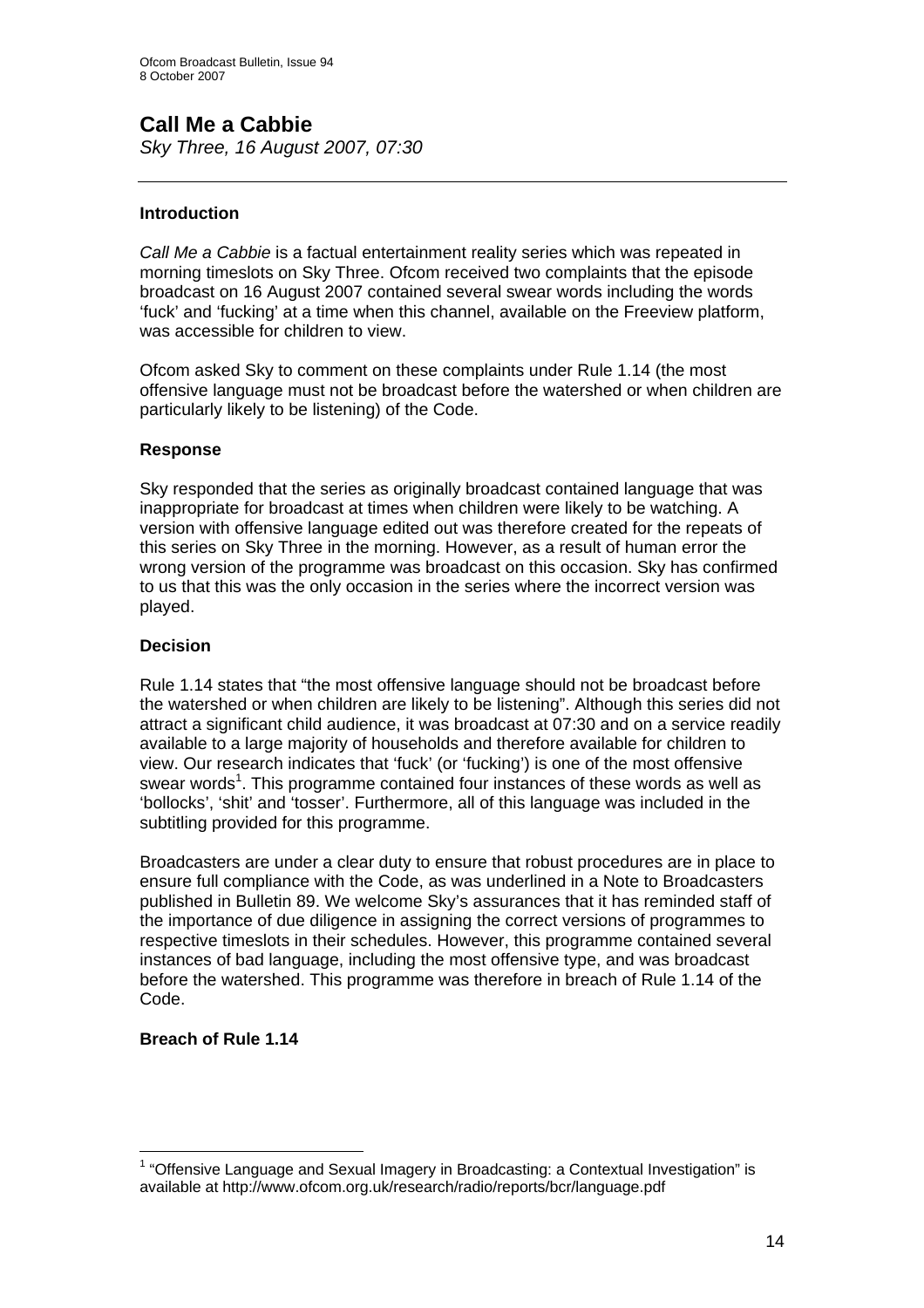## **101 Sexiest Celebrity Bodies**

*ITV2, 31 July 2007, 20:00* 

## **Introduction**

*101 Sexiest Celebrity Bodies* is a three-part chart show comparing the attractiveness of celebrities.

A viewer complained that the last ten minutes of the programme contained at least four instances of the word 'fucking' in an interview with the actor Colin Farrell. On viewing the whole programme, Ofcom also noted a use of the word 'fuck' earlier in the broadcast in an interview about the actress Lucy Liu.

Ofcom asked ITV for comments in relation to Rule 1.14 (most offensive language must not be broadcast before the watershed).

## **Response**

ITV sincerely apologised for the inclusion of this offensive language pre-watershed. This was entirely unintentional and was the result of human error.

The broadcaster explained that this error was not a repetition of the scheduling problem which led to ITV4 being held in breach of Rule 1.14 in July 2007 (Bulletin 89). This and two previous occasions in 2006, when offensive language had been broadcast on ITV channels pre-watershed, were due to wrong versions (i.e. postwatershed editions) being scheduled. ITV had taken this breach of July 2007 very seriously and reviewed its levels of checking and vigilance before broadcast.

On this occasion, *101 Sexiest Celebrity Bodies* was a newly acquired series. It was delivered late to the compliance team and unfortunately the bad language had been overlooked whilst staff had concentrated on the suitability of the more sexual aspects of the series for a pre-watershed slot.

Having now reviewed the whole of the series, ITV has decided that it should only be shown post-watershed. ITV said it has taken this case extremely seriously and reemphasised the importance of this issue to all compliance staff.

#### **Decision**

Ofcom's research has demonstrated that the words 'fuck' and 'fucking' are regarded as the most offensive language. By broadcasting this language in this programme at 20:00, ITV was in breach of Rule 1.14 of the Code.

Ofcom acknowledges ITV's apology and explanation for the error. Although the circumstances of this mistake were different to those previously mentioned in Bulletin 89, the outcome as far as the audience was concerned was that seriously offensive language had been broadcast before the watershed, resulting in a breach of the Code.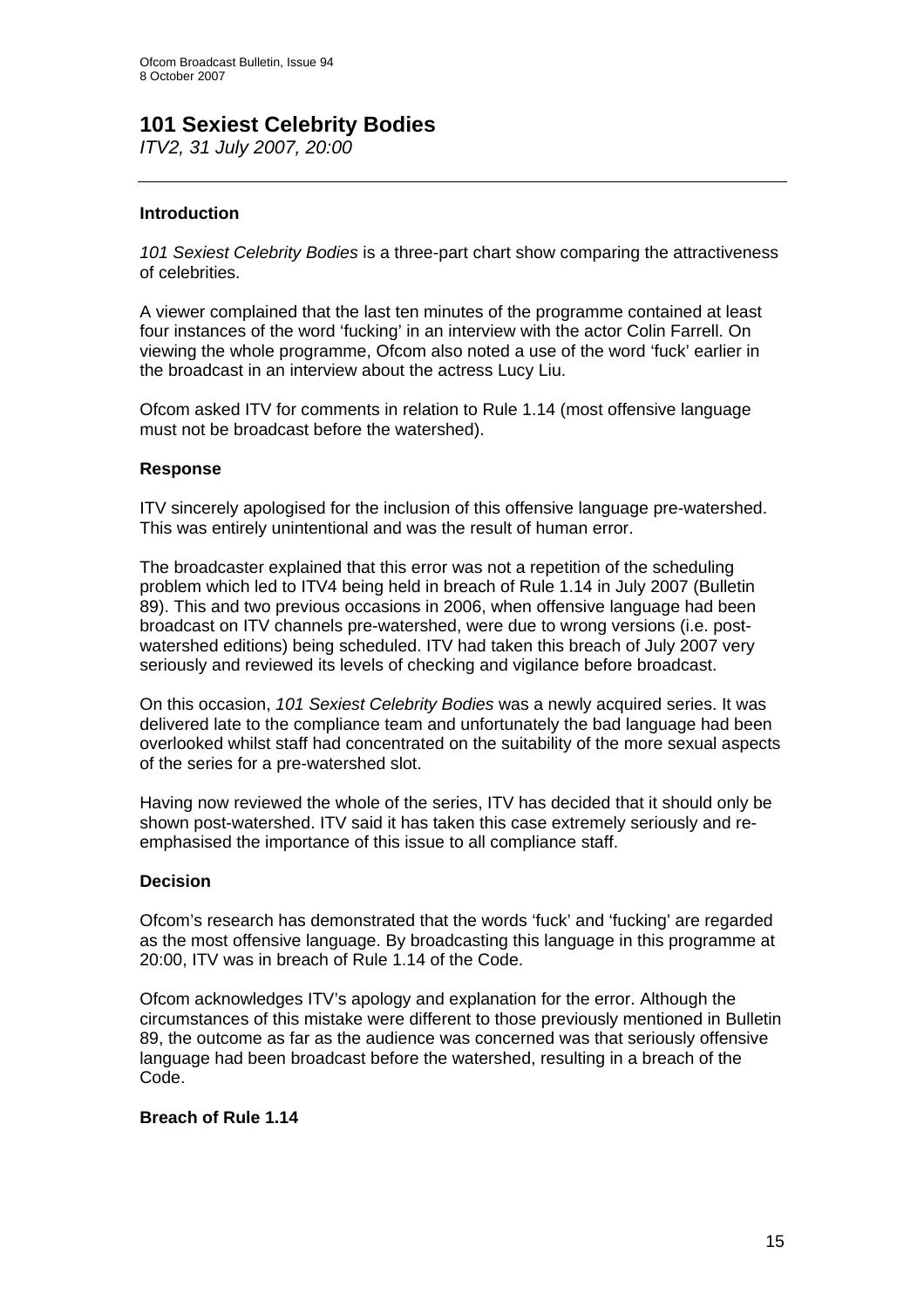## **Ek Ajnabee**

*Zee TV Cinema, 27 May 2007, 12:00* 

## **Introduction**

Zee Cinema is a subscription movie (not pay per view) channel aimed at a predominantly Hindi audience. *Ek Ajnabee* is a thriller/crime film rated '18' by the British Board of Film Classification. The plot centres on a bodyguard who goes on a quest to find his employer's daughter, who has been kidnapped by gangsters. In doing so he systematically searches for, tortures and kills those he believes to be responsible for the kidnapping.

One viewer complained. She was shocked that both she and her nephews were able to watch such a violent film during the afternoon at the weekend.

Ofcom asked Zee TV to respond with regard to Rule 1.3 of the Code (children must be protected from unsuitable material by appropriate scheduling).

## **Response**

Zee TV said that programme was broadcast in edited form to ensure the content was editorially justified and suitable for broadcast pre-watershed. As a consequence, the channel argued that the film would not have disturbed a child viewer. The broadcaster suggested that an experienced programming team had taken care to edit the film to ensure that the Code was complied with satisfactorily, without affecting the story line. While Zee TV stated it was sorry a viewer was offended, it argued that in this case any offence could have been mitigated had the viewer exercised personal discretion and turned the film off.

#### **Decision**

This 18-rated film as broadcast contained material of a highly adult, and often violent nature – kidnapping, torture, shoot outs, suicide and drugs use. Ofcom notes Zee TV's attempts to minimise harm to children and offence through editing. Upon viewing the material, however, Ofcom found that in its opinion many of the edited scenes were still too harmful to be shown before the watershed at the time of broadcast. For example, although torture scenes may have been edited so that violent detail of the protagonist inflicting pain on his victims was minimised, these scenes were still nevertheless too extreme by their very nature, including body parts such as fingers and ears being severed, and the chief protagonist toying with the idea of suicide, by placing a gun in his mouth.

In addition, certain sequences containing unsuitable content still remained in the film as broadcast – for example, a brief scene of a criminal snorting cocaine. Ofcom considers that this film was clearly unsuitable for children and it was not appropriate to broadcast it before the watershed. It was therefore in breach of Rule 1.3.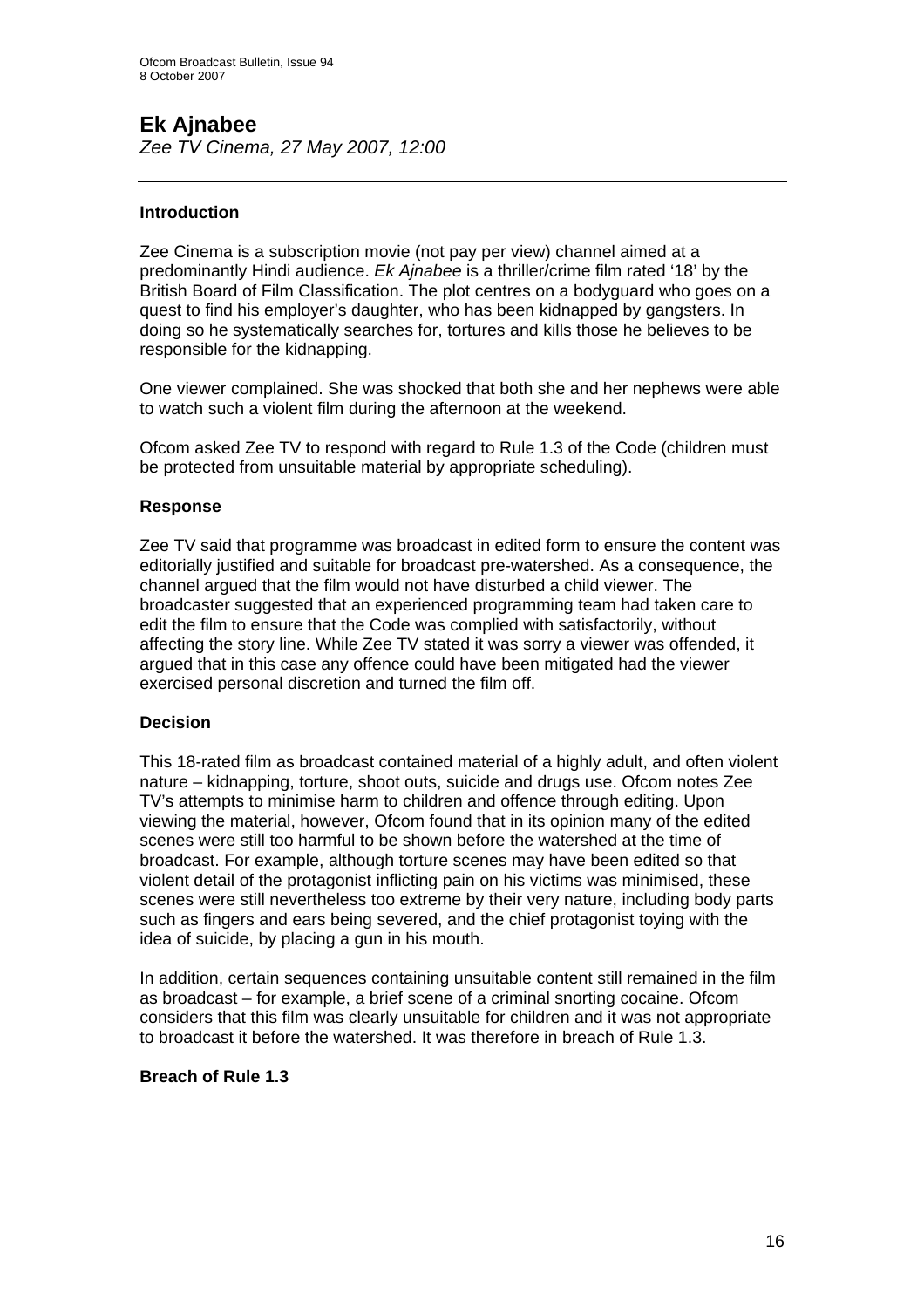## **The Breakfast Show**

*Power FM (South Hampshire), 17 April 2007, 07:40* 

## **Introduction**

In this programme, the presenters, Rick, Donna and Bob, asked listeners to contact them with their stories of what had *"…gone wrong during sex"*. Over the course of the programme listeners texted and phoned in with their stories. These in turn were read out to listeners.

Contributions included such descriptions as:

*"Having a 'bit of fun'…christening all the rooms" "My skirt got stuck…my boyfriend's parents [could see] my bum…" "…that 'sex' can be on your own, or with another person…" "I squeezed into really tight knickers…when the moment came to get them off, I couldn't…" "I [was] with my ex-boyfriend…I [was] on top, having a good time…" "…cries of passion…" "At it – in the throes of passion" "In the throes of passion his…pride and joy got bent in half…" "My [future] husband and I were…at it… shall we say?" "…that's called 'dogging' these days…" "We were in a state of undress" "…having it away…" "My first time…in someone else's bed…I lunged…she had to help me detach me from the sheets…"* 

One listener complained that this was inappropriate content for the time of day.

We asked the broadcaster to comment on the material in the light of: Rule 1.3, which states that "Children must…be protected by appropriate scheduling from material that is unsuitable for them".

## **Response**

Power FM said that after the 07:00 news bulletin, Donna, one of the presenters of the show, referred to an e-mail that she had received from a member of the public who had found herself in an embarrassing situation while being "intimate with her partner". After she read out the e-mail, the breakfast team invited callers to phone in with or text their experiences regarding any humiliating incidents they may have experienced when having sex.

Power FM said that most of the incidents read out were not in its view offensive, for example from one caller who broke her wrist after falling off a bed, to another who had been stung by a wasp. With reference to Rule 1.3, Power FM believed that the discussions had centred on the humiliating experiences in which people had found themselves, as opposed to their sexual experiences specifically. In its view, the discussion had been acceptable because it was sufficiently inexplicit, with scant reference to, or any discernible acknowledgement of, any particular sexual activity.

Power FM nonetheless accepted that the decision to broadcast these items had been an error of judgement, and that the nature of the discussion was not acceptable at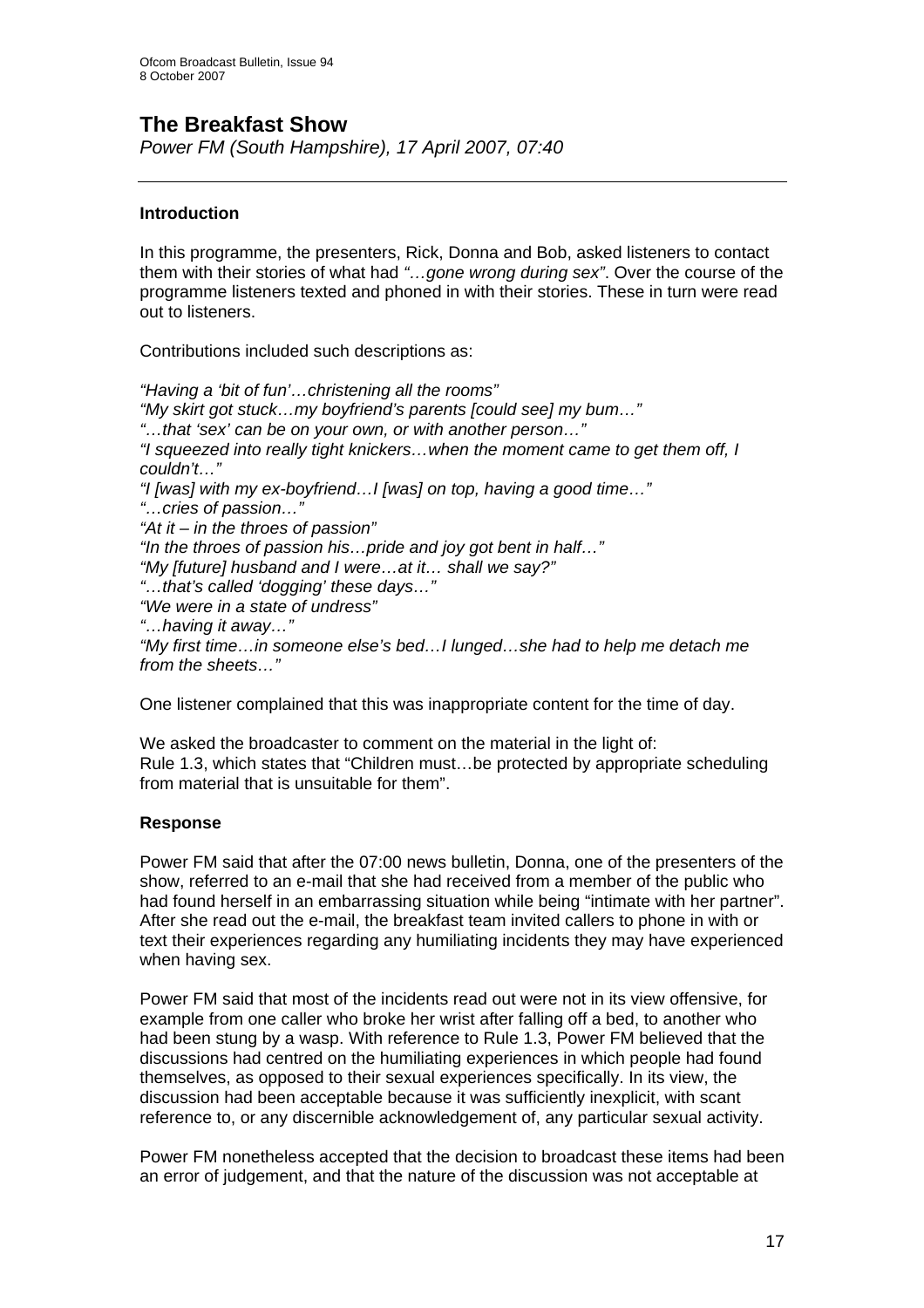that time of the morning. It apologised unreservedly to the complainant for any offence caused. In the light of what had happened, it said it would hold a further Code training session with relevant personnel.

## **Decision**

With regard to Rule 1.3, much of what was transmitted fell into the realm of innuendo. It is possible that such conversations could have passed some children by. However, the presenters repeatedly invited listeners to tell the programme: *"what's gone wrong during sex?"*.

The show did not contain one off comments during general banter, but was in fact a whole section devoted to the topic. As the broadcaster acknowledges, the overall context of the discussions and the length of the item meant the content became inappropriate for broadcast at breakfast time when a number of children were likely to be in the audience. The programme was therefore not scheduled appropriately in order to protect children from unsuitable material.

Ofcom notes that Power FM has admitted its error in broadcasting this item. We also note the steps the broadcaster has taken subsequently to ensure material of this nature is not broadcast when children are particularly likely to be listening. However, it remains the case that this was an item which the presenters returned to on repeated occasions throughout the transmission of this programme, at breakfast time. We were therefore concerned that at no time during the broadcast, no member of the production team, sought to limit the material appropriately.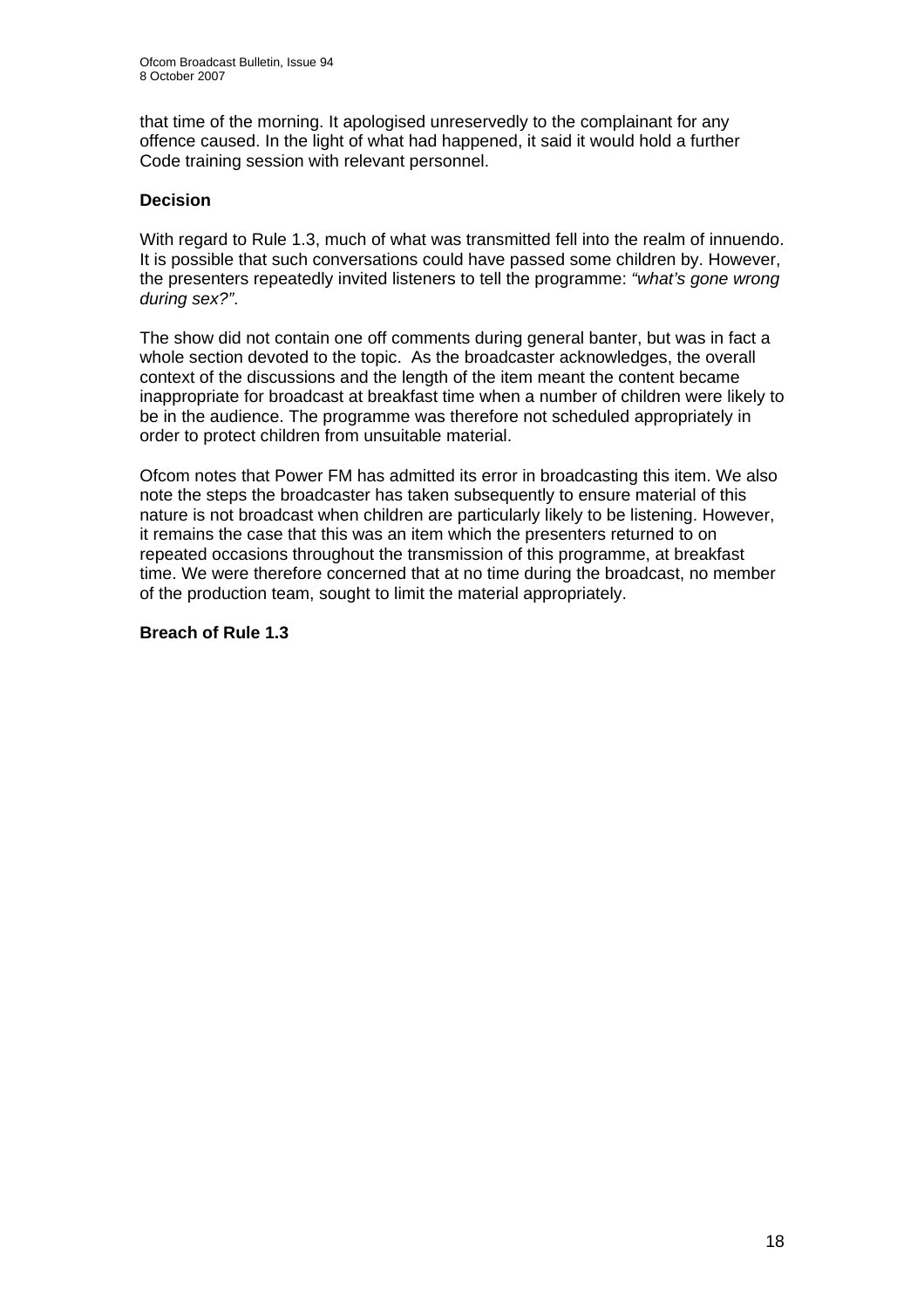# **Resolved**

## **Cash, Car and the Caribbean**

*Metro Radio, 12 January 2007, 16:20 and TFM 96.6FM, 17 January 2007, 08:50* 

## **Introduction**

*Cash, Car and the Caribbean* was a competition run across a number of stations owned by Emap Radio including Metro Radio and TFM 96.6.

Ofcom received 3 complaints from listeners that a pre-recorded promotion for the competition on Metro Radio did not make it clear that the competition was a crossnetwork competition (i.e. that the competition was run on a number of Emap stations across the country), rather than just being conducted by one local station.

Ofcom also received a complaint from a listener that the competition on TFM 96.6FM also did not make it clear that the competition was a cross-network competition.

Rule 2.11 of the Code requires that: "Competitions should be conducted fairly, prizes should be described accurately and rules should be clear and appropriately made known."

## **Response**

Emap said that *Cash, Car and the Caribbean* was its first networked competition and that it was keen to ensure the way it was conducted was not only compliant with Ofcom's code rules but that it did not mislead listeners in any way. It said that presenters were told to refer to the networked status of the competition and broadcast pre-recorded trails that specifically mentioned the networked status of the competition every hour.

On Metro Radio, Emap said that there were two pre-recorded promotional items. One of these had the full details of the competition including the networking and pricing information. The other did not, as it was intended to be used as an introduction or end piece to the competition or a presenter announcement about the competition. Unfortunately the wrong promotion had been played. Emap acknowledged that this was a mistake and said in future all pre-recorded promotional material would include the necessary information.

With regards to the complaint on TFM 96.6FM, Emap said that a presenter had adlibbed the promotion and acknowledged that this could have given the impression that the competition was not being run across its network. In light of this experience, Emap said it would provide specific guidance to presenters to "prevent them amending or ad-libbing the pre-scripted announcements to avoid any errors, omission or grounds for misunderstanding".

## **Decision**

For competitions to be run fairly, listeners should be given sufficient information to decide whether or not to participate. When run simultaneously on various local/regional services, competitions can result in participation being spread wider (i.e. beyond the local area) than might be obvious to listeners in any one location.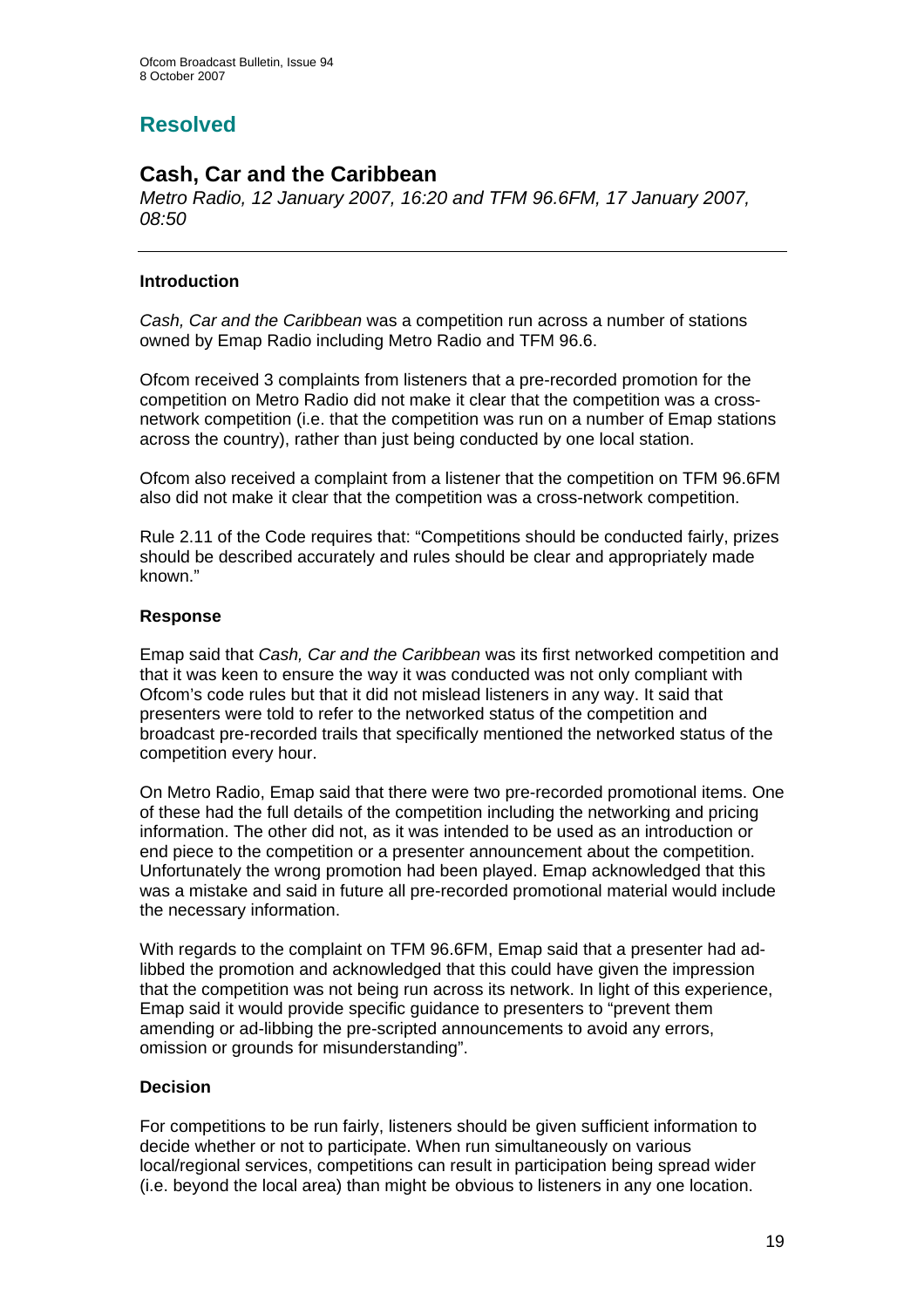Broadcasters should not give listeners the impression that a competition is run over a smaller geographical area than is actually the case.

In the case of *Cash, Car and the Caribbean* certain promotions did not fully explain that the competition was being run across a network. However, Ofcom welcomes Emap's acknowledgment of these errors and the steps Emap has taken to ensure that future competitions are appropriately described.

Ofcom therefore considers the matter resolved.

## **Resolved**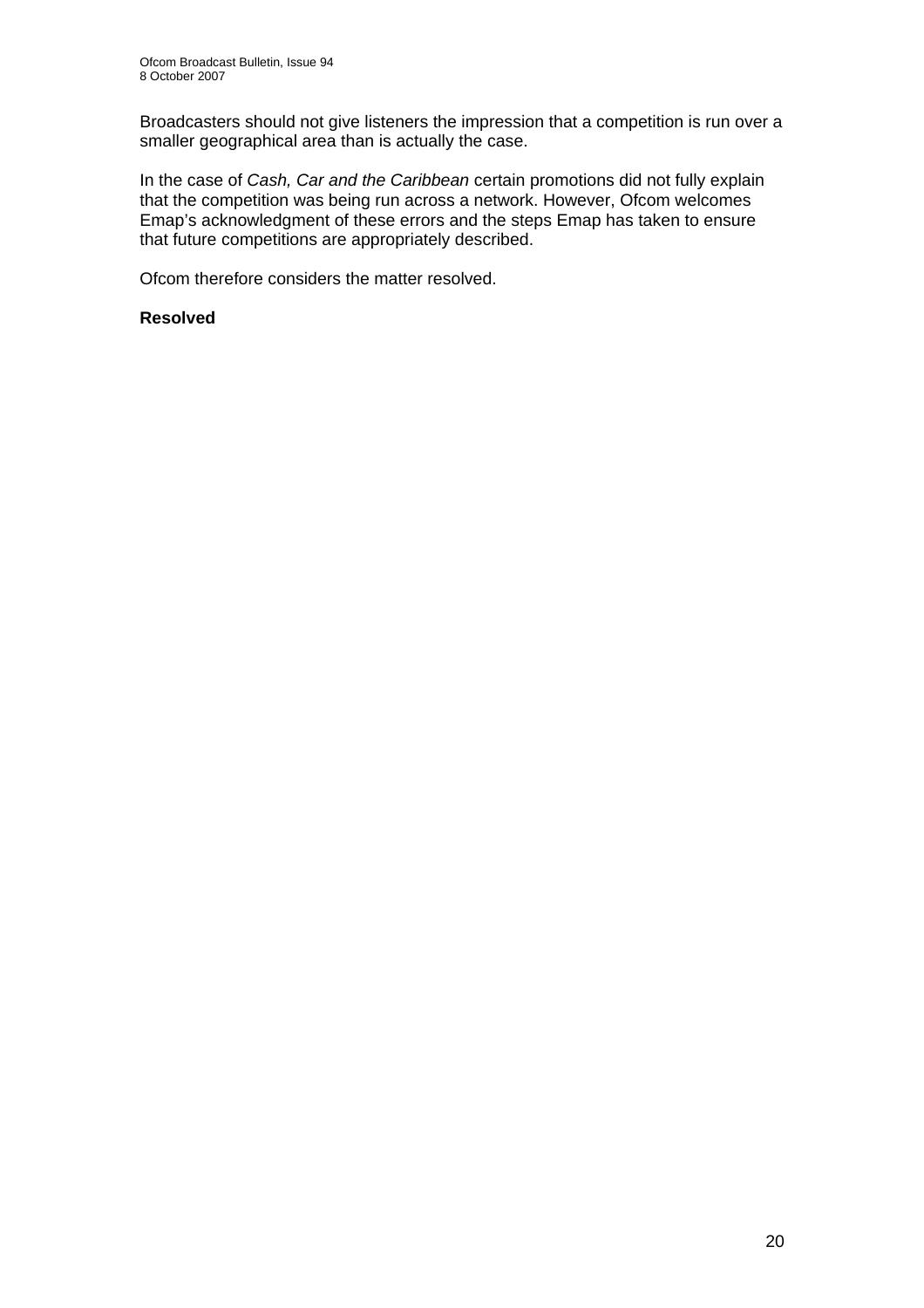# **Fairness and Privacy Cases**

# **Upheld in Part**

## **Complaint by Carter Ruck Solicitors on behalf of Mrs Monica Calvert**

*Old Dogs New Tricks, BBC1, 31 August 2006* 

**Summary:** Ofcom has upheld parts Ms Calvert's complaint of unfair treatment and unwarranted infringement of privacy in the making of the programme. Ofcom has not upheld Mrs Calvert's complaint of unwarranted infringement of privacy in the programme as broadcast.

This edition of the BBC's consumer series *Old Dogs New Tricks* looked at what it referred to as "homeworking scams". One of the businesses featured was Kallimera, run by Mrs Monica Calvert, who supplies home-based workers with kits containing materials and instructions for making and painting plaster cottages. One of the presenters, Ms Lynn Faulds Wood, sent off for a kit using a false name, Cathy Williams. She found the materials unsatisfactory and the cottages she made were rejected by Mrs Calvert's business. Mrs Calvert responded to letters from "Cathy Williams" on three occasions, each time rejecting the models and offering advice on how to improve the cottages. Ms Faulds Wood then visited Mrs Calvert's home with a camera crew and tried to discuss her business with her. Footage of Mrs Calvert's home was included in the programme and the presenters referred to her business.

Carter Ruck Solicitors ("Carter Ruck") complained that the programme was unfair to Mrs Calvert in that she was portrayed as a con artist and her business as a scam; furthermore in the absence of grounds for suspecting her of wrongdoing, it was disproportionate for the programme makers to seek to obtain her kits by deception. Carter Ruck also complained that Mrs Calvert's privacy was unwarrantably infringed in the making of the programme in that she was doorstepped without good reason and her privacy was unwarrantably infringed in the broadcast as a result of the inclusion of her name and footage of sweeping shots of her house.

The BBC responded that: Mrs Calvert was not portrayed as a con artist, her business was not portrayed as a scam, but that there was evidence to justify an investigation by the programme of her business; there was no deception involved in the programme makers contact with Mrs Calvert and the approach used was not unfair; there was no infringement of Mrs Calvert's privacy in the making of the programme and the approach made to her home was justified; and, Mrs Calvert had placed her home address in the public domain herself and the programme did not give the precise location of her home.

Ofcom considered that Mrs Calvert was portrayed as a con artist and her business as a scam. In Ofcom's view this was not justified and was therefore unfair to her. Ofcom considered that the use of deception by the programme makers in using a false name to investigate the claims in her advertisements was not disproportionate. However the use of doorstepping to seek an interview with Mrs Calvert was disproportionate and not warranted. This was an infringement of her privacy in the making of the programme. The inclusion of Mrs Calvert's name and footage of her home did not disclose any information that was not already in the public domain and was not an infringement of her privacy in the broadcast.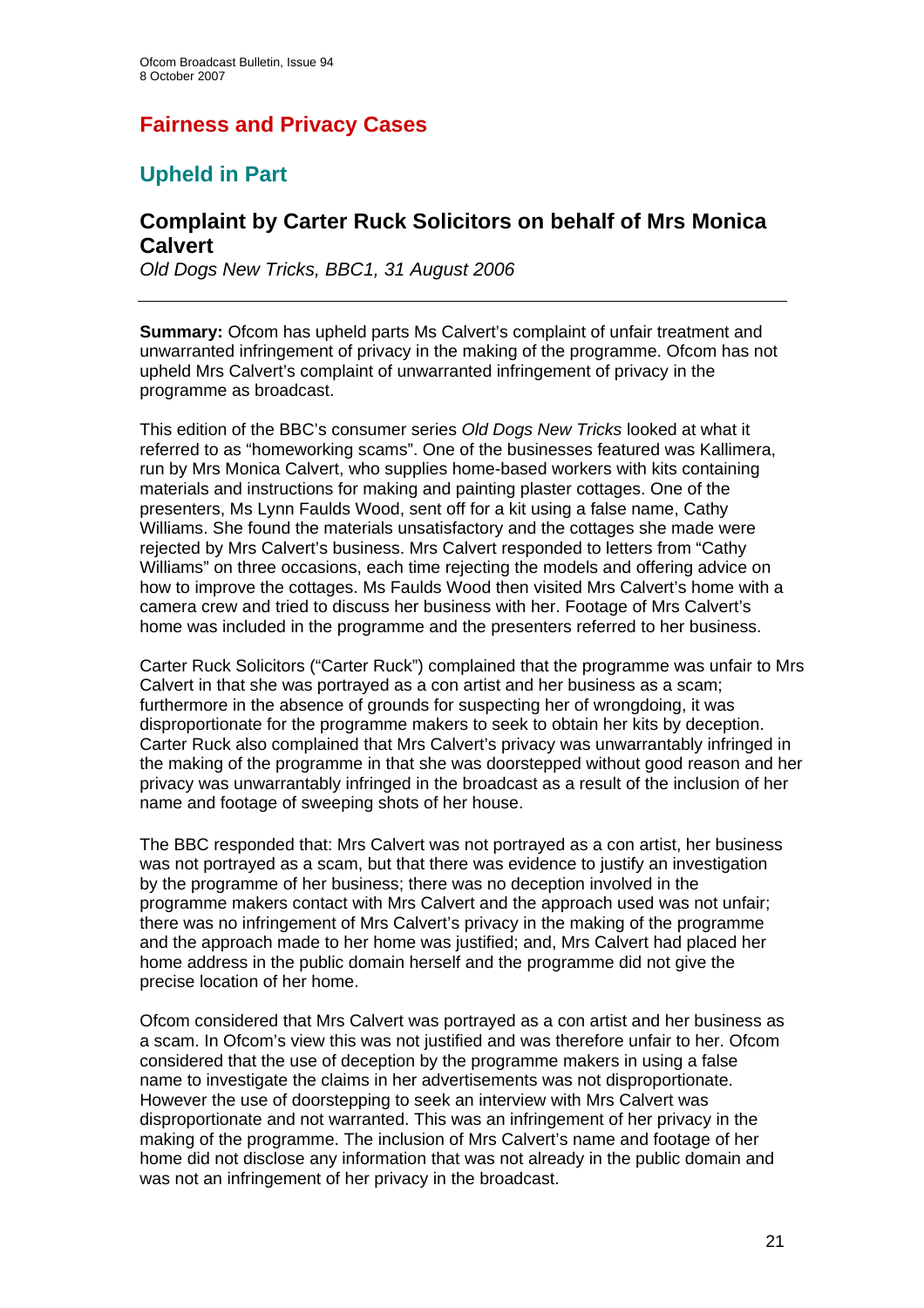## **Introduction**

On 31 August 2006, BBC1 broadcast an edition of its consumer series *Old Dogs, New Tricks*. The programme looked at what it referred to as "homeworking scams". One of the businesses featured was Kallimera, run by Mrs Monica Calvert, who supplies home-based workers with kits containing materials and instructions for making and painting plaster cottages. One of the presenters, Ms Lynn Faulds Wood, sent off for a kit using a false name, Cathy Williams. She found the materials unsatisfactory and the cottages she made were rejected by Mrs Calvert's business. Mrs Calvert responded to letters from "Cathy Williams" on three occasions, each time rejecting the models and offering advice on how to improve the cottages. Ms Faulds Wood then visited Mrs Calvert's home with a camera crew and tried to discuss her business with her. Footage of Mrs Calvert's home was included in the programme and the presenter referred to her business.

Carter Ruck Solicitors ("Carter Ruck") complained that Mrs Calvert was treated unfairly in the programme and that her privacy was unwarrantably infringed in the making and the broadcast of the programme.

## **The Complaint**

## **Mrs Calvert's case**

In summary, Carter Ruck complained that Mrs Calvert was treated unfairly in that:

- a) She was portrayed as a con artist and her small business as a scam. According to the BBC's publicity the programme features Ms Faulds Wood and Esther Rantzen "investigating scams and dodgy businesses, and tracking down the people responsible". Carter Ruck stated that Mrs Calvert has run a small business from her home for 14 years, selling kits containing the materials and instructions necessary to make and paint plaster cottages. She has made a modest income from the business and has run it without any complaint from customers, trading bodies or the publications in which she advertises the business. Consumers of her Homeworker Starter kit can make money out of the miniature cottages if they apply the necessary skill, which Ms Faulds Wood did not.
- b) It was disproportionate for the programme makers to seek to obtain Mrs Calvert's cottage making kits by deception. Mrs Calvert and her business were not the subject of any complaint or investigation and, in the absence of any allegations of illegality or anti-social behaviour and without any grounds for suspecting her of wrong doing.

In summary, Carter Ruck complained that Mrs Calvert's privacy was unwarrantably infringed in the making of the programme in that:

c) Mrs Calvert was doorstepped without good reason. The stated purpose of the programme was to track down the individuals responsible for "scams and dodgy businesses". There was nothing untoward or dishonest about Mrs Calvert's business and the programme makers had no compelling evidence to suggest otherwise. The programme makers had no good reason to believe that an investigation would be frustrated if Mrs Calvert was approached openly or that she would not reply to the allegations in writing; she had responded to the letters from "Cathy Williams", the false name used by Ms Faulds Wood. However, the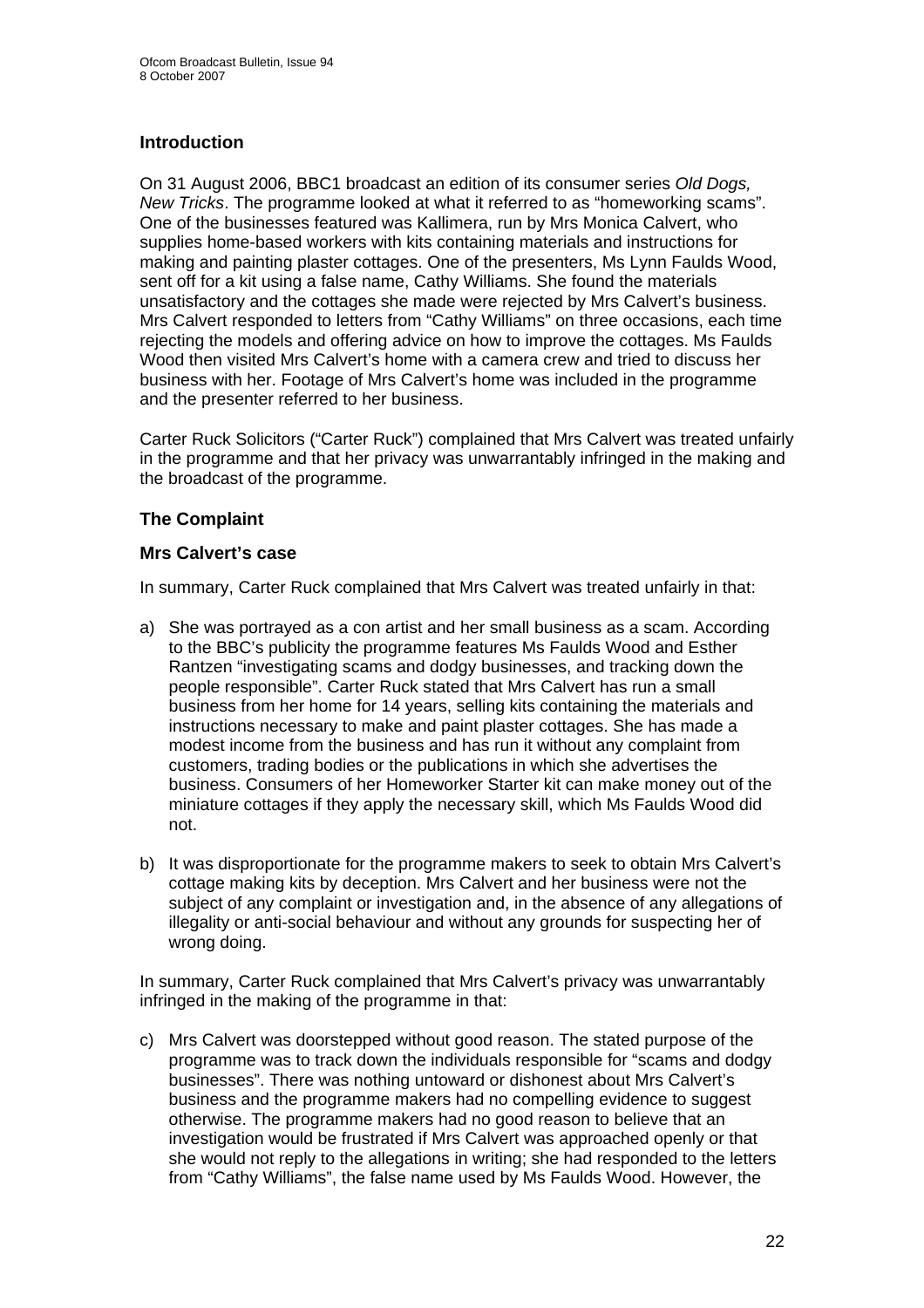programme makers did not contact Mrs Calvert prior to doorstepping her to inform her of the investigation, put allegations to her or to invite her to attend an interview and therefore, prior to Ms Faulds Wood's arrival at her home, Mrs Calvert was unaware that she was the target of an investigation by the BBC. Her quiet enjoyment of her home was severely destroyed by the surprise arrival of Ms Faulds Wood and the camera crew. Mrs Calvert felt physically intimidated and distressed by Ms Faulds Wood's aggressive attempts to open her front door. Despite Mrs Calvert making it clear, by closing her door, that she did not wish to be interviewed, Ms Faulds Wood persisted at her door for an hour, ringing the doorbell and trying to force entry into the house when Mrs Calvert opened the door to invited guests. The programme makers did not have reasonable grounds to suspect that Mrs Calvert was guilty of crime or significant wrong doing and the door stepping was for dramatic effect only, as the programme makers could have obtained answers to their questions by putting them in writing to the complainant.

In summary, Carter Ruck complained that Mrs Calvert's privacy was unwarrantably infringed in the programme as broadcast in that:

d) The programme named Mrs Calvert and included footage of sweeping shots of her house, together with the disclosure of its location in Lincolnshire. This served no public interest and was included for dramatic effect only.

## **The BBC's case**

In response to the complaint of unfair treatment, the BBC said in summary:

a) In response to the complaint that Mrs Calvert was portrayed as a con artist and her business as a scam, the BBC said that Mrs Calvert was never portrayed as a con artist, nor was her business portrayed as a scam. The programme set out to investigate whether it was possible to make the amounts of money promised in advertisements for homeworking opportunities. The BBC said that the test for inclusion in the programme was how closely the claims in the advertisements held up when tried out by a member of the public. Mrs Calvert's advertisement in *The Sun* not only suggested that her "customers" could "earn up to £20 an hour", but also omitted to say, as the Advertising Standards Authority suggests it should, that this opportunity required an outlay of money. The BBC argued that the advertisement's claims were therefore misleading. The programme had further evidence suggesting a close look at Mrs Calvert's cottage painting scheme would be worthwhile, in the form of an interview with a representative of the Office of Fair Trading's ("OFT") "Scambusters" unit. Although this interview was not used in the programme, since there was a risk that viewers might take it as a direct comment on Mrs Calvert's business, the OFT representative described "pretty much" what happened when the programme applied to Mrs Calvert for a homeworking opportunity, and went on to refer to "wild promises of what you'll make, and really that never happens".

The BBC said that the programme took care to ensure viewers understood the differences between cottage painting and the envelope stuffing businesses featured, which were referred to as obvious scams. They were different from Mrs Calvert's business, which was not an obvious scam.

It would have been extremely simple, the BBC argued, for Mrs Calvert to demonstrate that individuals who respond to her advertisements really could "earn up to £20 an hour", as her advertisements said. All that would have been necessary would be to identify to the programme makers a single individual who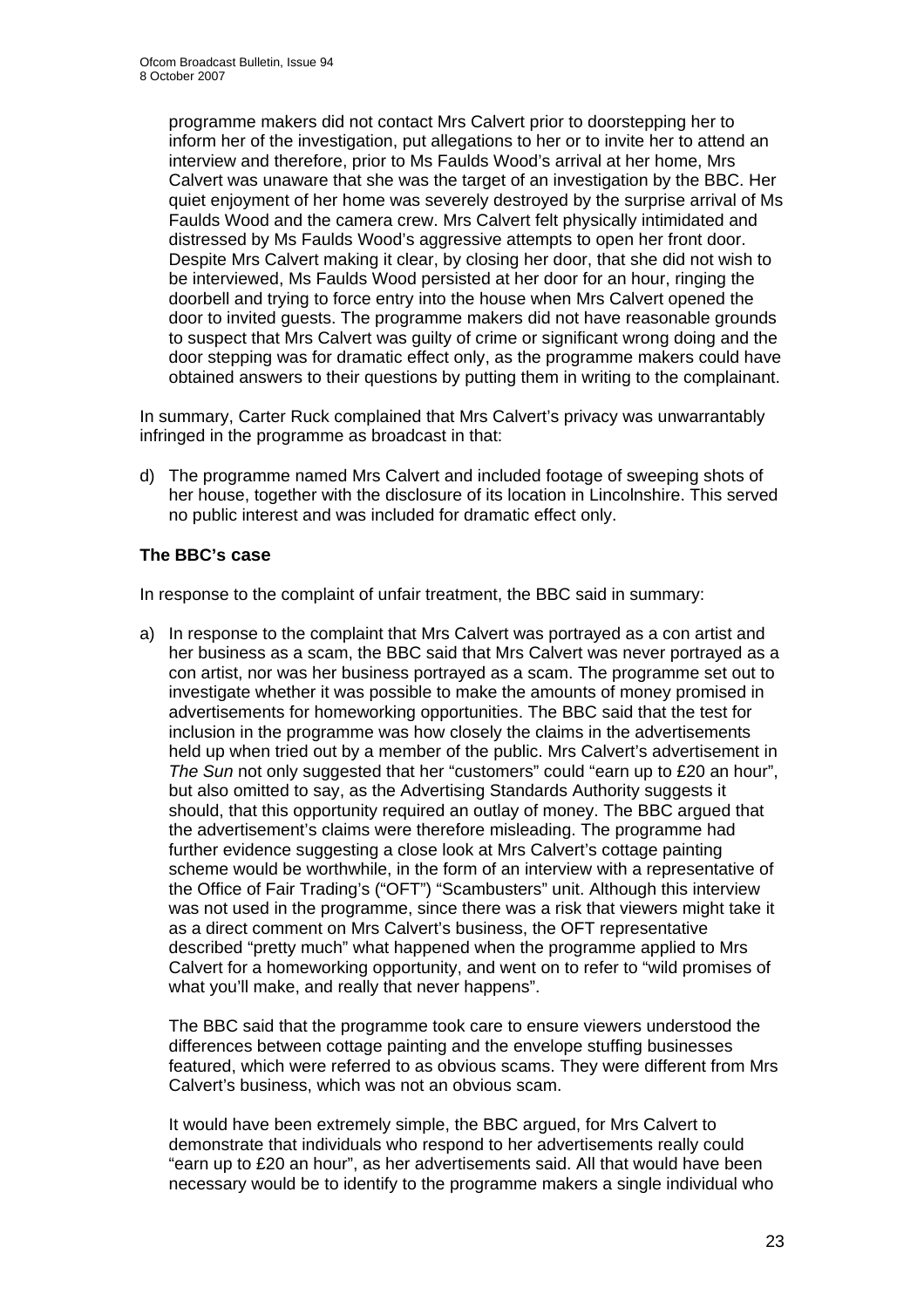had actually been making £20 an hour from selling painted plaster cottages. The fact that she did not was, on its own, adequate grounds for suspicion. The BBC said that the fact she couldn't come up with anyone who had ever made any money from making and painting plaster cottages, even in support of the complaint, was even more suspicious. Simple arithmetic demonstrated that no such figure could be achieved using the kit supplied. The BBC stated that the programme makers responded to one of her advertisements and demonstrated that the economics of the scheme were questionable and merited investigation.

b) In response to the complaint that the use of deception was disproportionate, the BBC said that there was no deception involved in the programme makers' contact with Mrs Calvert. She placed advertisements in national newspapers, presumably in the hope that any of those newspapers' readers might respond. The use of "dummy shoppers" is a standard way of establishing whether products and services conform to acceptable standards: they are used extensively by large retailers and Trading Standards Officers. The BBC argued that one of the risks for consumer journalists, Trading Standards Officers and the OFT was being sent a sample that was far superior to that normally supplied. The programme makers did no more than take appropriate steps to avoid that eventuality, and it was not unfair to Mrs Calvert to take this approach. When she was approached directly by Ms Faulds Wood, the BBC said that Ms Calvert replaced the supplied mould, paints and brushes, blaming her packer for sending out inferior items.

In response to the complaint of unwarranted infringement of privacy in the making of the programme, the BBC said in summary:

c) In response to the complaint that Mrs Calvert was doorstepped without justification, the BBC said that in order for there have been an infringement of Mrs Calvert's privacy, the programme makers would have had to physically disturb or materially restrict her private and family life or revealed inherently private or particularly sensitive information about her. As the programme made clear, three attempts to send cottages back to Kallimera resulted in what the programme makers considered a perfunctory brush-off: although the first response contained an attempt at courtesy, the second simply ignored the request for a telephone call, and the third was little better. The programme makers were determined to find out just what was wrong with the cottages. The BBC said that although Mrs Calvert's material for home workers stated that home workers were given an advice line telephone number, no number was printed on the material provided. Mrs Calvert's solicitors had acknowledged that only specially favoured "customers" were given a number, so for any customer struggling to make a start on the progression to earning the promised "up to £20 an hour", the only way to deal directly with anyone in Mrs Calvert's cottage painting business was to pay it a visit. The BBC argued that the clear implication of the absence of any phone number, from the original leaflet and the terms of the rejections of the first three attempts at cottage painting, was that the last thing Mrs Calvert wanted was, as claimed in her sales leaflet, to "answer speedily and efficiently" the "queries" that were inevitable when anyone started on a new venture.

The BBC said that, after appropriate discussions with the relevant senior editorial figures, the programme makers decided to pay Mrs Calvert a visit to ask her if the latest batch of cottages met her standards. Although this did not work, the approach was entirely warranted by the Mrs Calvert's deliberate attempts to stop aspiring cottage-painters getting in touch.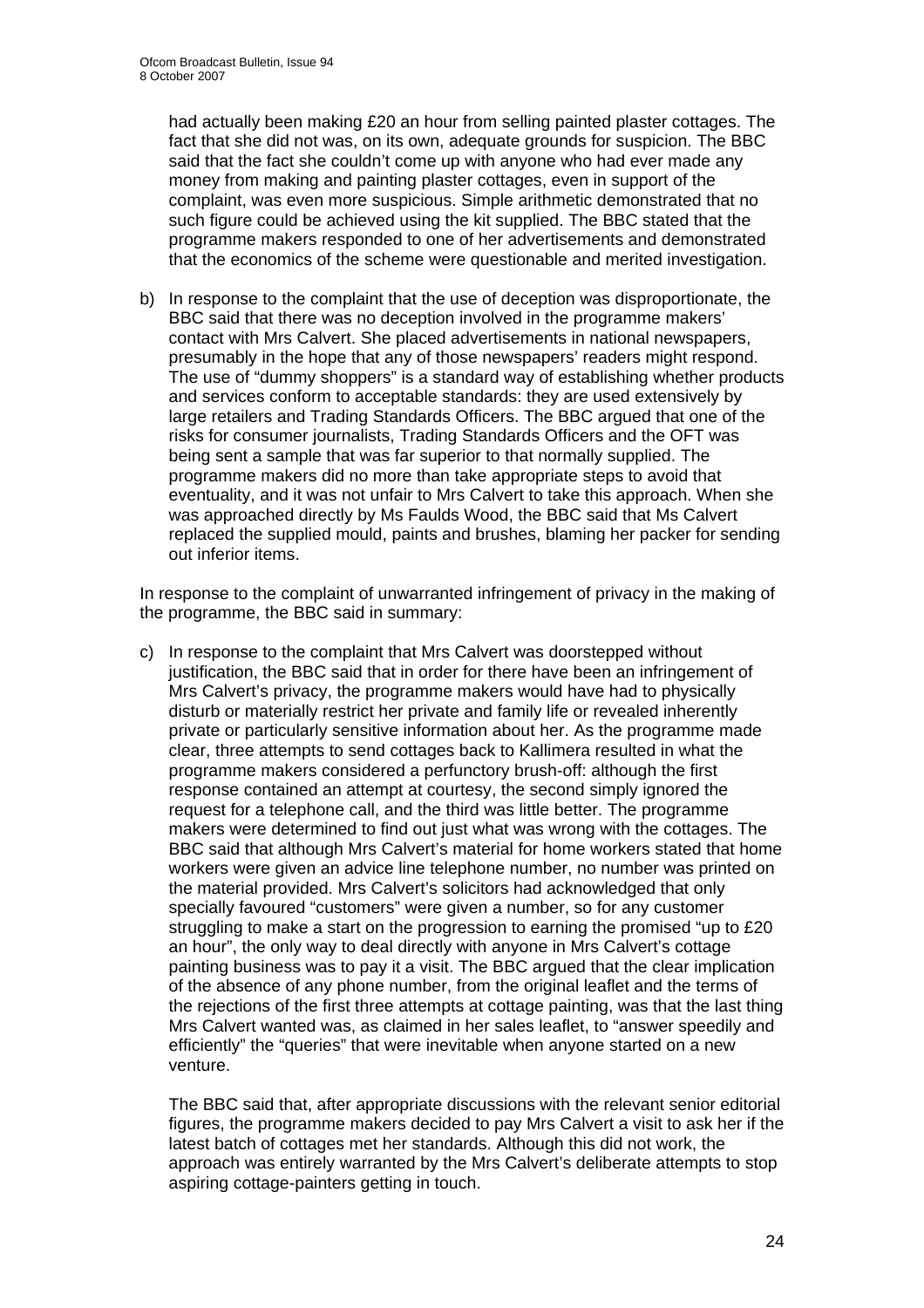The programme makers took care to minimise any disruption to Mrs Calvert's home life. They parked well away from her house and rang the doorbell. When the door was opened, it was immediately slammed in Ms Faulds Wood's face before she had even had the opportunity to say why she was there. The team was bewildered by this reaction, and Ms Faulds Wood asked further very polite questions through the letterbox making clear why she was there and asking Mrs Calvert to come and look at a cottage and explain how anyone could make the money they had been promised. The team remained outside the premises because Mrs Calvert said she would come out to talk when she had finished with customers for her fancy dress business. Had she asked them to leave they would have done - but in fact she suggested she would, in due course, come out and talk. Mrs Calvert did eventually speak to Ms Faulds Wood, offered her some further paints and answered some questions. However, it was clear she was reluctant to be interviewed, so the BBC decided not to broadcast the footage. Although the complaint referred to Mrs Calvert being "deeply distressed and scared by Ms Faulds Wood's behaviour", the rushes demonstrated that Mrs Calvert simply closed the door as soon as Ms Faulds Wood introduced herself. When she spoke to Ms Faulds Wood later, there was no trace of discomfort in her voice.

In response to the complaint of unwarranted infringement of privacy in the broadcast the BBC said in summary:

d) In response to the complaint that her name and shots of her home were included in the programme, the BBC said that Mrs Calvert herself placed her home address, which is also her business address, in the public domain. The programme said no more than that she lived in Lincolnshire, without giving a precise location. Any shots of her house would have identified it no more closely than the precise address included in both the material distributed by Mrs Calvert's cottage painting business to customers and to the many readers of *The Sun* and the other newspapers she advertises in. The BBC's decision to refer to her location and to include shots of her house was warranted by the circumstances and information in the public domain.

## **Carter Ruck's comments**

In response to the BBC's statement, Carter Ruck commented on two elements of the BBC's statement and said in summary:

- a) If the sole object of the programme was to investigate scams and dodgy businesses, then Mrs Calvert should not have been included, since the BBC conceded that she was not a con artist and her business was not a scam. The claims made in Mrs Calvert's advertisements had not been the subject of complaint by a member of the public and were tested by an undercover journalist, not a member of the public. Carter Ruck provided copies of testimonials from satisfied customers of Mrs Calvert.
- c) Although the rushes of Ms Faulds Wood and the film crew outside the house lasted approximately 12 minutes, they were in fact there for almost an hour. Ms Faulds Wood pushed the door with great force. Mrs Calvert had replied to every letter from "Cathy Williams" and the BBC had no reason to believe that had they written to her revealing their undercover investigations, she would not have replied.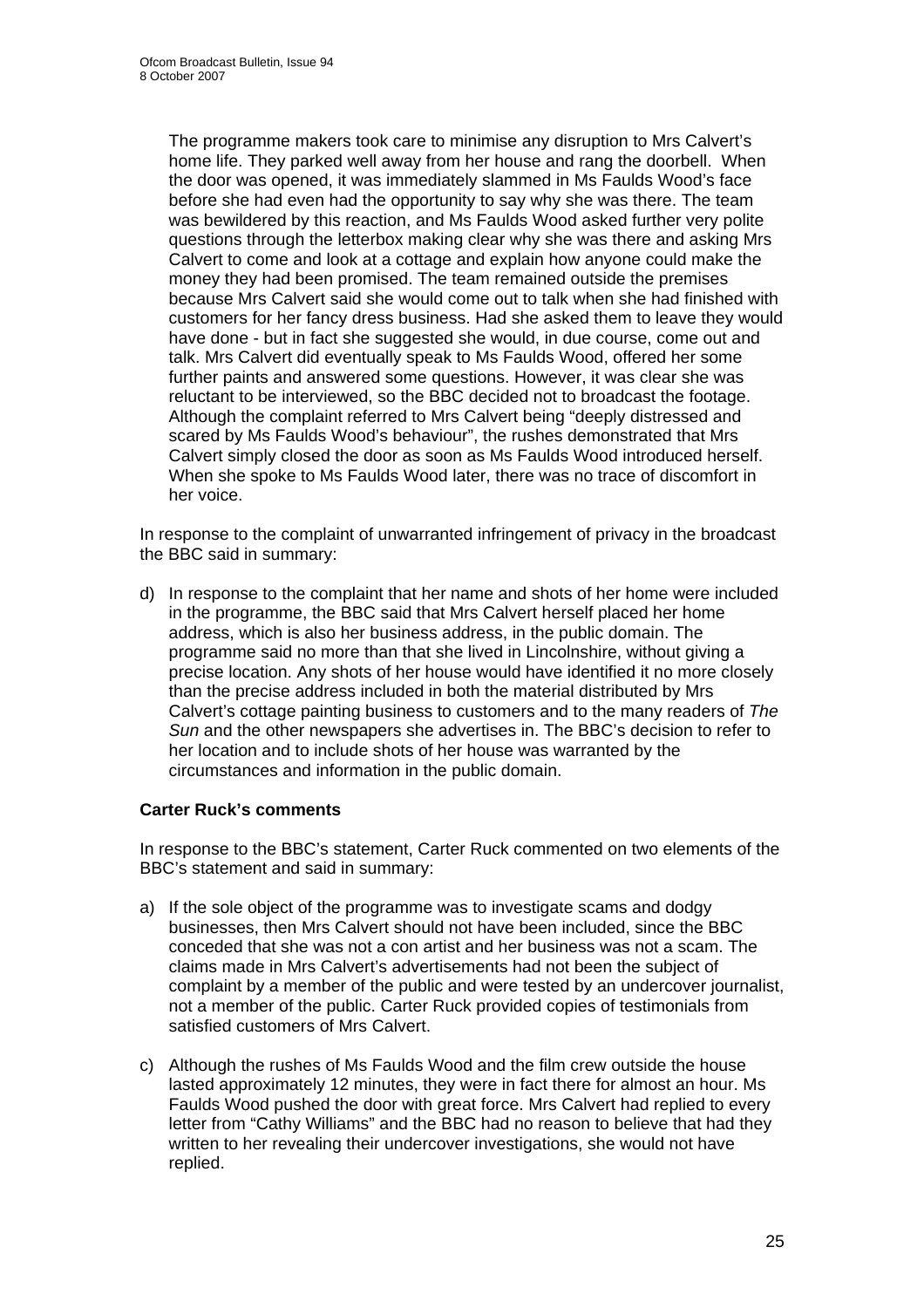## **The BBC's comments**

In its final response, the BBC said in summary in response to the matters raised by Carter Ruck in response to the BBC's first statement:

- a) The programme said that the cottage painting scheme did offer some "genuine opportunities". Nevertheless, the programme makers had evidence that Mrs Calvert's newspaper advertisements were misleading. The letters provided by Carter Ruck were presented in such a form that they could not be verified. In any event, the most they showed was that in some cases, cottage makers could sell some of their cottages, mostly to family and friends, provided they did the selling themselves. None of the writers claimed to have become a regular supplier of painted cottages to Mrs Calvert.
- c) The rushes showed that Mrs Calvert's recollection that Ms Faulds Wood pushed the door with great force was flawed.

## **Decision**

Ofcom's statutory duties include the application, in the case of all television and radio services, of standards which provide adequate protection to members of the public and all other persons from unfair treatment in programmes included in such services.

In carrying out its duties, Ofcom has regard to the need to secure that the application of these standards is in the manner that best guarantees an appropriate level of freedom of expression. Ofcom is also obliged to have regard in all cases, to the principles under which regulatory activities should be transparent, accountable, proportionate, consistent and targeted only at cases in which action is needed.

Carter Ruck's complaint on behalf of Mrs Calvert was considered by Ofcom's Executive Fairness Group. Ofcom considered the complaint and the broadcaster's response, together with a recording and transcript of the programme as broadcast.

Ofcom found as follows:

a) Carter Ruck complained on behalf of Mrs Calvert that she was portrayed as a con artist and her business as a scam.

In considering this head of complaint, Ofcom took into account Practice 7.9 of the Ofcom Broadcasting Code ("the Code"). Practice 7.9 states that broadcasters must take reasonable care to satisfy themselves that material facts have not been presented, disregarded or omitted in a way that is unfair to an individual or organisation.

Ofcom noted that the BBC said the programme did not portray Mrs Calvert as a con artist or her business as a scam. However, Ofcom considered that viewers would have gained the clear impression from the programme that this was the BBC's intention. The programme began by stating that it was setting out "to nail the men behind the country's biggest homeworking scams".

In Ofcom's view, viewers were likely to have understood this statement to refer to Mrs Calvert, as one of the people running a business featured in the programme.

The commentary went on to say: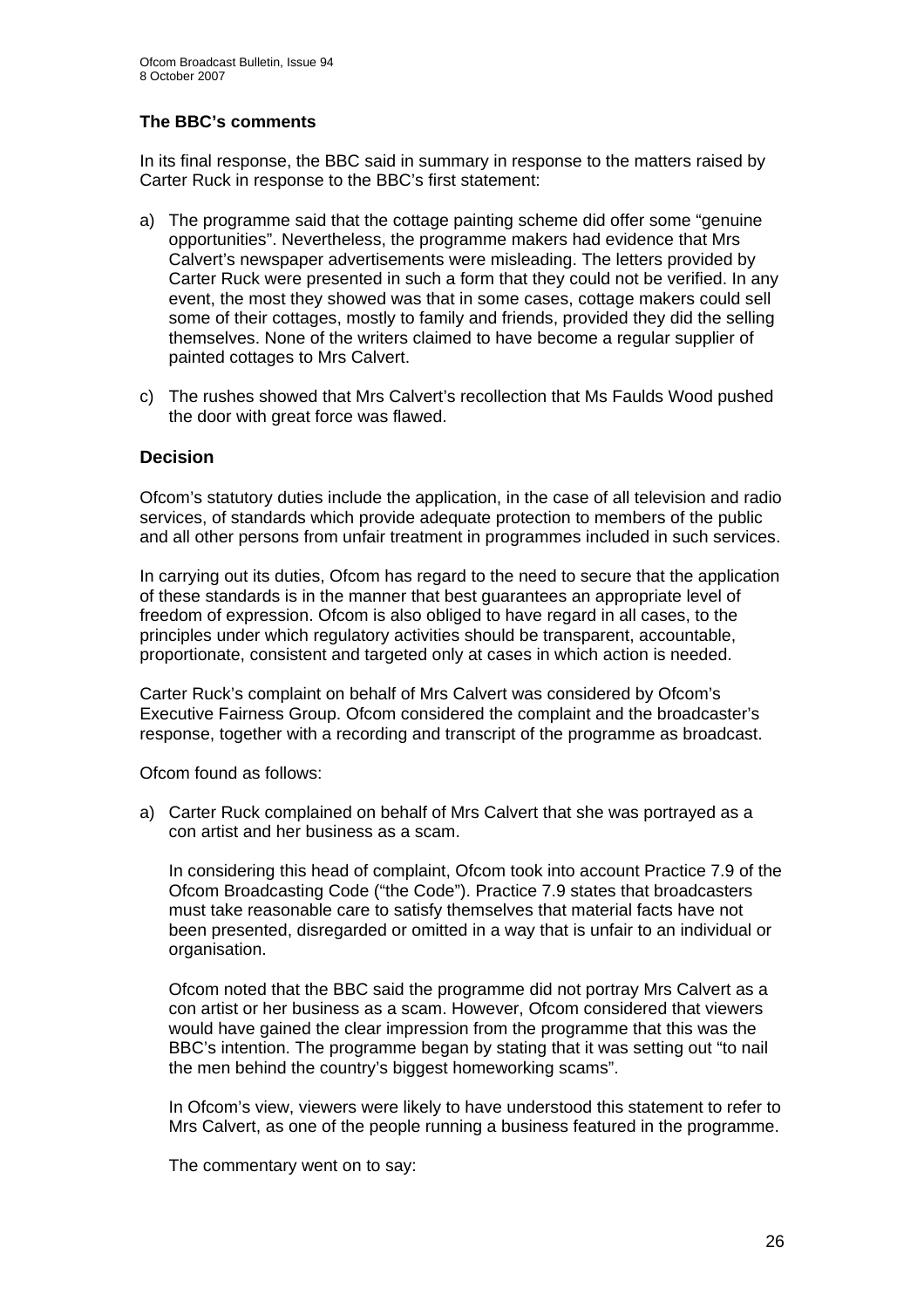*"The papers are always running ads promising high earnings for jobs you can do at home. Some do offer genuine opportunities. Lynn's putting one of them to the test".* 

Although the programme's commentary referred to some of the homeworking businesses featured in press advertisements offering "genuine opportunities", there was nothing in the commentary to suggest that the BBC considered that Mrs Calvert's business fell into that category.

Furthermore, Ofcom considered that the test for inclusion in the programme as set out in the BBC's statement in response to the complaint, namely "how closely the claims in advertisements held up when tried out by a member of the public", would not have been apparent to viewers from what was said in the programme itself.

Ofcom considered that the programme makers were entitled to put Mrs Calvert's advertisement to the test and to investigate her claims for her homeworking scheme (see also b) below). Ofcom noted that the programme maker's investigations suggested that Mrs Calvert's advertisement appeared to exaggerate the earning potential of her customers. However, Ofcom also noted that the programme makers did not include in the programme any dissatisfied customer of Mrs Calvert, whereas, in relation to the other businesses featured, they were able to find and include in the programme, dissatisfied customers. Ofcom considered that, given that the stated aim of the programme was to "nail the men behind the country's biggest homeworking scams", the programme did not reveal any evidence of serious consumer detriment that would put Mrs Calvert into the category of "scams". In the circumstances the portrayal of Mrs Calvert and her business in the programme was not justified.

Ofcom found that the programme was unfair to Mrs Calvert in this respect.

b) Ofcom considered the complaint that the use of deception was unfair to Mrs Calvert.

In considering this head of complaint, Ofcom took into account Practice 7.14 of the Code, which states that programme makers should not normally obtain or seek material through misrepresentation or deception, but provides that it may be warranted to do so without consent if that is in the pubic interest and the material cannot reasonably be obtained by other means.

Ofcom took the view that, in the context of the preparation of a programme investigating advertisements offering homeworking opportunities, it was legitimate for the programme makers to put Mrs Calvert's advertisements to the test. It was also reasonable for the programme makers to use deception, by using a false name when contacting Mrs Calvert at the investigation stage to obtain the kits offered in her advertisement, since it was possible that an open initial approach may have resulted in the programme makers being provided with a different kit than the one they received when using a false name. The approach used was not disproportionate in relation to the initial investigation.

Ofcom found no unfairness to Mrs Calvert in this respect.

c) Ofcom next considered Carter Ruck's complaint that Mrs Calvert's privacy was unwarrantably infringed in the making of the programme in that she was approached without her consent and doorstepped.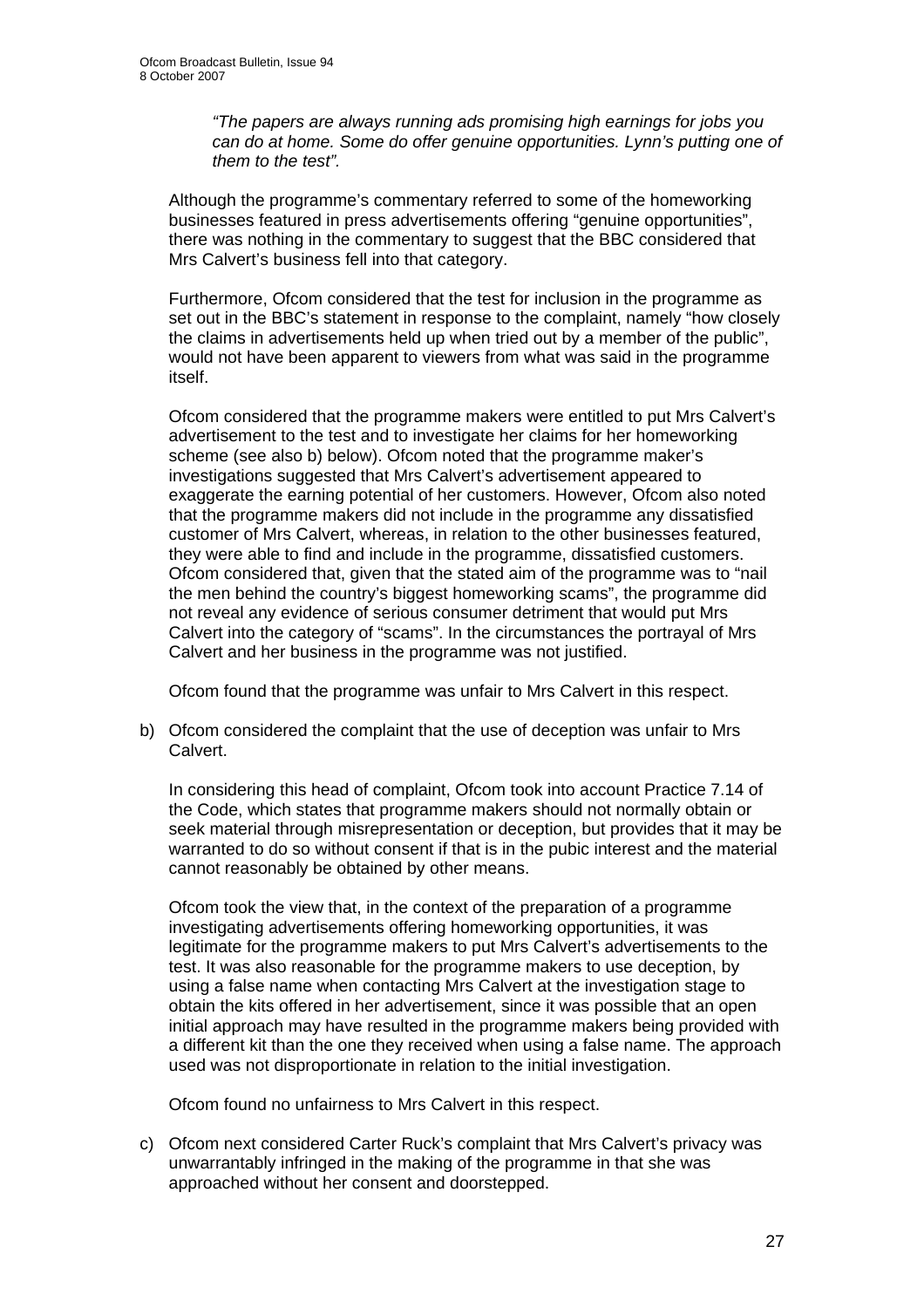In considering this head of complaint, Ofcom viewed untransmitted footage of the programme makers' approach to Mrs Calvert at her home. Ofcom took into account Practices 8.5, 8.9 and 8.11 of the Code. Practice 8.5 says that any infringement of privacy in the making of a programme should be with the person's and/or organisation's consent or be otherwise warranted. Practice 8.9 states that the means of obtaining material must be proportionate in all the circumstances and in particular to the subject matter of the programme. Practice 8.11 says that doorstepping for factual programmes should not take place unless a request for an interview has been refused or it has not been possible to request an interview, or there is good reason to believe that an investigation will be frustrated if the subject is approached openly, and it is warranted to doorstep.

The line to be drawn between the public's right to information and the citizen's right to privacy can sometimes be a fine one. In considering complaints about the unwarranted infringement of privacy, Ofcom will therefore, where necessary, address itself to two distinct questions: First, has there been an infringement of privacy? Second, if so, was it warranted?

#### Was there an infringement of privacy?

Doorstepping is the filming or recording of an interview or an attempted interview with someone without prior warning. Doorstepping is a legitimate means for programme makers to obtain interviews in certain circumstances.

However, it should not take place unless a request for an interview has been refused, or it has not been possible to request an interview, or there is good reason to believe that an investigation will be frustrated if the subject is approached openly, and it is warranted to doorstep.

In reaching a decision about whether Mrs Calvert's privacy was infringed in the making of the programme as a result of the programme makers doorstepping her, Ofcom first sought to establish whether she had a reasonable expectation of privacy. In Ofcom's view, legitimate expectations of privacy will vary according to the place and nature of the information, activity or condition in question, the extent to which it is in the public domain (if at all) and whether the individual concerned is already in the public eye.

Ofcom noted that the programme makers made no attempt to request an interview openly with Mrs Calvert and therefore they did not know whether such consent would be forthcoming. The BBC has not suggested that it was not possible for them to do approach Mrs Calvert openly. Ofcom notes that, although they did not have a telephone number for Mrs Calvert, the programme makers had her address and were able to visit her home. Further, although the programme makers were not satisfied with her response, Mrs Calvert did respond to the letters from Ms Faulds Wood, when using the name Cathy Williams, and no evidence has been provided by the BBC to suggest that an open approach to Mrs Calvert would have led to the investigation being frustrated. Ofcom therefore considered that the use of doorstepping to approach Mrs Calvert was disproportionate in the circumstances.

Ofcom considered that Mrs Calvert had a legitimate expectation of privacy at her home. Although it was her business premises as well as her residence, her home was not also, for example, a shop. The material provided to Ms Faulds Wood did not suggest that Mrs Calvert expected her customers to personally call on her. In these circumstances, Mrs Calvert had a legitimate expectation of privacy in her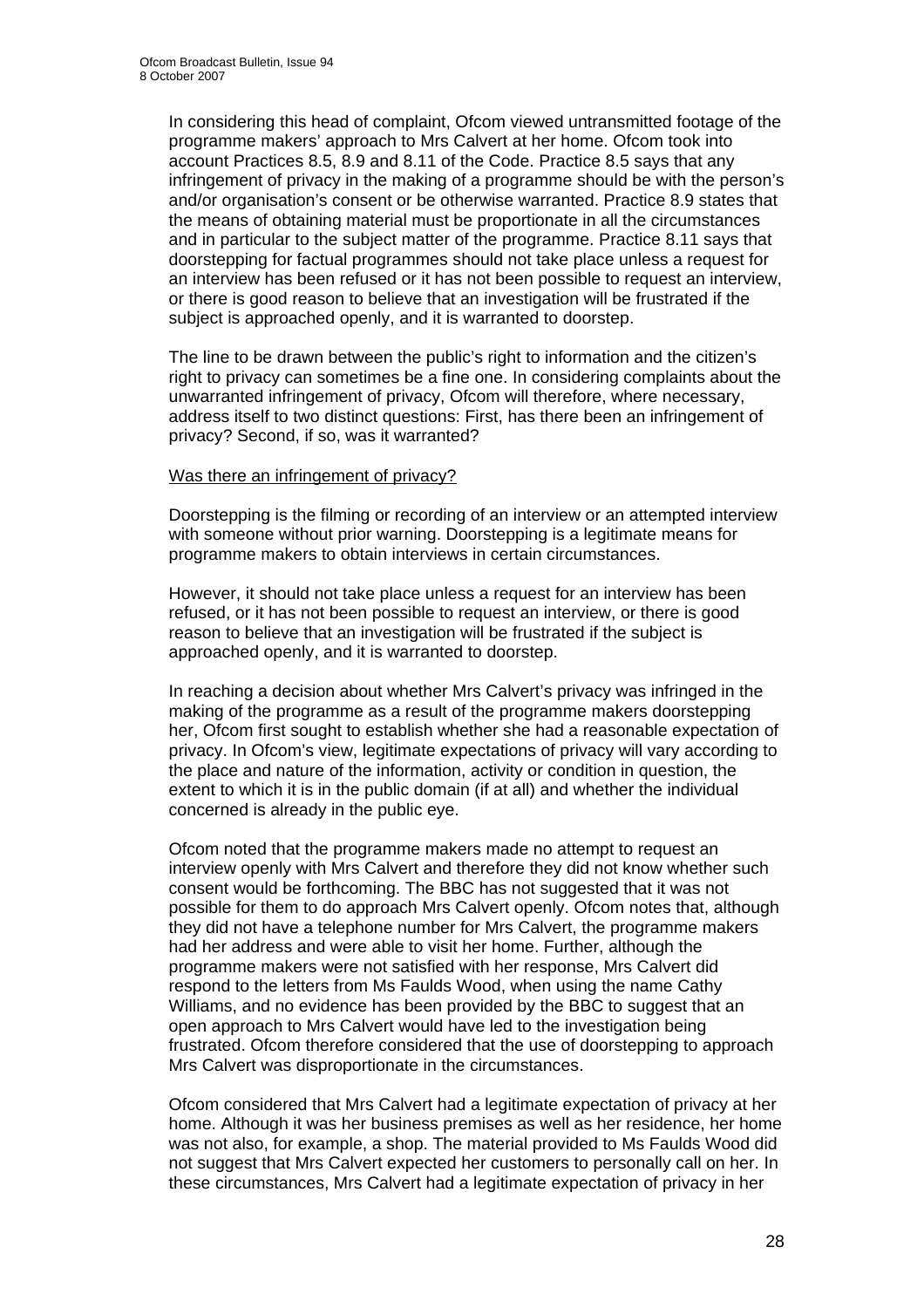home. The doorstepping of Mrs Calvert, in which the programme makers approached her at her home without any prior warning, was therefore an infringement of her privacy in the making of the programme.

#### Was the infringement of privacy warranted?

As set out under decision head a) above, the portrayal of Mrs Calvert as a con artist and her business as a scam was not justified and therefore the use of doorstepping was not warranted.

Ofcom therefore found that Mrs Calvert's privacy was unwarrantably infringed in the making of the programme.

d) Ofcom considered the complaint that Mrs Calvert's privacy was unwarrantably infringed in the broadcast of the programme in that her name and footage of shots of her house were included.

In considering this head of complaint, the Group took into account Practice 8.2 of the Code, which states that information which discloses the location of a person's home or family should not be revealed without permission, unless it is warranted.

As set out under c) above, when considering complaints about the unwarranted infringement of privacy, Ofcom will, where necessary, address itself to two distinct questions: First, has there been an infringement of privacy? Second, if so, was it warranted?

## Was there an infringement of privacy?

In reaching a decision about whether Mrs Calvert's' privacy was infringed in the broadcast, Ofcom first sought to establish whether she had a legitimate expectation of privacy.

Ofcom considered that individuals generally have a legitimate expectation that images of their home and identifying information about them will not be broadcast. In this case, however, that expectation was diminished by Mrs Calvert's own actions, in that she runs her business from her home and advertises her name and address in her literature. Ofcom noted that the information in the programme did not disclose any information that was not already readily available in the public domain. There was therefore no legitimate expectation of privacy and therefore no infringement of Mrs Calvert's privacy in the broadcast.

In these circumstances, the Group did not go on to consider the question of whether any infringement was warranted.

The Group therefore found that there was no infringement of Mrs Calvert's privacy during the broadcast of the programme.

Ofcom therefore found that in one respect the BBC was in breach of Rule 7.1 of the Code, which requires broadcasters to avoid unjust or unfair treatment of individuals or organisations in programmes. It also found that in one respect the BBC was in breach of Rule 8.1 of the Code, which requires that any infringement of privacy in programmes, or in connection with obtaining material included in programmes, must be warranted.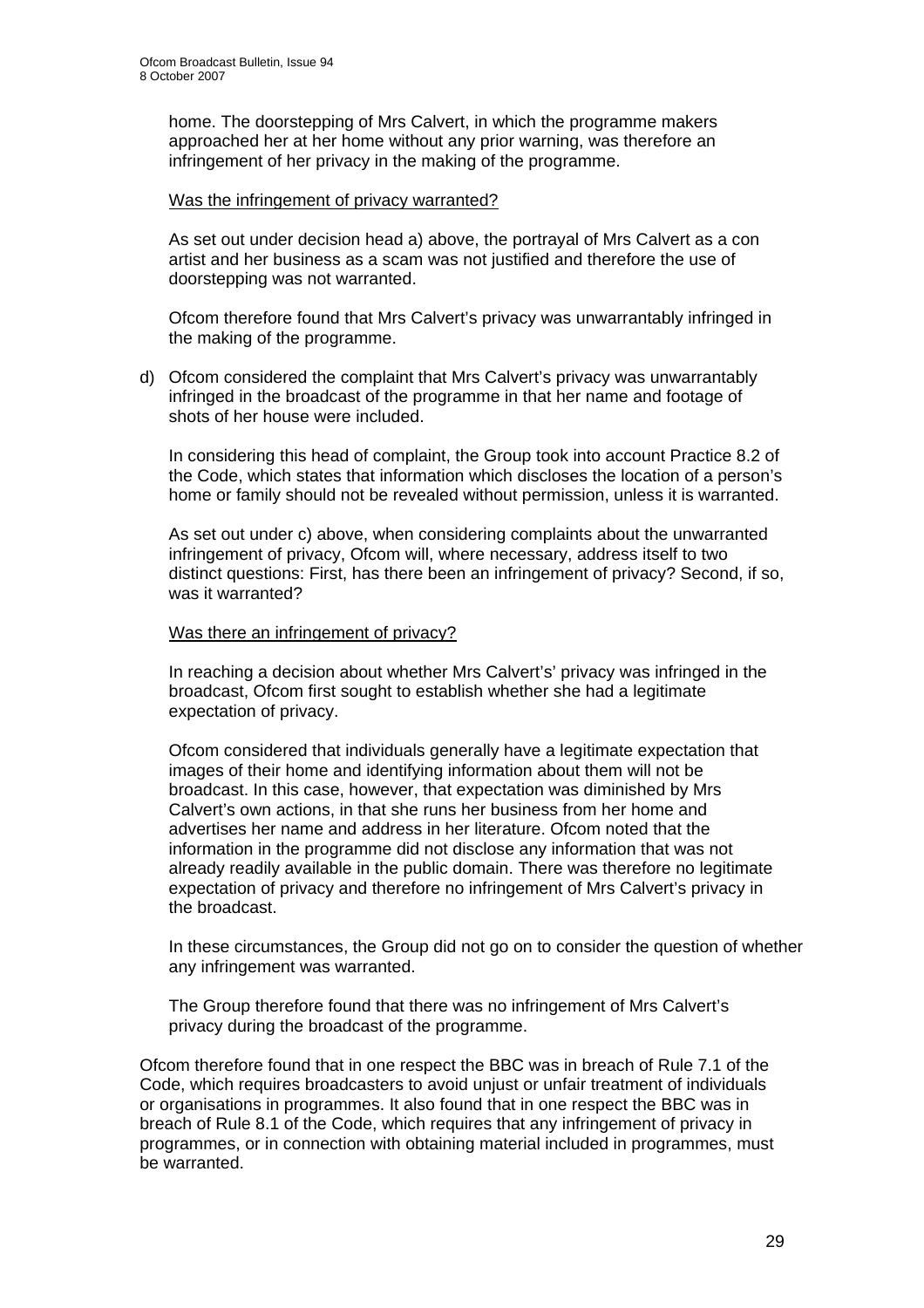**Accordingly the Executive Fairness Group has upheld part of the complaints of unfair treatment and the complaint of unwarranted infringement of privacy in the making of the programme. It has not upheld the complaint of unwarranted infringement or privacy in the broadcast of the programme.**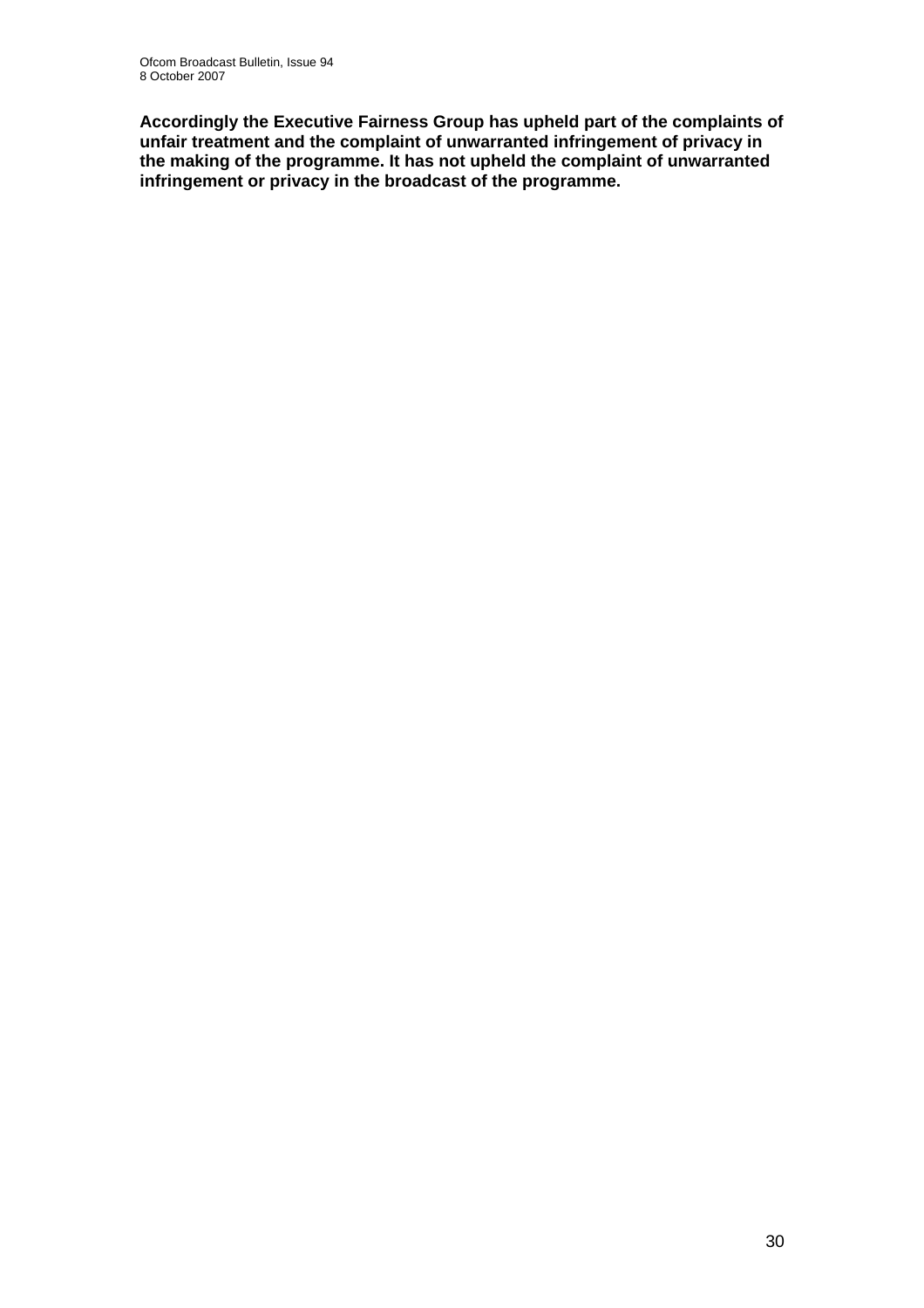# **Not Upheld**

## **Complaint by Ms Lisa Rodrigues on behalf of Sussex Partnership NHS Trust**

*Dispatches: Britain's Mental Health Scandal, Channel 4, 9 October 2006* 

**Summary:** Ofcom has not upheld this complaint of unfair treatment and unwarranted infringement of privacy.

Ms Lisa Rodrigues, Chief Executive of Sussex Partnership NHS Trust ("the Trust"), complained that the Trust was treated unfairly and that its privacy was unwarrantably infringed in the making and the broadcast of an edition of Channel 4's documentary series *Dispatches*. The programme, entitled Britain's Mental Health Scandal, looked at mental health wards in a number of NHS hospitals and raised concerns about the lack of resources and the level of care in some hospitals. One of the hospitals filmed by an undercover reporter was Eastbourne District General Hospital ("the hospital"), which is managed by the Trust. The programme included footage of staff and patients on a mental health ward at the hospital, and criticisms were made of the care provided at times at the hospital.

Ms Rodrigues, Chief Executive of the Trust (at the time of broadcast, but not at the time of the filming) complained that the programme was unfair because it reported on matters that had taken place a year earlier; the Trust was not given an appropriate and timely opportunity to respond to the issues raised in the programme; the programme and its title were misleading; surreptitious filming at the hospital was not justified in the public interest. Ms Rodrigues complained that secret filming at the hospital without permission was an infringement of the Trust's privacy in the making of the programme and that the broadcast of the secretly filmed footage was an unwarranted infringement of the Trust's privacy in the broadcast.

Channel 4 responded that there was no unfairness in the delay between filming and broadcast and that the timescale was made clear in the programme; detailed information was given to the Trust in a letter, providing it with a full and fair opportunity to respond; neither the title nor the content of the programme was misleading; surreptitious filming was justified by the public interest in the care provided to psychiatric patients. Channel 4 said that the infringement of the Trust's privacy in the making and the broadcast of the programme was justified by the public interest.

Ofcom found that the programme had made it clear that the filming at the hospital took place a year prior to the broadcast; the Trust was given an appropriate and timely opportunity to respond to the criticisms of it in the programme; the title and the programme were clearly intended to be representative of general concerns about the care given to NHS mental health patients (the Trusts referred to in the programme were not portrayed as the worst performing Trusts); in Ofcom's view reasonable care had been taken by the programme makers to ensure that material facts were not represented, disregarded or omitted in a way that was unfair to the Trust; and that surreptitious filming was justified by the public interest in the safety of patients and staff. Ofcom therefore found that whilst the Trust's privacy was infringed in the making and the broadcast of the programme, this was justified by a significant public interest in the issues raised.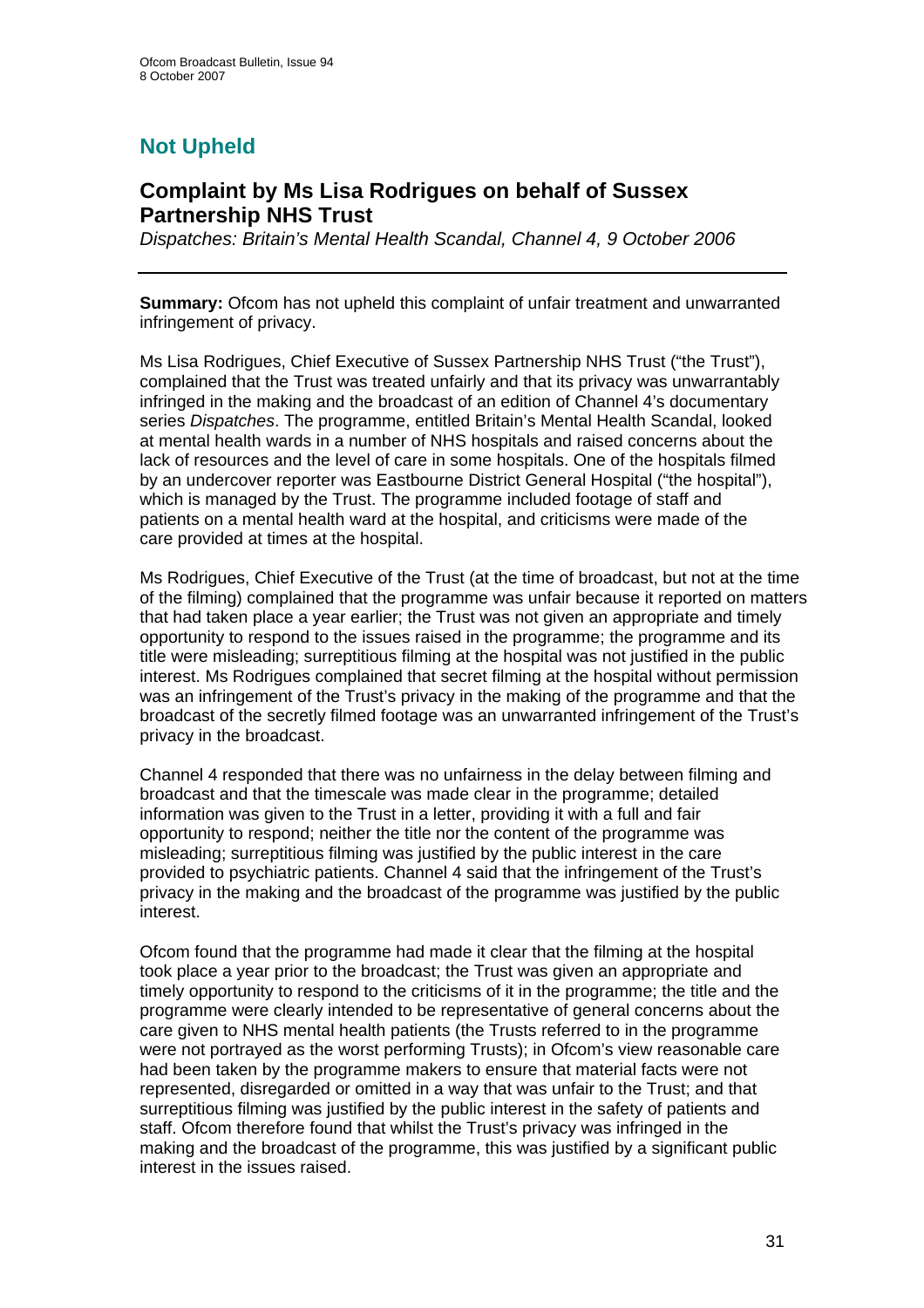## **Introduction**

The *Dispatches* programme looked at mental health wards in a number of NHS hospitals and raised concerns about the lack of resources and the level of care in some hospitals. One of the hospitals filmed by an undercover reporter was Eastbourne District General Hospital ("the hospital"), which provides services for the Trust. The programme included secretly filmed footage of staff and patients on mental health wards at the hospital and criticisms were made of the care provided at times at the hospital.

Ms Rodrigues, Chief Executive (at the time of broadcast, but not at the time of the filming) of Sussex Partnerships NHS Trust, ("the Trust") complained that the Trust was treated unfairly in the programme and that its privacy was unwarrantably infringed in the making and the broadcast of the programme.

## **The Complaint**

## **Ms Rodrigues' case**

In summary, Ms Rodrigues complained that the Trust was treated unfairly in that:

- a) The programme reported on matters that had taken place a year earlier and had since been put right. Further, the programme makers failed to accept the Trust's offer to film the ward as it was at the time of broadcast, in order to present a balanced programme.
- b) The Trust was not given an opportunity to see the programme before broadcast and therefore was not given an opportunity to respond appropriately to the allegations in the programme.
- c) The programme and its title, *Britain's Mental Health Scandal*, were misleading as the footage was filmed in just three hospitals in England. Channel 4 failed to take reasonable care to satisfy itself that material facts were not represented, disregarded or omitted in a way that was unfair to the Trust, in that the reporter spent just two weeks at the hospital. The Trust manages seven acute mental hospitals and has 5000 staff.
- d) The deception by the programme makers in filming surreptitiously on the ward was not justified by the public interest. The programme makers could have focused on the Trust's failings by seeking to film in the ward openly, as the Trust invited them to do in advance of the programme being broadcast.

In summary, Ms Rodrigues complained that the Trust's privacy was unwarrantably infringed in the making of the programme in that:

e) Secret filming on a mental health ward, where some of the country's most vulnerable people were being cared for, was an infringement of the hospital's privacy. No consent was sought from the hospital and the filming was not justified. There was no more sensitive area for filming without consent than a mental health ward. The programme makers had not given the Trust any argument supporting this breach of confidentiality and so had failed to demonstrate why the filming was justified. The programme makers had also failed to demonstrate that there was prima facie evidence of a story in the public interest; that there were reasonable grounds to suspect that further evidence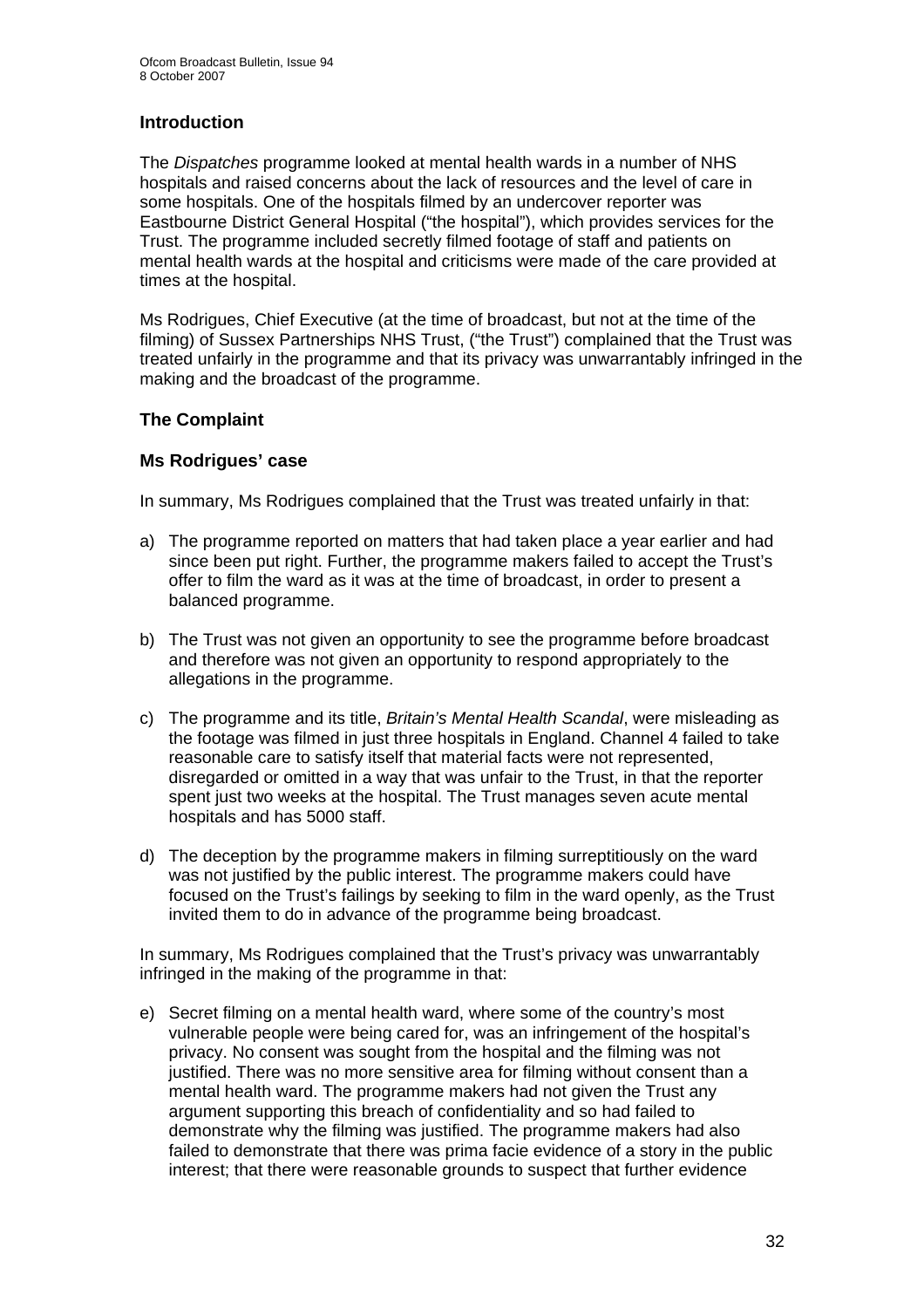could be obtained; and that the secret filming was necessary to the credibility and authenticity of the programme.

In summary, Ms Rodrigues complained that the Trust's privacy was unwarrantably infringed in the programme as broadcast in that:

f) The broadcast of footage secretly filmed on a mental health ward, where some of the country's most vulnerable people were being cared for, was an infringement of the hospital's privacy. No consent was sought from the hospital and the broadcast was not justified. The programme makers had failed to demonstrate why the broadcast was justified.

## **Channel 4's case**

Channel 4 said by way of introduction that the programme sought to investigate the care and conditions on general psychiatric wards in NHS hospitals in the UK. The investigation was motivated by inspection reports by the Healthcare Commission and a number of patient surveys by mental heath charities. These revealed a number of causes for concern, ranging from lack of dignity for patients in mixed sex wards to high levels of violence and suicide rates. Studies by professional bodies found major causes for concern in terms of the care of psychiatric in-patients. Research undertaken by the programme making team revealed evidence about poor hospital conditions from service users themselves. The Trust received a one star rating, putting it in the bottom 30% of mental heath trusts in the country in terms of reaching performance targets. Prior to the secret filming, the Trust was last inspected by the Healthcare Commission in 2004, when several causes for concern were found, including inadequate assessment and management of the risk of violence to staff; little response to incidents and risk alerts reported by staff; and a higher than average mortality rate for deaths associated with schizophrenia.

There was a clear and strong public interest in addressing the issues raised in the programme. Secret filming was necessary to establish the credibility and authority of the true levels of care and the conditions within psychiatric wards. On the basis of the strength of the evidence; the public interest in addressing the failings in the standard of care to mentally ill patients; and the fact that there were reasonable grounds to suspect that further evidence could be obtained; a decision was made at a senior level within Channel 4 to grant permission to the programme makers to begin secret filming. This was in accordance with Ofcom's Broadcasting Code and Channel 4's own rules of best practice. The filming was carried out by an experienced assistant producer, who undertook a number of courses in preparation for her role as a Grade A healthcare assistant. She worked under a strict protocol agreed with Channel 4 to ensure that her duties as a nursing assistant always came before her role as a reporter and that the safety and welfare of patients, other staff and herself remained paramount.

In response to the specific complaints of unfair treatment, Channel 4 responded in summary as follows:

a) In response to the complaint that the footage was filmed a year before broadcast, Channel 4 said that it was not unfair to the Trust for the programme to report on matters that took place a year earlier. It was made clear both in the commentary and via regular on screen captions that the filming had taken place a year earlier. There was no unfairness in the delay between the gathering of secretly filmed material and transmission: the programme involved a complex investigation raising sensitive issues. It would have been irresponsible to have presented the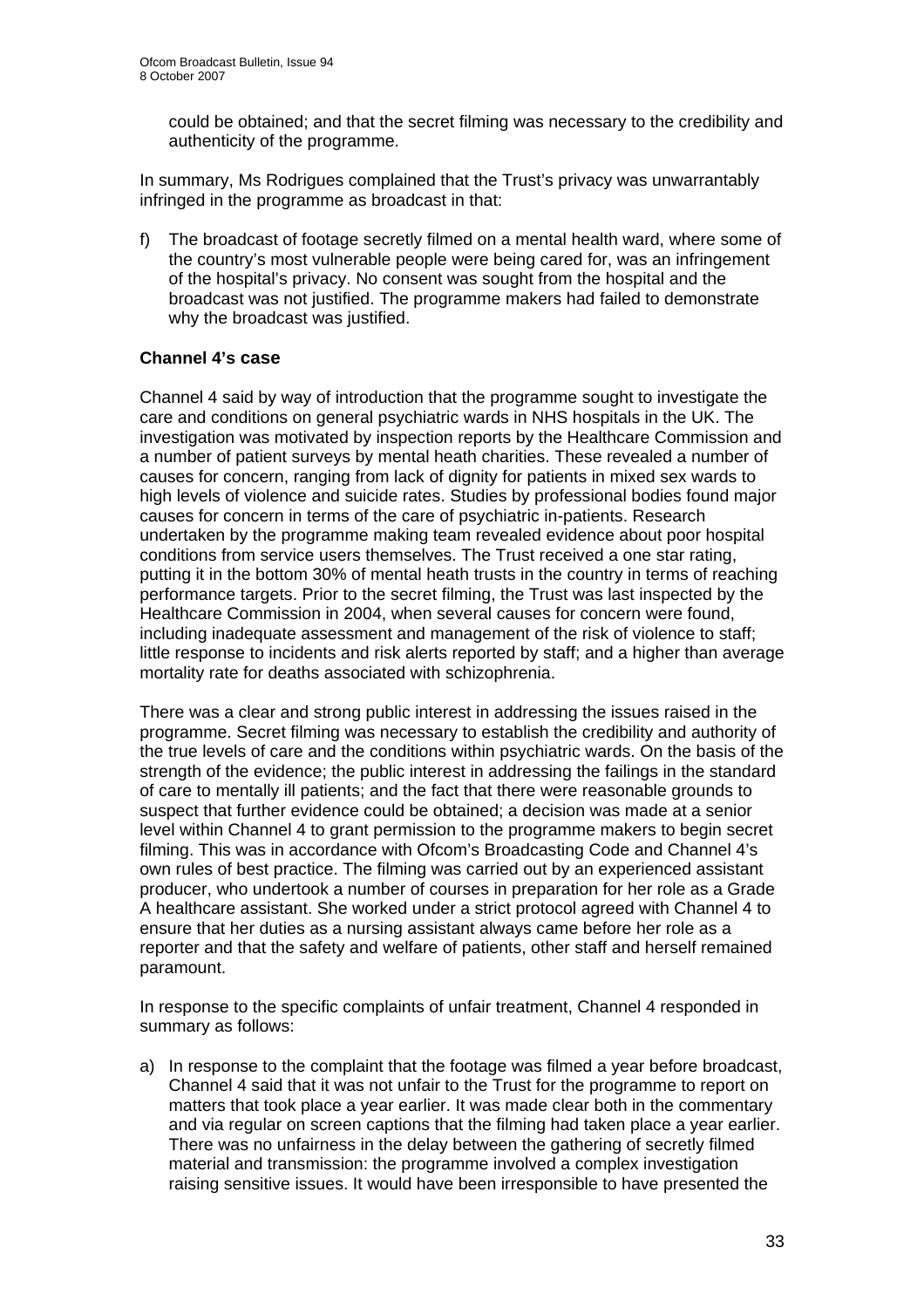material to the Trust without first assessing the material and the context and gaining carefully considered expert medical and legal opinion. The programme makers advised the Trust four weeks before transmission of the findings of the investigation as they planned to feature them in the programme. A letter to the Trust dated 12 September 2006 gave a background to the investigation, set out in detail what matters of concern the secret filming and research had revealed, and asked the Trust for its response to the claims made. As regards the complaint that the programme reported on matters that had since been "put right", other than referring to a refurbishment, the relevant ward being split in two and "other significant improvements", the Trust had not at any stage prior to broadcast addressed the specific concerns raised in the programme makers' first letter. Since the programme made no criticisms of the Trust in relation to the physical conditions on the ward, filming the refurbishment and changed structure of the ward would not have been editorially warranted or justified. The producer turned down the offer to film the new service, following the refurbishment and changed structure of the ward not only because it was not relevant to the allegations made in the programme (about the care given to patients on the ward), but also because, as was illustrated by the undercover investigation, hospital policy and practice could be two different things. The only way the programme makers could have honestly tested the robustness of the new service would have been by doing so covertly. The programme makers invited the Trust to specify what improvements had taken place that were relevant to the allegations in the programme, but no such details were given in the Trust's formal response for broadcast.

- b) As regards the complaint that the Trust was not given an appropriate opportunity to respond to the allegations in the programme, Channel 4 said that the detailed outline of the issues contained in the original letter to the Trust was sufficient to allow the Trust to respond. Although requests to view material prior to broadcast are considered on a case by case basis, it was not Channel 4's policy or practice to provide the subjects of secret filming with an advance preview of secretly filmed material. Given its refusal to do so in this case, it was open to the Trust to request from the programme makers further information to enable it to respond as it believed appropriate. The information provided to the Trust did not prevent it from responding more fully than it did. The Trust was given a full and fair opportunity to respond to the allegations in the programme.
- c) In response to the complaint that the programme and its title were misleading, Channel 4 said that it was made clear at the outset of the programme that filming took place in a "fairly typical sample of psychiatric wards nationally" and that "none of the worst performing Trusts were chosen". The ward filmed at the hospital was fairly typical of such wards nationally. It was not unfair to feature only one of the Trust's seven acute hospitals, as the programme did not claim to be comprehensive. What was claimed was that the reporter worked in a fairly typical selection of hospitals. The reporter worked at the hospital for 11 shifts over August and September 2005. The implication that the programme was unfair to the Trust because of the short period the reporter worked there was unfounded. The fact that she was able to gather so many examples of breaches of good practice during those 11 shifts was evidence for, rather than against, routine breaches of good practice. As regards the title of the programme, this was not misleading: the footage of four hospitals in three NHS Trust areas featured in the programme was a fairly representative selection of wards nationally.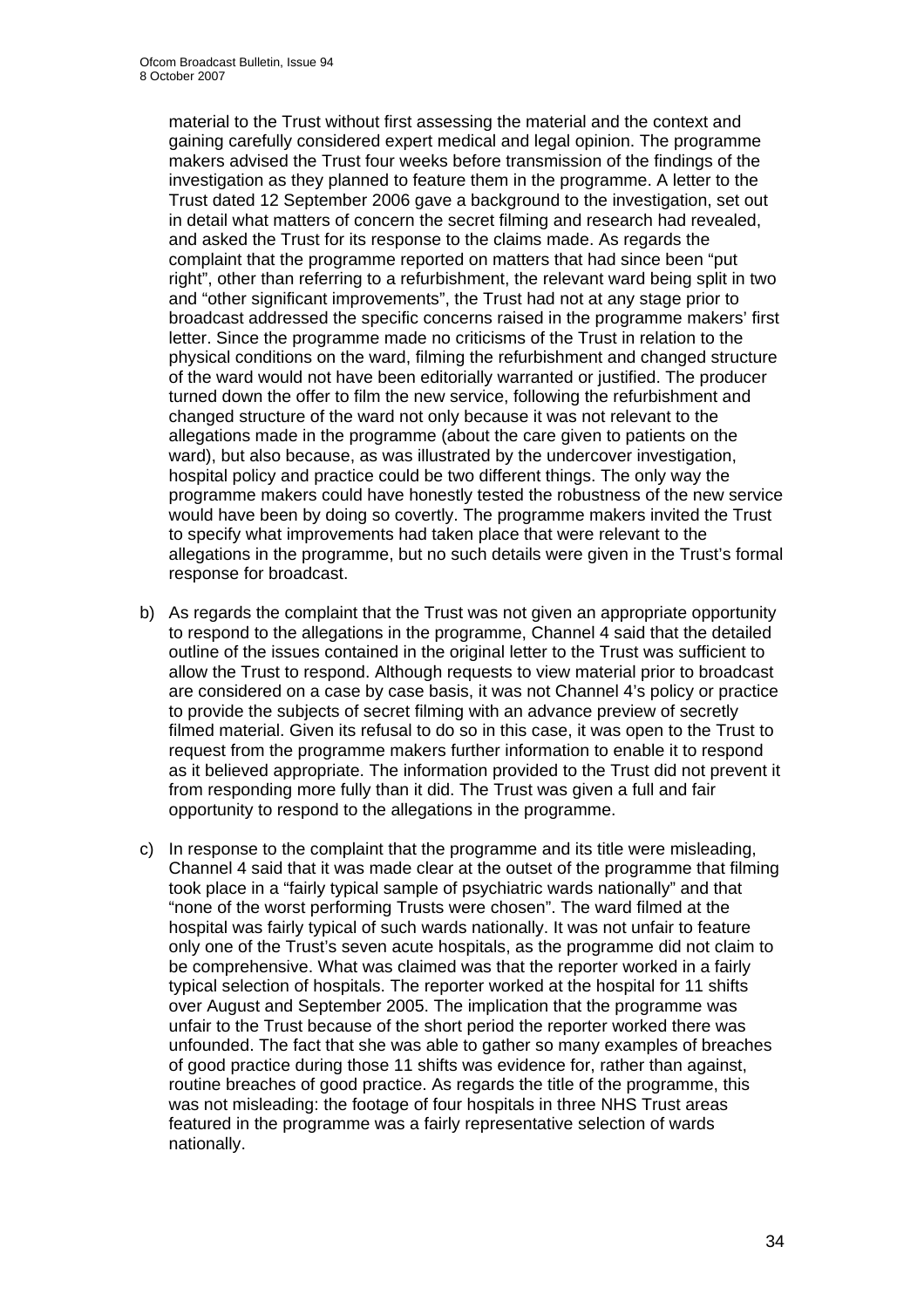d) In response to the complaint about surreptitious filming, Channel 4 said that seeking the information obtained by this means was warranted, since the subject matter was in the public interest and the material could not reasonably have been obtained by other means. The majority of the material gathered from the hospital related to poor treatment of patients by staff. Staff would almost certainly not have behaved in the way they did as revealed in the footage obtained had the filming been carried out openly. The experts from whom the programme makers took advice agreed that the matters raised were in the public interest. The deception undertaken by the undercover reporter was entirely proportionate to the serious matters of public interest revealed in the programme.

In response to the complaint of unwarranted infringement of privacy in the making of the programme, Channel 4 said in summary:

e) The programme raised a significant number of matters of important public interest. Clear evidence of failings within hospitals would only have been gathered and brought to the attention of the public by the use secret filming in the way that was deployed by the programme makers. The public needs to have confidence that NHS psychiatric wards are providing adequate standards of care and safety for their patients. If a hospital is breaching good practice guidelines or falling below acceptable standards of care, it is in the public interest for this to be exposed. In addition to the opinion of the programme makers, Professor Gournay, an eminent Professor of Psychiatric Nursing who advised the programme makers, was also of the view that the material gathered could not be gathered other than by secret filming and that the infringement of privacy was proportionate and justified. It was highly unlikely that the Trust would have given permission to film openly or otherwise at the hospital in any meaningful way. Significant research was carried out by the programme makers into the issues facing mental health prior to the decision to film secretly. The public interest in obtaining further material evidence was considered to be particularly strong in this case. It was crucial that the hospital was identified in order for viewers to make sense of why the case of the death of Samantha Chandler (who was found hanging from a light fitting in the ward filmed at the hospital) was relevant to the programme's investigation, in which the reporter revealed that not all the lessons from Ms Chandler's death had been learned. The legitimate public interest in the care provided to psychiatric patients outweighed any right to privacy of the hospital. Any infringement of privacy that occurred in the making of the programme was proportionate and clearly warranted by the importance of the subject, and by the necessity of obtaining clear evidence that the hospital was not providing an acceptable standard of care to patients and that good practice guidelines were being breached.

In response to the complaint of unwarranted infringement of privacy in the broadcast, Channel 4 said in summary:

f) The Trust was aware of the nature of what was secretly filmed, what the programme intended to claim and the intention to broadcast four weeks prior to transmission. The programme makers spent much time providing assurances to the Trust in relation to its concerns. Having been made aware of the material, the Trust declined the invitation to be interviewed and instead provided a statement. The Channel obtained legal advice and consulted with its experts and was confident that, had an injunction been sought, there would have been strong public interest grounds to successfully defend such an application.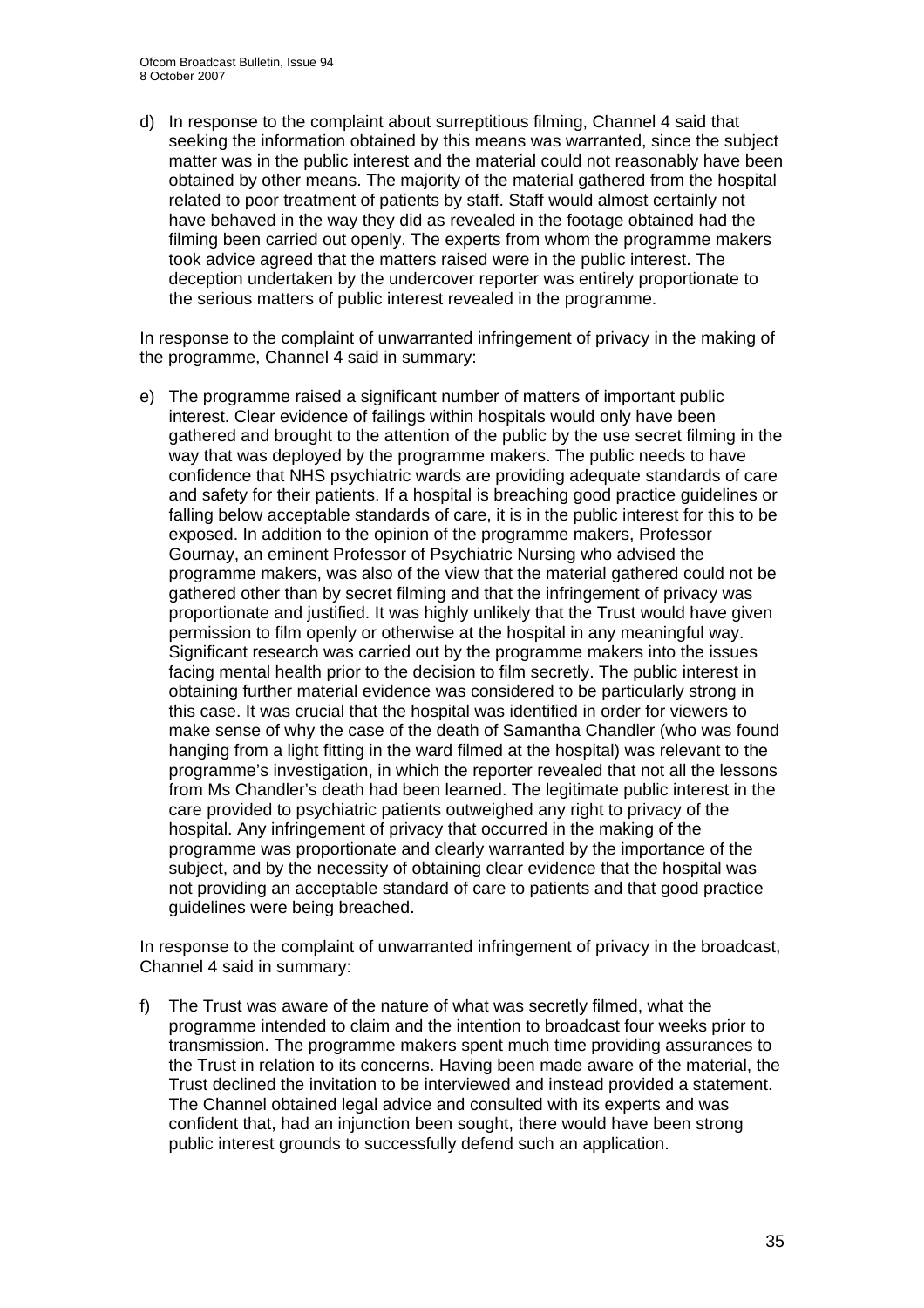## **Decision**

Ofcom's statutory duties include the application, in the case of all television and radio services, of standards which provide adequate protection to members of the public and all other persons from unfair treatment in programmes included in such services; and from unwarranted infringement of privacy in both the making and broadcast of such programmes.

In carrying out its duties, Ofcom has regard to the need to secure that the application of these standards is in the manner that best guarantees an appropriate level of freedom of expression. Ofcom is also obliged to have regard in all cases, to the principles under which regulatory activities should be transparent, accountable, proportionate, consistent and targeted only at cases in which action is needed.

This case was referred to the Fairness Committee, Ofcom's most senior decision making body, for consideration. The Committee considered Ms Rodrigues' complaint and the broadcaster's response, together with a recording and transcript of the programme as broadcast.

In the circumstances of this case Ofcom found the following:

a) Ms Rodrigues complained that the programme reported on matters that took place a year earlier and that the programme makers did not take up an offer to film the ward at the time of broadcast.

In considering this head of complaint, the Committee took into account Practices 7.9 and 7.11 of the Ofcom Broadcasting Code ("the Code"). Practice 7.9 requires broadcasters to take reasonable care to satisfy themselves that material facts have not been presented, disregarded or omitted in a way that is unfair to an individual or organisation. Practice 7.11 requires that, if a programme alleges wrongdoing or incompetence or makes other significant allegations, those concerned should normally be given an appropriate and timely opportunity to respond.

The Committee noted that the commentary said *"The first hospital our reporter worked in was Eastbourne District General – in East Sussex. She worked there in August and September last year"*. There were also on-screen captions during the programme showing that filming had taken place a year earlier. In these circumstances it would have been very clear to viewers that the filming was over a year old. Given the complexity and seriousness of the subject matter, in which four NHS trusts were investigated, it was not excessive or unreasonable for the making of the programme to last over a year. The date of filming was therefore fairly represented in the programme.

The Committee noted that the programme makers were invited by the Trust to film at the hospital again nearer to the date of broadcast. It also noted Channel 4's argument that as the criticisms in the programme did not relate to physical conditions on the ward, it was not relevant to film the refurbishment and changed structure of the ward. There was no obligation on the programme makers to take up the offer, since editorial control rested with them and it was for them to decide what to film and what to include in the programme, provided such decisions did not lead to unfairness.

Accordingly Ofcom found no unfairness in this respect.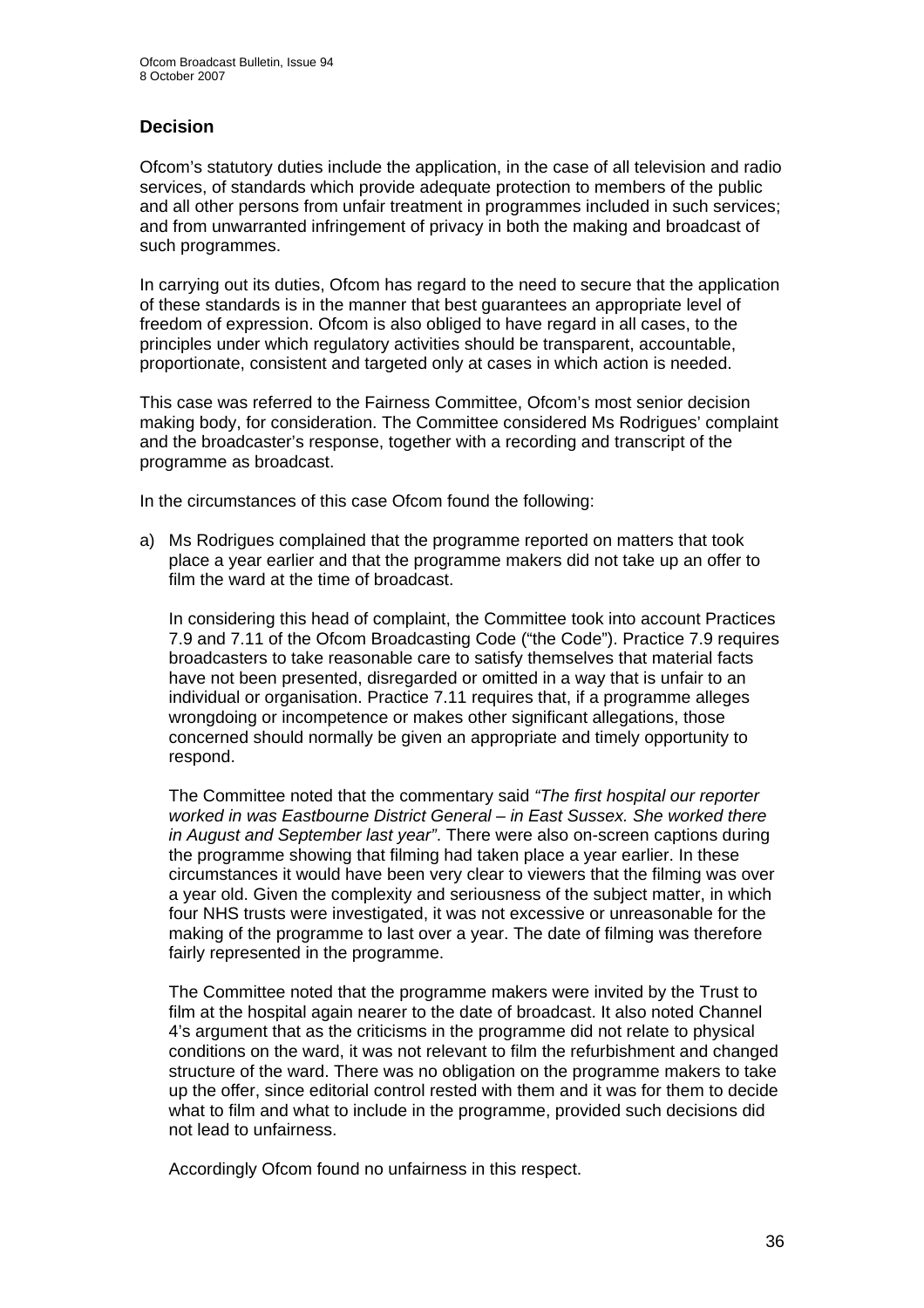b) Ofcom considered Ms Rodrigues' complaint that the Trust was not provided with an opportunity to view the programme prior to broadcast and was not, therefore, given an appropriate and timely opportunity to respond to the criticisms of it in the programme

In considering this head of complaint, the Committee took into account Practice 7.11 of the Code, as set out under a) above.

The Committee considered that it was a matter for the programme makers whether to allow the Trust to view the programme in advance and that it was not incumbent on them to do so. What the programme makers were required to do, given that the programme did contain a number of significant allegations about the hospital and the Trust, was to provide the Trust with an appropriate and timely opportunity to respond. Almost four weeks before the programme was broadcast, the programme makers set out in a lengthy and detailed letter to the Trust (dated 12 September 2006) the proposed programme, explaining the issues raised by the undercover filming. The broadcaster also invited a response. In doing so, the programme makers provided the Trust with an appropriate and timely opportunity to respond to the criticisms in the programme. The Trust declined to put forward a representative for interview but in Ofcom's view, the statement it provided for broadcast, in response to the initial letter and following further detailed correspondence between the Trust and the programme makers, was fairly reflected in the programme.

Accordingly, Ofcom found no unfairness in this respect.

c) Ofcom went on to consider Ms Rodrigues' complaint that the programme and its title were misleading, resulting in unfairness to the Trust.

In considering this head of complaint, the Committee took into account Practice 7.9 of the Code, as set out under a) above.

The Committee noted that the title of the programme referred to *Britain's* Mental Health Scandal (Ofcom's italics), when in fact all the hospitals and trusts featured were in England. However it did not consider that this reflected specifically on or caused any unfairness to the Trust itself. The Committee also considered that it was clear from the content of the programme that its title was intended to reflect the representative nature of the programme and the concerns more generally about the care given to mental health patients nationally rather than reflecting specifically on the Trust itself.

The Committee considered that the programme made it clear that the hospitals and trusts featured were intended to be representative only. In particular it made it clear that the trusts featured were not the worst performing. Moreover, it took the view that the 11 shifts carried out by the reporter at the hospital were sufficient for her to form a view as to whether the concerns expressed by the Healthcare Commission about the hospital remained valid. Reasonable care had therefore been taken to ensure that material facts were not represented, disregarded or omitted in a way that was unfair to the Trust.

Accordingly Ofcom found no unfairness in this respect.

d) Ofcom next considered Ms Rodrigues' complaint that the surreptitious filming at the hospital was not justified by the public interest.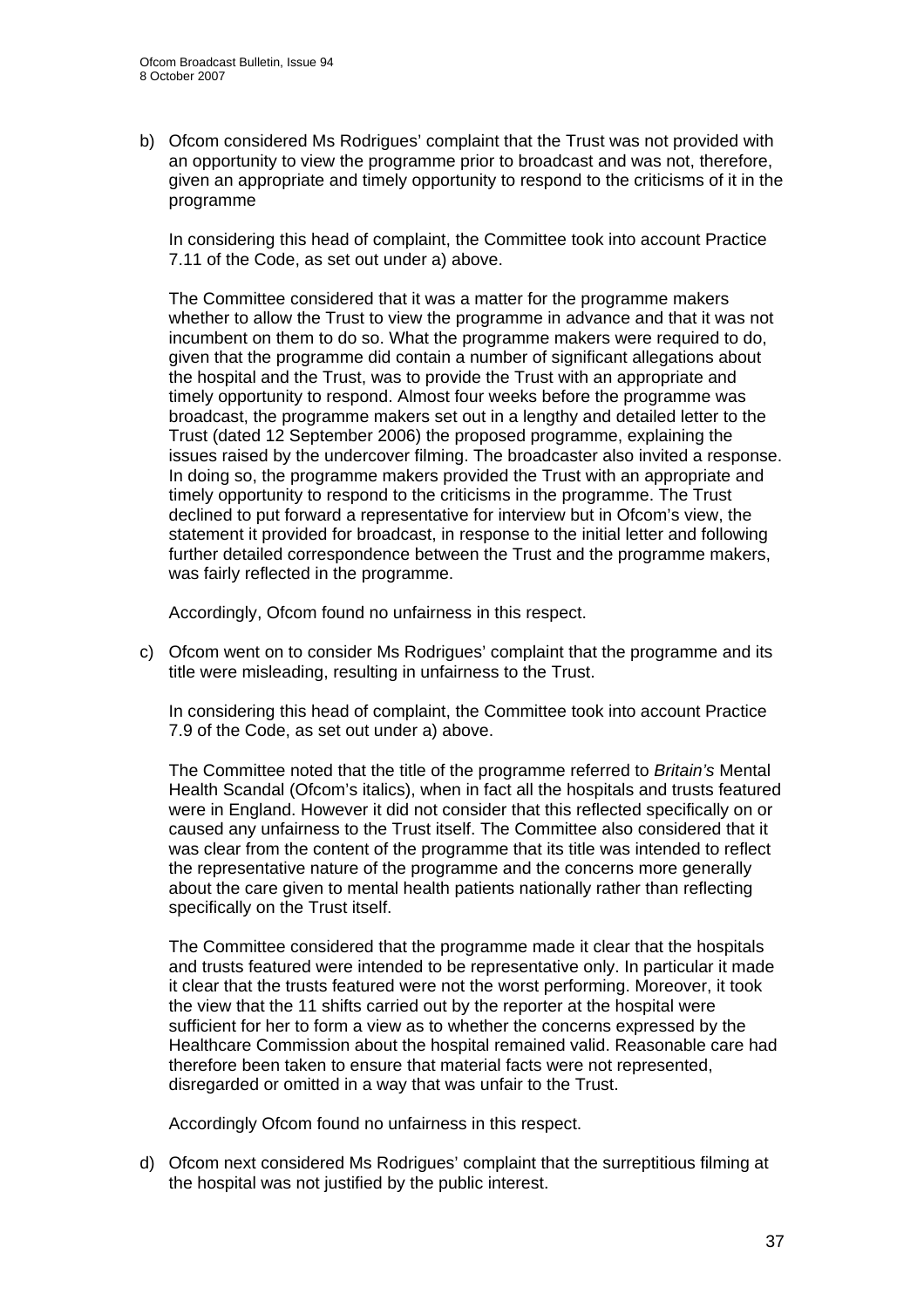In considering this head of complaint, the Committee took into account Practices 7.14 of the Code. Practice 7.14 provides that programme makers should not normally obtain or seek information, audio, pictures or an agreement to contribute through misrepresentation or deception, but that it may be warranted to use material obtained by misrepresentation or deception without consent if it is in the pubic interest and cannot reasonably be obtained by other means.

Surreptitious filming or recording should only be used where it is warranted. Normally it will only be warranted if there is prima facie evidence of an issue is in the public interest to report, there are reasonable grounds to suspect that further material evidence could be obtained and it is necessary to the credibility and authenticity of the programme.

The Committee considered that the issues raised in the programme, namely the level of care provided to patients on mental health wards and the safety of staff and patients, were of significant public interest. Taking into account the findings of the Healthcare Commission in 2004, in particular the concerns raised about staff and patient safety, it was legitimate for the programme makers to carry out filming at Eastbourne District General Hospital.

Furthermore, the Committee considered that consent was unlikely to be forthcoming to film openly in the hospital. Even if such consent had been given and filming carried out openly, the programme makers would have been unlikely to witness the incidents seen by the undercover reporter, as staff were likely to have behaved differently if they knew they were being filmed. In the circumstances, the use of secret filming was necessary to the credibility and authenticity of the programme. The material could not reasonably have been obtained by other means.

Accordingly, Ofcom found no unfairness in this respect.

e) The Committee considered Ms Rodrigues' complaint that the Trust's privacy was unwarrantably infringed in the making of the programme in that permission was not sought for the secret filming.

In considering this head of complaint, the Committee took into account Practices 8.5, 8.9 and 8.13 of the Code. Practice 8.5 says that any infringement of privacy in the making of a programme should be with the person's and/or organisation's consent or be otherwise warranted. Practice 8.9 states that the means of obtaining material must be proportionate in all the circumstances and in particular to the subject matter of the programme. Practice 8.13 states that surreptitious filming should only be used when it is warranted and that normally it will only be warranted if there is prima facie evidence of a story in the public interest, there are reasonable grounds to suspect that further material evidence could be obtained and that it is necessary to the credibility and authenticity of the programme.

The line to be drawn between the public's right to information and the citizen's right to privacy can sometimes be a fine one. In considering complaints about the unwarranted infringement of privacy, Ofcom will therefore, where necessary, address itself to two distinct questions: First, has there been an infringement of privacy? Second, if so, was it warranted?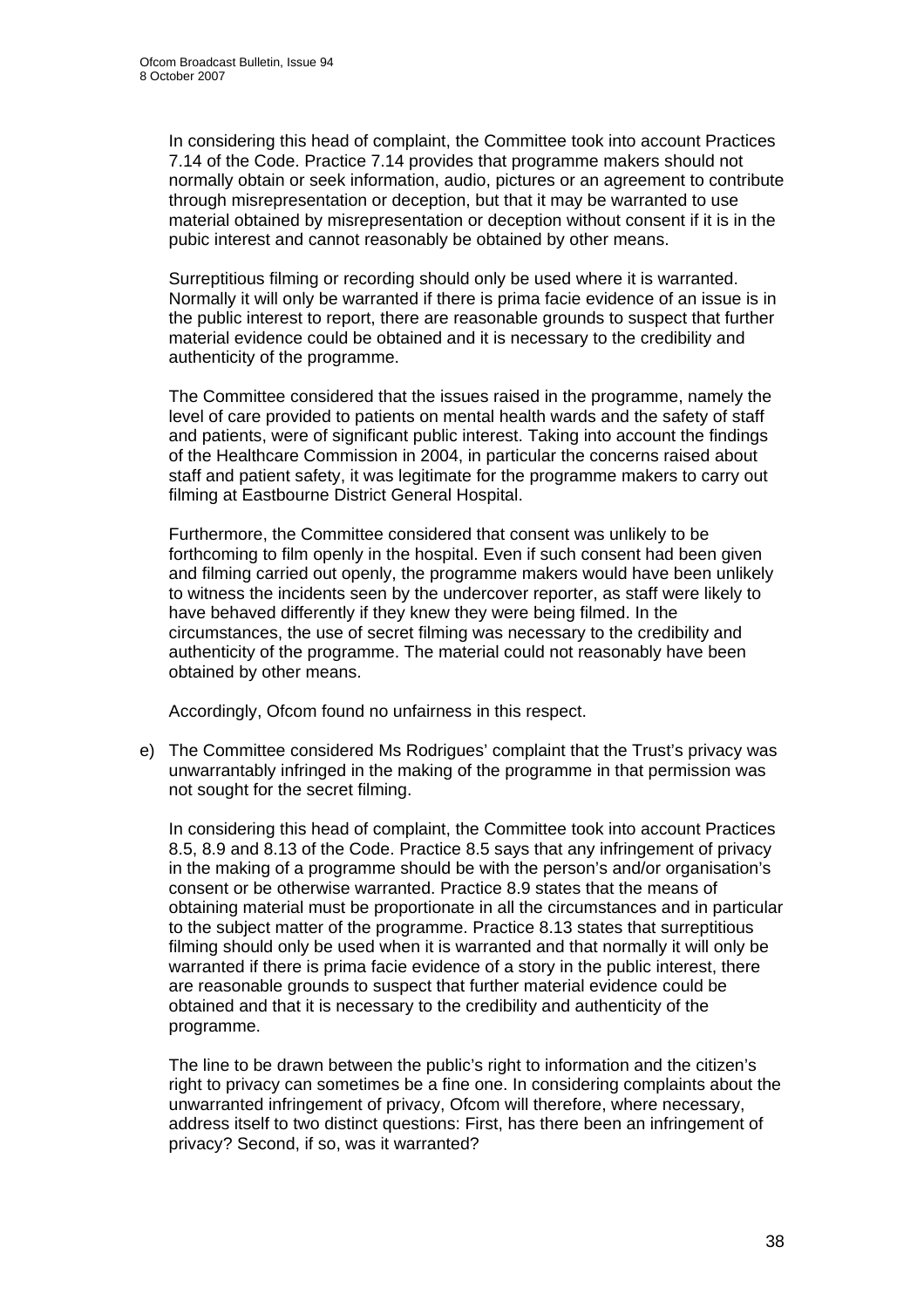## Was there an infringement of privacy?

In reaching a decision about whether the privacy of the Trust was infringed in the making of the programme, the Committee first sought to establish whether the Trust had a reasonable expectation of privacy. (In dealing with this complaint, Ofcom was not considering the question of infringement of the privacy of any individuals, whether patients or staff).

The Committee considered that, due to the sensitive nature of a hospital's function, both its patients and the activities of a hospital attract a degree of protection from the public eye. Whilst a hospital may provide a public service, it is not altogether a public place in the same way, for example, as a high street or a public park. Practice 8.8 of the Code recognises places such as hospitals to be "potentially sensitive" and therefore attracting a higher expectation of privacy. Although there may be an implied licence to enter a ward for treatment or visits, this could not be said to extend to access for filming.

As regards the general hospital footage, as noted above, the Committee had regard to the fact that hospitals are within a category of places to which the public may have access but which nevertheless attract a greater expectation of privacy. There was therefore no automatic right to film there without permission. Additionally, the filming had been carried out surreptitiously.

In the circumstances, the Committee found that the Trust's privacy was infringed in the making of the programme because appropriate consent had not been gained to film in the hospital.

#### Was the infringement of privacy warranted?

Surreptitious filming or recording should only be used where it is warranted. Normally it will only be warranted if there is prima facie evidence of a story which it is in the public interest to report and there are reasonable grounds to suspect that further material evidence could be obtained and it is necessary to the credibility and authenticity of the programme.

As set out under d) above, the Committee considered that the issues raised in the programme, namely the level of care provided to patients on mental health wards and the safety of staff and patients, were of significant public interest. In view of the findings of the Healthcare Commission in 2004, in particular the concerns raised about staff and patient safety, it was legitimate for the programme makers to carry out filming at the hospital.

Consent was unlikely to be forthcoming to film openly in the hospital and, even if such consent had been given and filming was carried out openly, the programme makers would have been unlikely to witness the incidents seen by the undercover reporter. In the circumstances, therefore the Committee considered that the secret filming was a proportionate means of obtaining the material and was necessary to the credibility and authenticity of the programme.

The Committee therefore found that the infringement of the Trust's privacy during the making of the programme was warranted.

f) The Committee considered Ms Rodrigues' complaint that the Trust's privacy was unwarrantably infringed in the broadcast of the programme.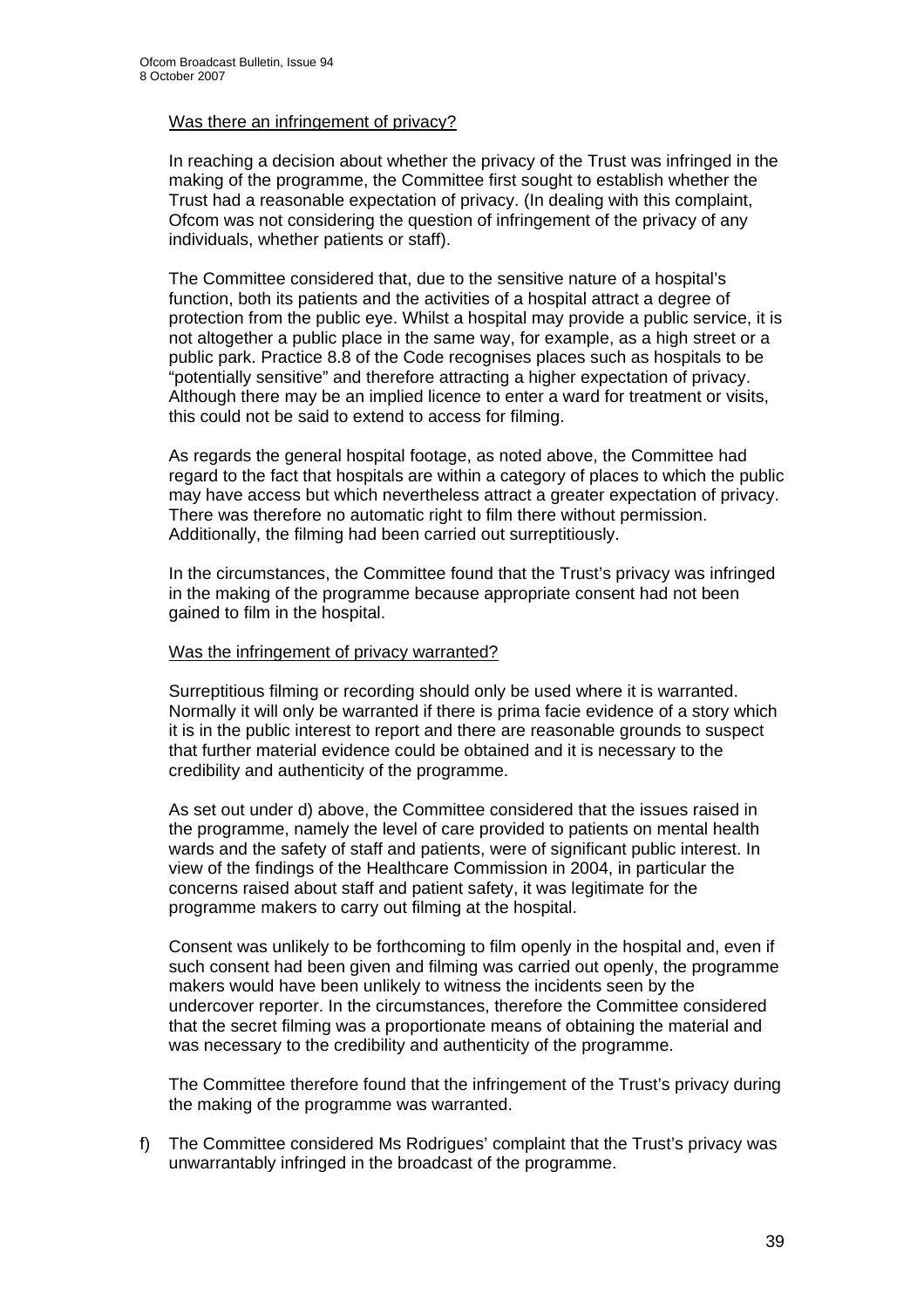In considering this head of complaint, the Committee took into account Practices 8.5 and 8.9 of the Code as set out above.

As set out under e) above, the line to be drawn between the public's right to information and the citizen's right to privacy can sometimes be a fine one. In considering complaints about the unwarranted infringement of privacy, Ofcom will therefore, where necessary, address itself to two distinct questions: First, has there been an infringement of privacy? Second, if so, was it warranted?

#### Was there an infringement of privacy?

In reaching a decision about whether the privacy of the Trust was infringed in the broadcast, the Committee first sought to establish whether the Trust had a reasonable expectation of privacy.

The Committee considered that, for the reasons set out under e) above, both the patients and the activities of a hospital receive a degree of protection from the public eye. There was therefore no automatic right to broadcast footage filmed in a hospital without permission.

In the circumstances, the Committee found that the Trust's privacy was infringed in the broadcast because appropriate consent had not been gained for the broadcast.

## Was the infringement of privacy warranted?

For the reasons set out under e) above, the Committee considered that the issues raised in the programme, namely the level of care provided to patients on mental health wards and the safety of staff and patients, were of significant public interest and that consent was unlikely to be forthcoming to broadcast the footage filmed in the hospital. In these circumstances, the Committee considered that the broadcast of the footage was justified by the public interest.

The Committee therefore found that the infringement of the Trust's privacy during the broadcast of the programme was warranted.

## **Accordingly the Fairness Committee has not upheld the complaints of unfair treatment and unwarranted infringement of privacy in the making of the programme.**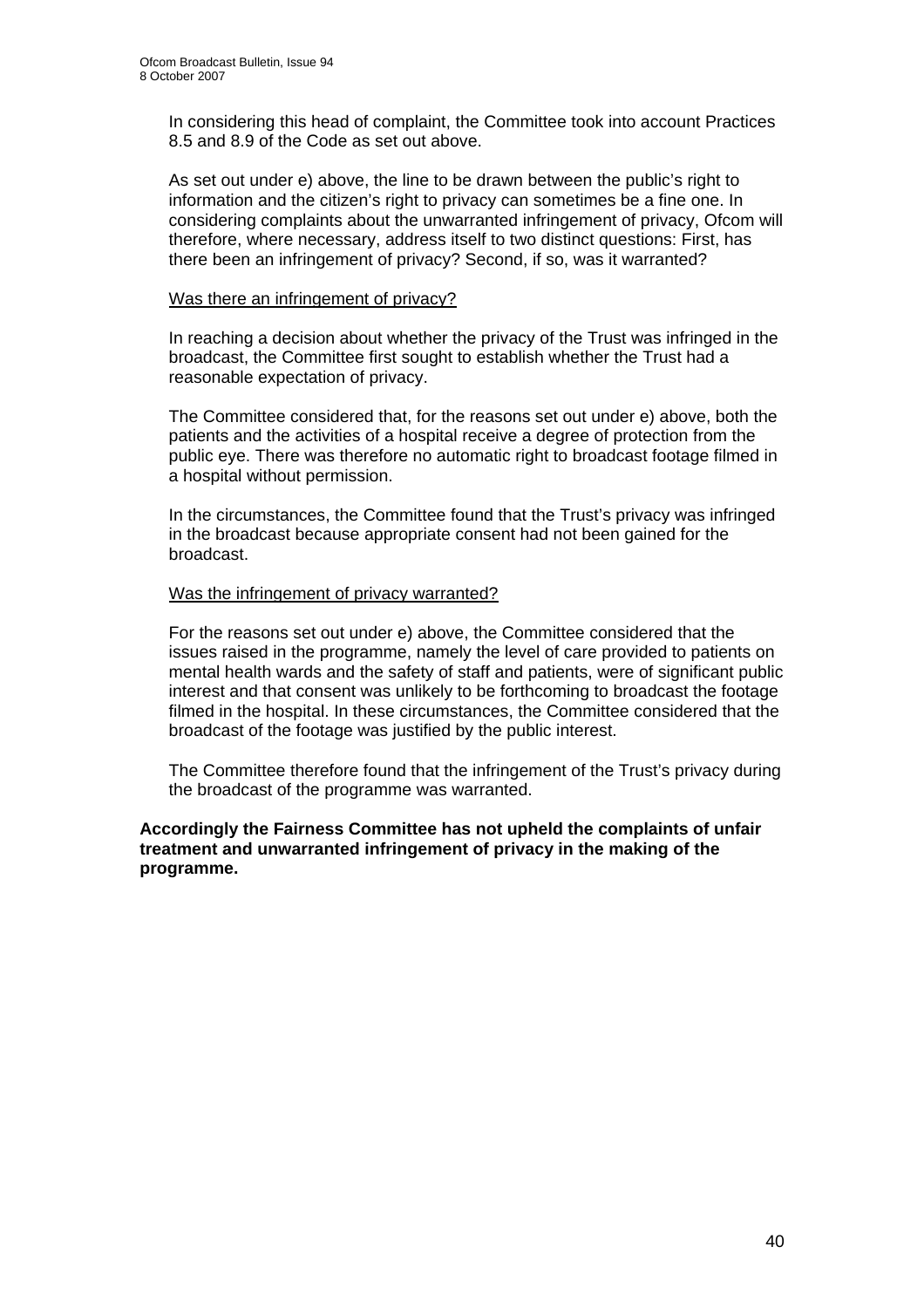## **Complaint by Mr Robert Winsor**

*Newsnight, BBC2, 25 January 2007* 

## **Summary:** Ofcom has not upheld this complaint of unfair treatment by Mr Winsor.

This episode of *Newsnight* reported on the findings of the Culture, Media and Sport Committee which criticised the way in which many television quiz game shows were being conducted and recommended a Government investigation into the practices used and a new regulatory framework. The report included part of an interview with Mr Bob Winsor (described in the programme as a *"former telephonist, Big Game TV"*). Mr Winsor alleged that unscrupulous practices were used by Big Game TV to make more money from viewers who participated in the quizzes.

The programme's presenter said that ITV had declined to speak to *Newsnight* but had pointed out that it had carried programming from Big Game TV for two months in 2006 and that *"we* [ITV] *can categorically state that the practices Mr Winsor refers to do not relate to programming carried on ITV"*.

Mr Winsor complained that he was treated unfairly in the programme as broadcast in that the statement from ITV read out on *Newsnight* was untrue at the time it was made. Mr Winsor said that he was not given an opportunity to respond to the implied allegation that his evidence was untrue.

Ofcom found that the statement by ITV was unlikely to have left viewers with a negative or damaging opinion of Mr Winsor. Ofcom concluded that the programme (in appropriately broadcasting ITV's statement) did not broadcast allegations against Mr Winsor to which he would have been entitled to respond. Accordingly Ofcom has not upheld Mr Winsor's complaint of unfair treatment.

## **Introduction**

On 25 January 2007, the BBC broadcast an edition of *Newsnight* which included an item on television quiz shows. The programme reported on the findings of the House of Commons Culture, Media and Sport Select Committee which criticised the way in which many interactive television quiz shows were being conducted.

The report included part of an interview with Mr Robert Winsor (described in the item as a "former telephonist" for Big Game TV, a dedicated quiz channel) who alleged that unscrupulous practices were used by Big Game TV to make more money from viewers who participated in its quizzes.

The item stated that:

*"…behind the scenes of some Call TV programmes, according to Mr Winsor, the whole aim is to keep as many people waiting, at 75p a minute. For the TV industry this meant easy money*."

The item went on to examine the significant profits gained by ITV from its quiz programming; stating that the industry was set to grow and that this had prompted Members of Parliament to start asking questions about this type of programming. The item also queried whether the Call TV programmes constituted "gambling" or even "fraud".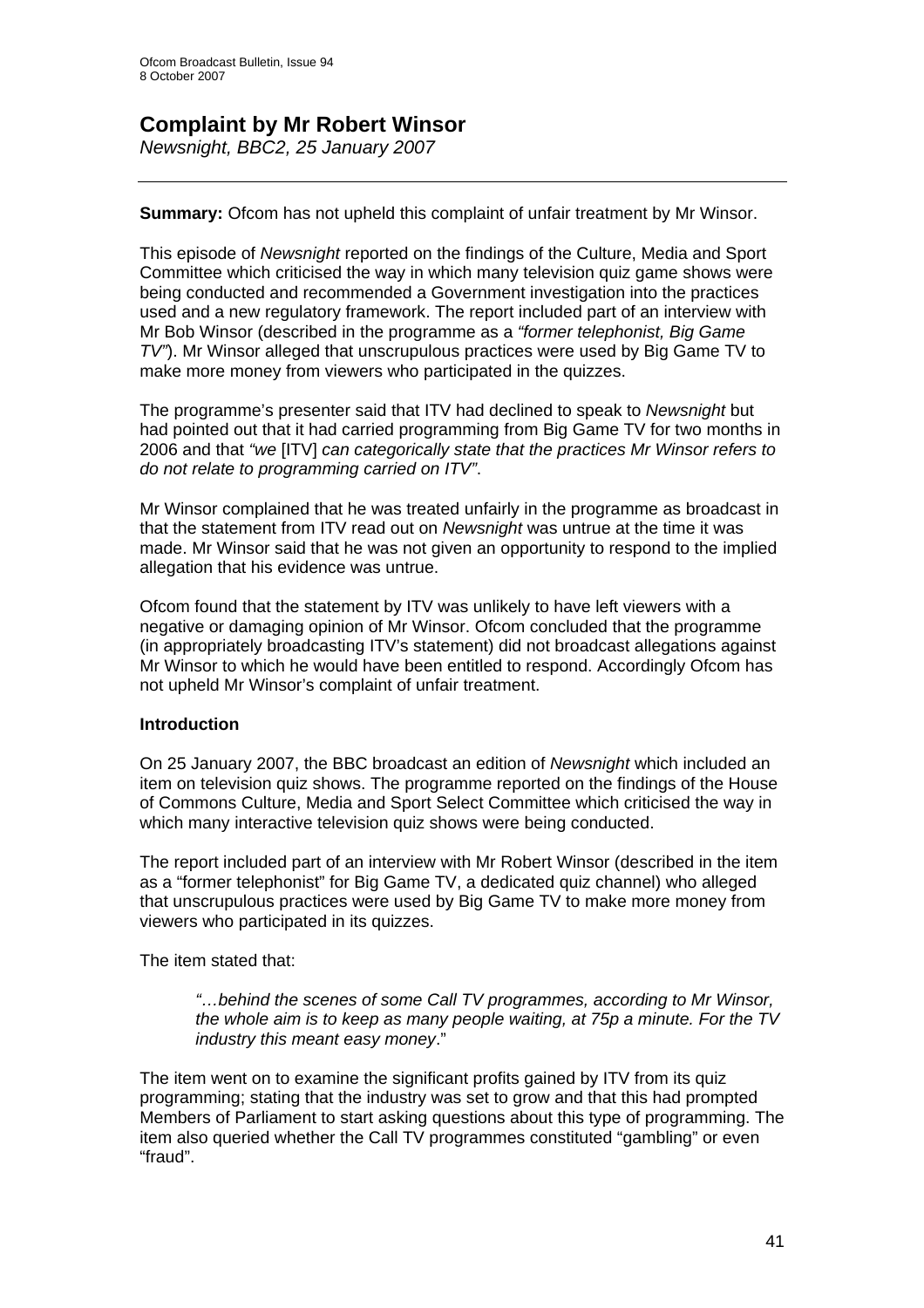The presenter of the programme stated that ITV had declined to speak to *Newsnight* but had pointed out that it had carried programming from Big Game TV for two months in 2006 and that:

*"we* [ITV] *can categorically state that the practices Mr Winsor refers to do not relate to programming carried on ITV"*.

## **The Complaint**

## **Mr Winsor's case**

In summary, Mr Winsor complained that he was treated unfairly in the programme as broadcast in that the statement from ITV read out on *Newsnight* in which he was named was untrue at the time it was made. Mr Winsor said that he did not lie about ITV carrying such programming. Mr Winsor said that he was not given the opportunity to respond to this allegation.

## **The BBC's case**

In summary, the BBC responded to the complaint as follows:

The BBC stated that the item was constructed on entirely normal principles of fairness. Having featured Mr Winsor's account of unscrupulous practices at Big Game TV, and having drawn particular attention to the contribution of quiz-generated revenue to the finances of ITV (*"According to ITV, in the first half of last year its Quiz TV operation took £27 million, and 9 million of that was pure profit.")*, the item had in effect raised the question of whether ITV had been profiting from unscrupulouslyconducted quizzes. The BBC said that this was, at the very least, a suggestion of possible wrongdoing, and it was entirely in keeping with Rule 7.11 of the Code<sup>2</sup> that the programme makers offered ITV the opportunity to respond.

The BBC said the programme's presenter made clear at the end of the report that ITV had been asked for an interview, but instead had provided a statement. The ITV statement acknowledged that ITV had carried programming from Big Game TV for two months in 2006, but said: *"We can categorically state that the practices Mr Winsor refers to do not relate to programming carried on ITV"*. The BBC noted that Mr Winsor maintained that the statement was untrue. The BBC said that truthful or not, the statement was ITV's response to the suggestion that it might have broadcast unscrupulously-conducted quizzes supplied by Big Game TV. The BBC said that the programme makers of *Newsnight* could hardly do anything other than report it.

The BBC said that during the course of covering controversial matters, it will often be the case that contributors disagree with the responses from the subjects of critical comments or suggestions, but that this does not confer a further right of response on the contributors. If it did, then, by the same token, those criticised would have a right to respond to the contributors' responses, and so on *ad infinitum*. The BBC said that it could see that there might be circumstances where something said by way of right of reply was so potentially damaging to a contributor that further comment was called for (though, in practice, considerations of defamation would normally inhibit the broadcast of such material). In this instance, however, the BBC said that there was no issue of damage to Mr Winsor.

er and the metal control of the product of the product of the programme allegations, those  $^2$  If a programme alleges wrongdoing or incompetence or makes other significant allegations, those concerned should normally be given an appropriate and timely opportunity to respond.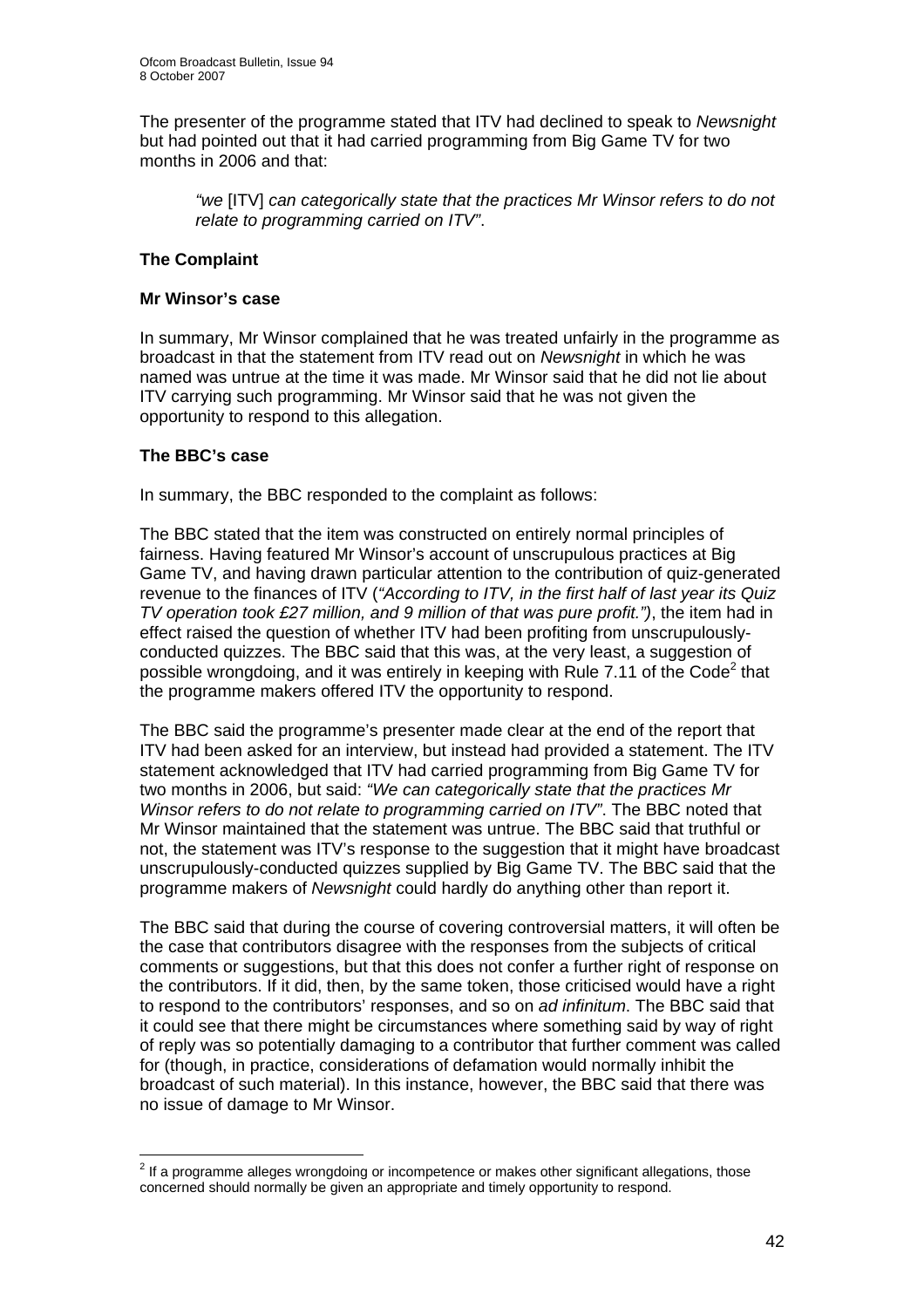The BBC said that it appeared from Mr Winsor's complaint that he believed the ITV statement called his truthfulness into question. In response to this the BBC said that the item gave viewers no basis for forming such an impression as Mr Winsor's contribution to the item concerned unscrupulous practices at Big Game TV, and made no mention of ITV. The BBC said the possibility of a connection with ITV was suggested by the presenter, not by Mr Winsor. ITV's statement, although it named Mr Winsor, did not contradict anything he had said, or anything the item had presented him as saying. The BBC said that although it could appreciate why Mr Winsor would object to what he believed to be an untruth on the part of ITV; there was no basis on which ITV's statement could be regarded as reflecting adversely on his own veracity.

## **Decision**

Ofcom's statutory duties include the application, in the case of all television and radio services, of standards which provide adequate protection to members of the public and all other persons from unfair treatment in programmes included in such services.

In carrying out its duties, Ofcom has regard to the need to secure that the application of these standards is in the manner that best guarantees an appropriate level of freedom of expression. Ofcom is also obliged to have regard, in all cases, to the principles under which regulatory activities should be transparent, accountable, proportionate and consistent and targeted only at cases in which action is needed.

This complaint was considered by Ofcom's Executive Fairness Group. In reaching a decision it considered a recording and transcript of the programme and the submissions from both parties.

a) Mr Winsor complained that he was treated unfairly in the programme as broadcast in that the statement from ITV read out on *Newsnight* in which he was named was untrue at the time it was made. Mr Winsor said that he did not lie about ITV carrying such programming. Mr Winsor said that he was not given the opportunity to respond to this allegation.

In considering Mr Winsor's complaint Ofcom took account of Practice 7.9 of Ofcom's Broadcasting Code ("the Code") which states that before broadcasting a factual programme, broadcasters should take reasonable care to satisfy themselves that material facts have not been presented, disregarded or omitted in a way that is unfair to an individual or organisation.

In reaching its decision Ofcom addressed itself two questions. Firstly was ITV entitled to an opportunity to respond to the programme? And secondly, did the response by ITV result in unfairness to Mr Winsor?

In relation to the first question Ofcom noted a connection was made in the programme between the unscrupulous practices of some Call TV programmes and ITV's own operations. Ofcom took the view that this association amounted to a significant allegation against ITV and as such it was entitled, in the interests of fairness, to an opportunity to respond. Ofcom noted that the programme makers of *Newsnight* appropriately sought ITV's response, and ITV provided one in the form of a statement which was included in the programme.

Ofcom next considered the statement by ITV with a view to determining whether its broadcast resulted in unfairness to the complainant. Ofcom noted from Mr Winsor's complaint that he believed the ITV statement was untrue (and as a result it was unfair to him). However, having taken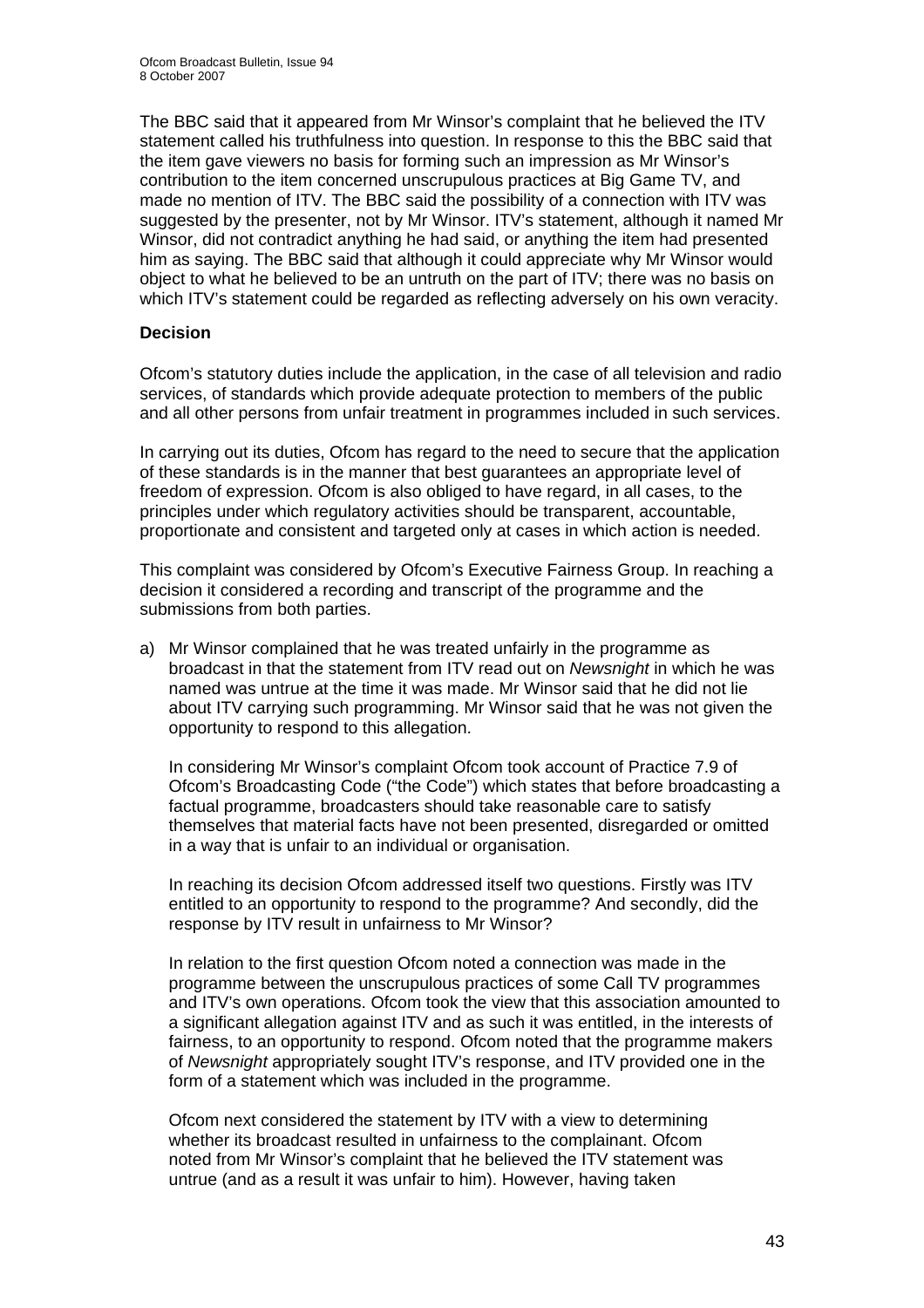account of the programme and Mr Winsor's role in it, it is Ofcom's view, that the statement by ITV (true or not) was not capable of resulting in unfairness to the complainant in the programme as broadcast.

In reaching this decision Ofcom noted that Mr Winsor's only contribution to the programme was as follows:

Presenter: *"This, according to one of the people who works for [a call TV programme], is how these programmes make their money."* 

Bob Winsor (captioned as *"former telephonist, Big Game TV"*):

*"People start calling in, they know the answer, there's software in the studio that shows you how many calls are coming in a minute, and there are a lot of calls coming in. Because the call volumes are so high the producer doesn't take the call. And on this time the calls are held for, like, two and a half hours. Then the calls start to drop off because people are getting bored or they're thinking they're not going to get through. When they start to drop off, then he'll take the call."* 

And

Presenter: *"Behind the screens of some Call TV programmes, according to Mr Winsor, the whole aim is to keep as many people as possible waiting, at 75p a minute."*

Importantly, Ofcom noted that Mr Winsor made no claims about ITV in the programme.

Ofcom also noted that the statement at the end of the programme by ITV was reflected in the following way:

*"Now, ITV declined to speak with us, but did ask us to point out that, though they carried programming from Big Game TV for two months last year, quote "We can categorically state that the practices Mr Winsor refers to do not relate to programming carried on ITV".*

 Taking these factors into account, Ofcom considered that viewers would have likely understood that at one time ITV had broadcast programmes from Big Game TV but that it was not associated with the unscrupulous practices described by Mr Winsor. Whether the statement was true or not, Ofcom considered that the statement by ITV was unlikely to have left viewers with a negative or damaging opinion of Mr Winsor. This is because Mr Winsor made no claims about ITV in the programme and ITV's statement simply stated that the practises Mr Winsor referred to did not relate to programming carried on ITV. In the circumstances Ofcom found that the programme (in appropriately broadcasting ITV's statement) did not broadcast allegations against Mr Winsor which he would have been entitled to respond to. In the circumstances, Ofcom found that the broadcast of ITV's statement did not result in unfairness to the complainant.

**Accordingly Ofcom has not upheld Mr Winsor's complaint of unfair treatment.**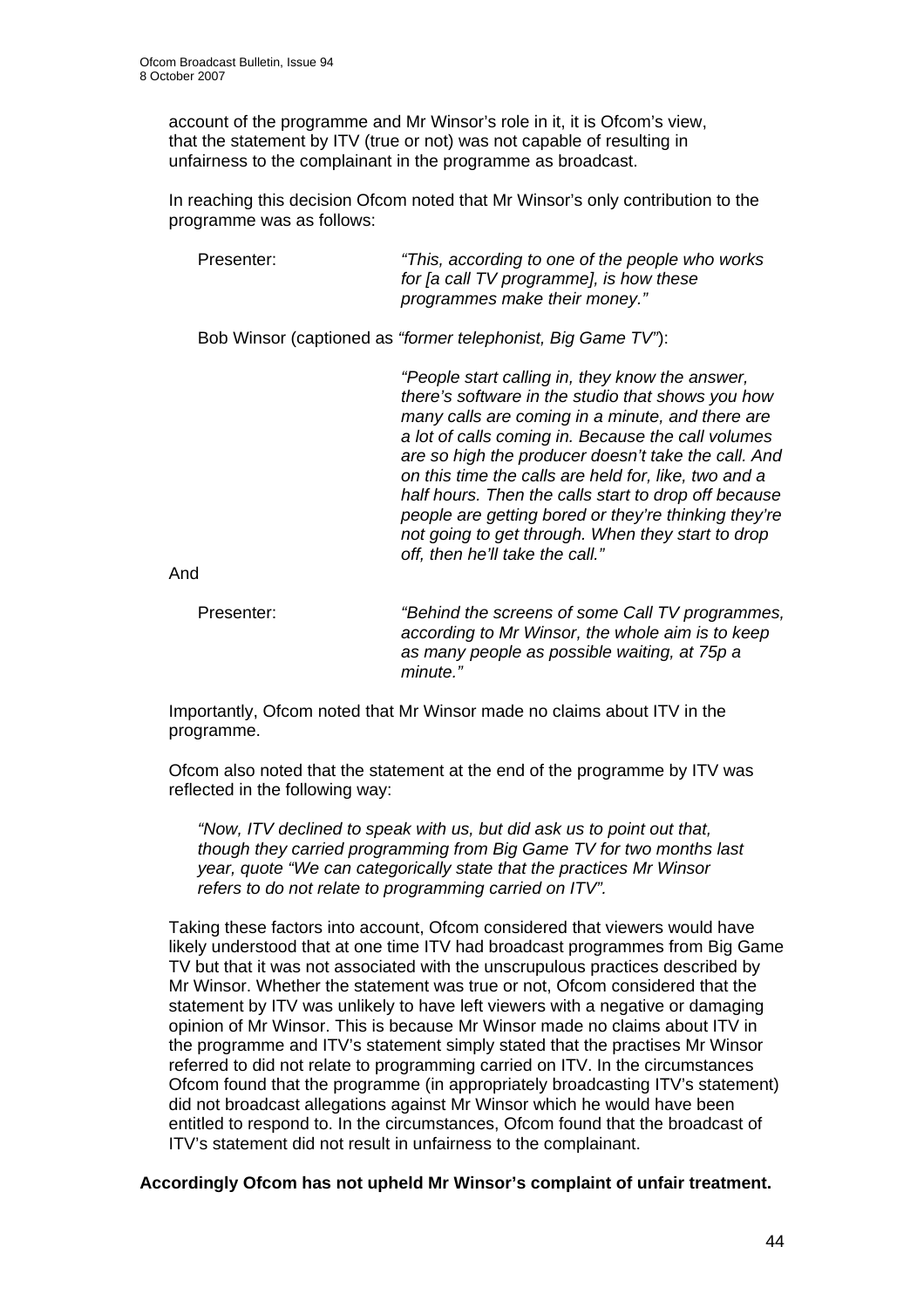# **Other Programmes Not in Breach/Out of Remit**

## **16 to 30 September 2007**

| Programme                                           | <b>Trans</b> | <b>Channel</b>                     | Category                                      | No of             |
|-----------------------------------------------------|--------------|------------------------------------|-----------------------------------------------|-------------------|
|                                                     | <b>Date</b>  |                                    |                                               | <b>Complaints</b> |
| 'Fit Fugitive' competition                          | 13/08/2007   | Essex FM                           | Competitions                                  | 1                 |
| 10 Years Younger                                    | 30/08/2007   | Channel 4                          | <b>Generally Accepted</b><br><b>Standards</b> | $\overline{1}$    |
| 9/11: The Falling Man                               | 06/09/2007   | Channel 4                          | <b>Generally Accepted</b><br><b>Standards</b> | 1                 |
| A Place in the Sun                                  | 26/08/2007   | More 4                             | Offensive Language                            | 1                 |
| <b>BBC Radio 5</b>                                  | 14/09/2007   | <b>BBC Radio 5</b>                 | <b>Generally Accepted</b><br><b>Standards</b> | $\overline{1}$    |
| <b>BBC Radio Bristol</b>                            | 13/09/2007   | <b>BBC Radio</b><br><b>Bristol</b> | Offensive Language                            | 1                 |
| Beauty & the Geek                                   | 05/09/2007   | Channel 4                          | <b>Generally Accepted</b><br><b>Standards</b> | 1                 |
| Beauty & the Geek                                   | 05/09/2007   | Channel 4                          | Sex/Nudity                                    | $\mathbf 1$       |
| Big Brother: What the<br><b>Housemates Did Next</b> | 09/09/2007   | Channel 4                          | Offensive Language                            | $\overline{1}$    |
| <b>Breakfast Show trailer</b>                       | 24/08/2007   | Horizon<br>Radio                   | <b>Generally Accepted</b><br><b>Standards</b> | 1                 |
| Casualty                                            | 09/09/2007   | BBC1                               | Generally Accepted<br><b>Standards</b>        | 6                 |
| <b>Coronation Street</b>                            | 05/09/2007   | ITV1                               | Inaccuracy/Misleading                         | $\mathbf{1}$      |
| <b>Coronation Street</b>                            | 09/09/2007   | ITV1                               | <b>Generally Accepted</b><br>Standards        | $\overline{2}$    |
| <b>Coronation Street</b>                            | 05/09/2007   | ITV1                               | <b>Generally Accepted</b><br><b>Standards</b> | 1                 |
| <b>Coronation Street</b>                            | 03/09/2007   | ITV1                               | U18's in Programmes                           | 1                 |
| <b>Coronation Street</b>                            | 05/09/2007   | ITV1                               | Violence                                      | $\overline{5}$    |
| <b>Coronation Street</b>                            | 03/09/2007   | ITV1                               | <b>Generally Accepted</b><br><b>Standards</b> | $\overline{1}$    |
| Dirty Sanchez: The Movie                            | 22/08/2007   | <b>TMF</b>                         | <b>Animal Welfare</b>                         | 1                 |
| Doc Martin (trailer)                                |              | ITV3                               | Violence                                      | 1                 |
| Dogfighting Undercover:<br>Panorama Special         | 30/08/2007   | BBC1                               | <b>Animal Welfare</b>                         | $\mathbf{1}$      |
| Dogfighting Undercover:<br>Panorama Special         | 30/08/2007   | BBC1                               | <b>Generally Accepted</b><br><b>Standards</b> | 1                 |
| <b>Drivetime</b>                                    | 12/09/2007   | Essex FM                           | <b>Generally Accepted</b><br>Standards        | 1                 |
| Dumped                                              | 04/09/2007   | Channel 4                          | <b>Generally Accepted</b><br>Standards        | 1                 |
| Eastenders                                          | 03/09/2007   | BBC1                               | Crime<br>(incite/encourage)                   | $\overline{2}$    |
| Eastenders                                          | 30/08/2007   | BBC1                               | Offensive Language                            | 1                 |
| Emmerdale                                           | 04/09/2007   | ITV1                               | Violence                                      | $\overline{1}$    |
| Emmerdale                                           | 05/09/2007   | <b>ITV</b>                         | Violence                                      | 1                 |
| Emmerdale                                           | 19/09/2007   | ITV1                               | <b>Generally Accepted</b><br><b>Standards</b> | $\overline{1}$    |
| <b>Eurovision Dance Contest</b>                     | 01/09/2007   | BBC1                               | <b>Generally Accepted</b><br>Standards        | $\overline{2}$    |
| Friday Night with Jonathan<br>Ross                  | 07/09/2007   | BBC1                               | <b>Generally Accepted</b><br><b>Standards</b> | $\overline{2}$    |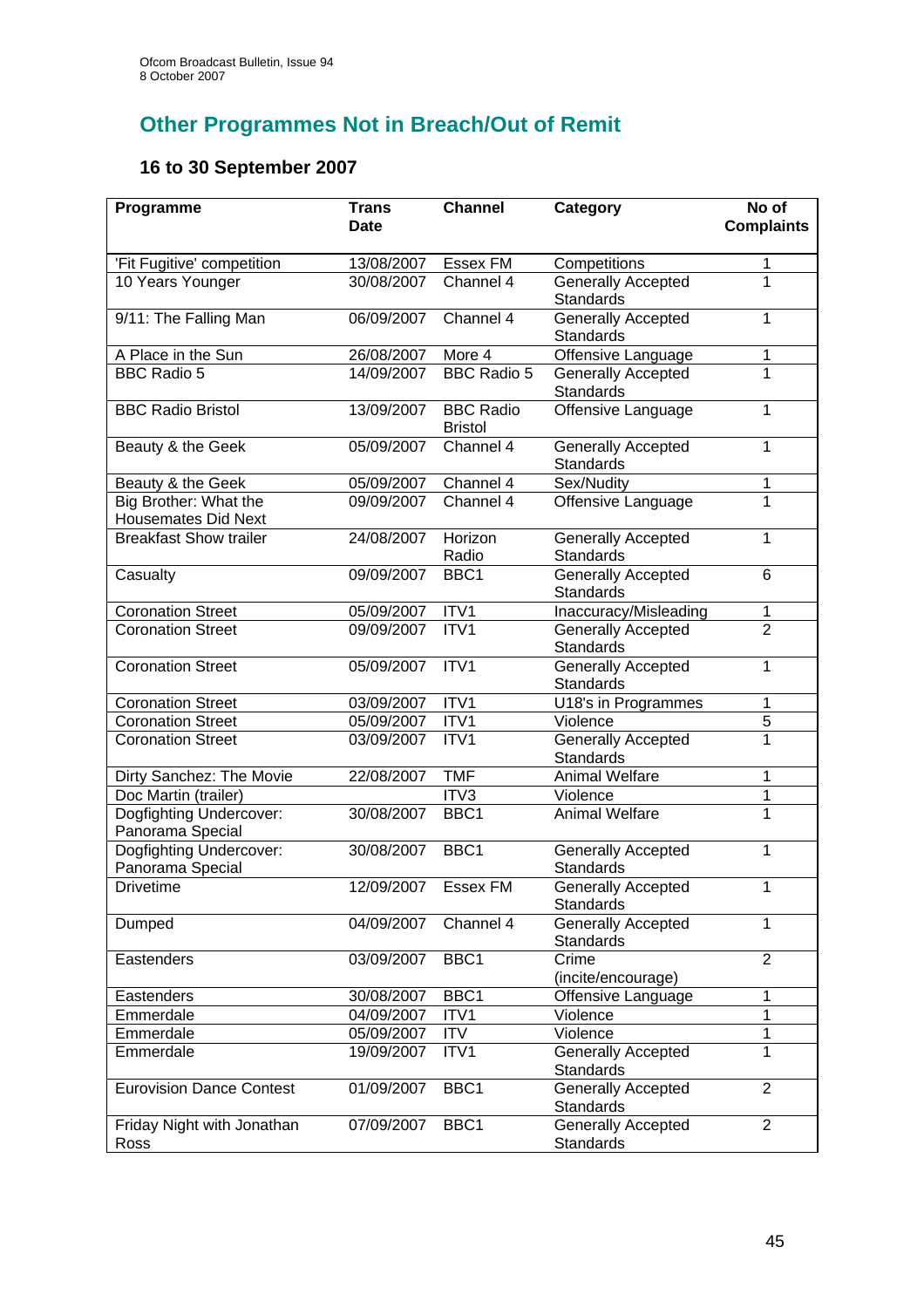| Gay, Straight or Taken?                      | 04/09/2007 | <b>Five Life</b>             | <b>Generally Accepted</b><br><b>Standards</b> | 1              |
|----------------------------------------------|------------|------------------------------|-----------------------------------------------|----------------|
| Hell's Kitchen                               | 03/09/2007 | ITV1                         | <b>Generally Accepted</b><br><b>Standards</b> | 1              |
| Hell's Kitchen                               | 09/09/2007 | ITV1                         | <b>Generally Accepted</b><br><b>Standards</b> | 1              |
| Hollyoaks                                    | 10/09/2007 | Channel 4                    | <b>Generally Accepted</b><br><b>Standards</b> | $\overline{2}$ |
| Hollyoaks                                    | 10/09/2007 | Channel 4                    | Sex/Nudity                                    | $\mathbf 2$    |
| <b>ITV News</b>                              | 21/08/2007 | ITV <sub>1</sub>             | <b>Generally Accepted</b><br><b>Standards</b> | $\overline{1}$ |
| <b>ITV News</b>                              | 12/09/2007 | ITV1                         | Inaccuracy/Misleading                         | 1              |
| lain Lee Show                                | 22/06/2007 | <b>LBC</b>                   | Offensive Language                            | $\overline{2}$ |
| <b>Little Devil</b>                          | 27/08/2007 | ITV1                         | <b>Animal Welfare</b>                         | 1              |
| London Tonight                               | 03/09/2007 | ITV1                         | Due Impartiality/Bias                         | 1              |
| Loose Women                                  | 07/09/2007 | ITV1                         | Sex/Nudity                                    | 1              |
| Make Your Play                               | 18/08/2007 | ITV1                         | Competitions                                  | 1              |
| Michael Caine off set                        | 18/08/2007 | <b>TCM</b>                   | Sex/Nudity                                    | 1              |
| Mike Parry                                   | 10/08/2007 | Talksport                    | <b>Generally Accepted</b><br><b>Standards</b> | $\overline{1}$ |
| Northsound 1                                 | 01/08/2007 | Northsound 1                 | Competitions                                  | 1              |
| Outnumbered                                  | 28/08/2007 | BBC1                         | U18's in Programmes                           | 1              |
| Palm FM                                      | 16/08/2007 | Palm FM                      | Commercial<br>References                      | 1              |
| Panorama                                     | 17/09/2007 | BBC1                         | Advertising                                   | 1              |
| Pete Mills Show                              | 18/08/2007 | <b>KCFM 99.8</b>             | Generally Accepted<br><b>Standards</b>        | $\overline{1}$ |
| <b>Phil Williams</b>                         | 09/09/2007 | Xfm                          | <b>Generally Accepted</b><br>Standards        | 1              |
| Phoenix Nights (trailer)                     | 10/09/2007 | $E4+1$                       | Religious Offence                             | 1              |
| Programme trailer                            | 08/09/2007 | ITV4                         | Violence                                      | $\mathbf{1}$   |
| <b>Promotion for Premiership</b><br>coverage | 08/08/2007 | <b>BBC Radio 5</b><br>Live   | Inaccuracy/Misleading                         | 1              |
| Ray Winstone Investigates:<br>Tonight        | 03/09/2007 | ITV1                         | Due Impartiality/Bias                         | $\overline{2}$ |
| <b>Revelation TV</b>                         | 26/07/2007 | Revelation<br>TV             | Generally Accepted<br><b>Standards</b>        | 1              |
| Rhona Cameron/Wild Women                     | 23/08/2007 | <b>Talk 107</b>              | <b>Generally Accepted</b><br><b>Standards</b> | $\mathbf{1}$   |
| <b>Running Scared</b>                        | 23/08/2007 | <b>Sky Movies</b><br>Action  | <b>Generally Accepted</b><br><b>Standards</b> | 1              |
| Sarah Kennedy                                | 14/09/2007 | <b>BBC Radio 2</b>           | <b>Generally Accepted</b><br><b>Standards</b> | $\overline{2}$ |
| <b>Silent Witness</b>                        | 04/09/2007 | BBC1                         | Religious Offence                             | 1              |
| <b>Skins</b>                                 | 28/08/2007 | Channel 4                    | Religious Offence                             | $\mathbf 1$    |
| <b>Sky News</b>                              | 09/09/2007 | <b>Sky News</b>              | Due Impartiality/Bias                         | $\mathbf 1$    |
| Sportsound                                   | 03/09/2007 | <b>BBC Radio</b><br>Scotland | Religious Offence                             | $\mathbf{1}$   |
| Sportsound                                   | 25/08/2007 | <b>BBC Radio</b><br>Scotland | <b>Generally Accepted</b><br><b>Standards</b> | 1              |
| <b>Star News</b>                             | 12/08/2007 | <b>Star News</b>             | <b>Animal Welfare</b>                         | 1              |
| Stoned in Suburbia                           | 24/08/2007 | Sky 3                        | <b>Generally Accepted</b><br><b>Standards</b> | $\overline{2}$ |
| Street Crime UK Uncut (trailer)              | 06/09/2007 | Bravo+1                      | Violence                                      | 1              |
| Streetcrime UK (trailer)                     | 05/09/2007 | Bravo <sub>2</sub>           | Crime<br>(incite/encourage)                   | 1              |